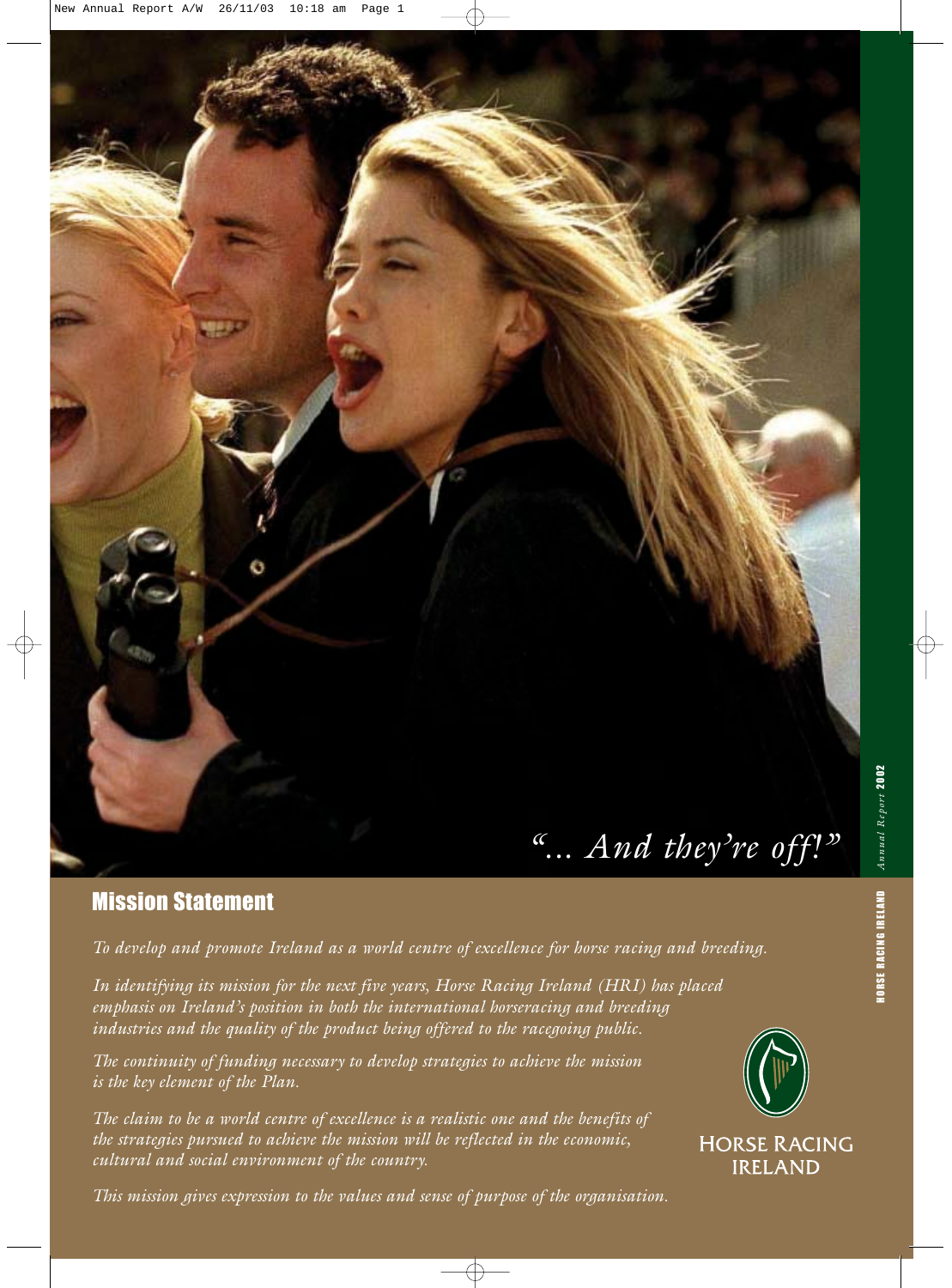## Board Members & CEO of HRI



Brian Kavanagh *Chief Executive Officer*

## Members of Boards & Committees - 2002

#### Main Board

Denis Brosnan *Chairman, Ministerial Appointee* Eddie Browne *Ministerial Appointee – Representative of Persons Employed in the Horse Racing Industry* Dermot Cantillon *Racehorse Breeders Representative* Roy Craigie *Racing Regulatory Body Representative*

**Irish Thoroughbred Marketing Limited** John Kidd *Chairman* Dermot Cantillon John Clarke Joe Foley Tom Gaffney Jim Gorman Tom Hogan Brian Kavanagh James Kelly Joe Osborne

Jerry Desmond *Racecourses Representative* William Flood *Racing Regulatory Body Representative* Jessica Harrington *Racehorse Trainers Representative* John Kidd *Ministerial Appointee – Representative of Persons in the Horse Racing Industry in Northern Ireland* 

**Navan Golf Club plc** William Flood *Chairman* Raymond Horan Brian Kavanagh John Kidd Matt O'Dwyer

#### **Tote Ireland Limited**

Dermot Cantillon *Chairman* Alan Byrne Michael Dowling Brian Kavanagh Eamon McElroy Paul Tansey Paddy Waldron

Dan Kirwan *Ministerial Appointee – Representative Of Persons Employed Directly In The Horse Racing Industry*  Peter McCarthy *Racehorse Owners Representative* Pierce Molony *Racing Regulatory Body Representative* Seamus Mulvaney *Authorised Bookmakers Representative*

#### Subsidiary Boards **NRI Appointees to Other Boards**

**Cilcoone Limited** Margaret Davin Michael Lane

**Fairyhouse Racecourse** John Kidd

**Gowran Park Racecourse** Jessica Harrington Peter McCarthy

**International Equine Institute, Limerick University** Dan Kirwan

Michael Osborne *Racing Regulatory Body Representative*  Ray Rooney *Vice-Chairman Racing Regulatory Body Representative*

*Vice-Chairman*

Valerie Cooper *Retired 18 December 2002 Racing Regulatory Body Representative (not pictured)*

**Irish Equine Foundation** Brian Kavanagh

Peter McCarthy Michael Osborne

**Limerick Racecourse** Jerry Desmond Bob Lanigan

**RACE** Margaret Davin Dan Kirwan

# Annual Report 2002 *Annual Report* 2002 **HORSE RACING IRELAND** HORSE RACING IRELAND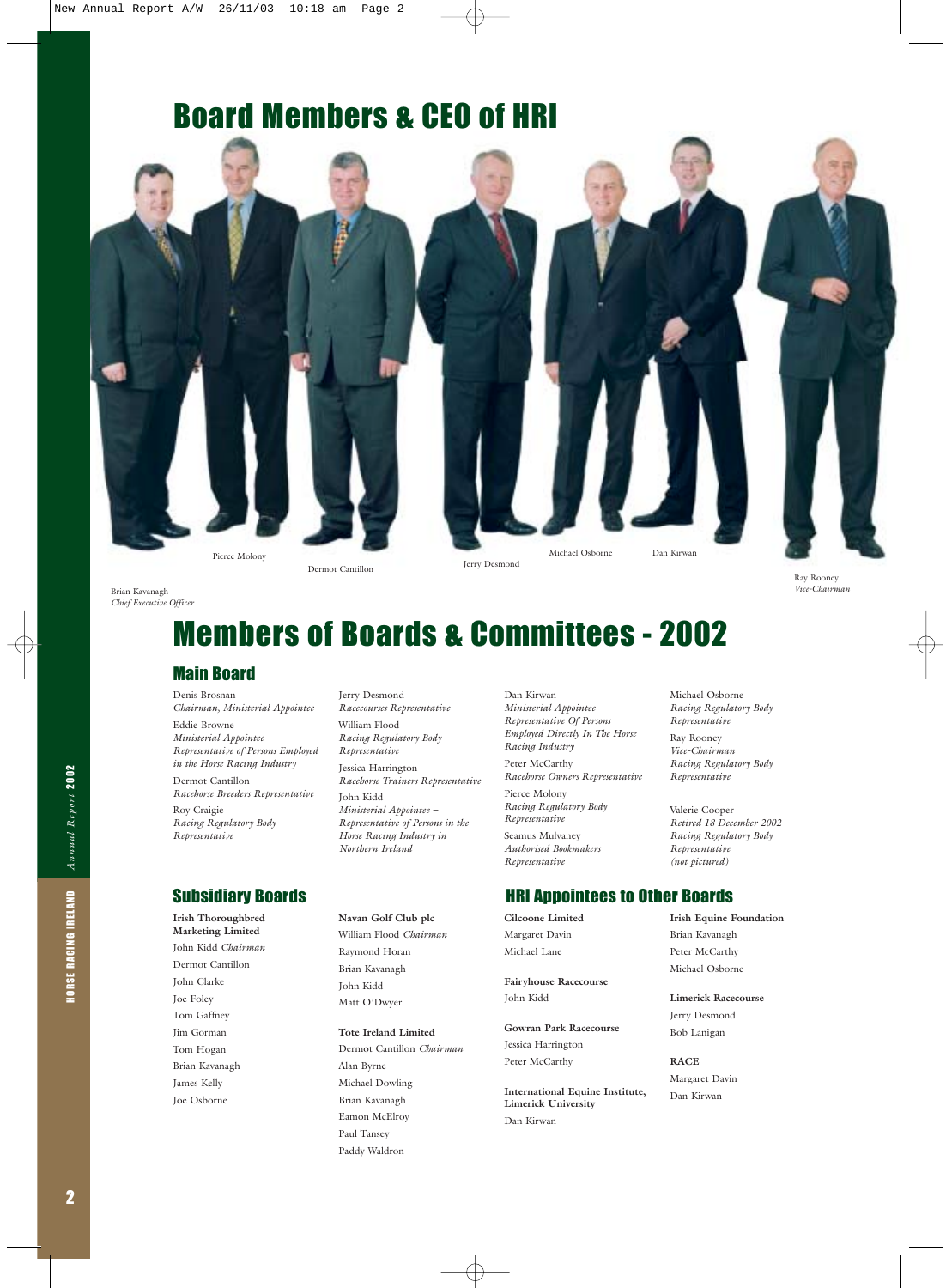

Denis Brosnan *Chairman*

#### HRI Board Committees as at 31st December 2002

**Audit Committee** *Assists and advises the Board on governance and internal control matters.*

Pierce Molony *Chairman* Eddie Browne Roy Craigie

#### **Bookmakers Committee**

*Carries out the functions of the Board in matters relating to the control of the operations of authorised Bookmakers and compliance with the Irish Horseracing Industry Act, 1994 and as amended by subsequent acts with regard to Bookmakers and Betting.* Eddie Browne *Chairman* Roy Craigie Raymond Horan Brian Kavanagh

#### **Finance Committee** *Assists and advises the Board in*

*relation to all financial and accounting matters on the advancements of the objectives as set out in the Strategic Plan.*  Denis Brosnan *Chairman* Ray Rooney Michael Osborne Brian Kavanagh

#### **Fixtures Committee**

*The Race Fixtures Committee was established under section 19 of the Irish Horseracing Industry Act, 1994. It recommends in accordance with the terms of reference decided by the Board the fixing of the annual list of race fixtures.* Roy Craigie *Chairman* Jerry Desmond Jessica Harrington Peter McCarthy John Moloney

Seamus Mulvaney Michael Osborne

#### **Foal Levy Committee**

*Advises the Board on matters pertinent to the operation of the Thoroughbred Foal Levy Scheme.* Peter McCarthy *Chairman* Dermot Cantillon William Flood Derek Iceton John Kidd Edmund Loder Eimear Mulhern

Tim O'Regan

#### **Media Rights Committee** *Negotiation of media rights matters in accordance with Section 10 of the Horse And Greyhound Racing Act, 2001.* Jerry Desmond *Chairman* Peter McCarthy Pierce Molony

**Leopardstown Committee** *Assists and advises the Board on the management and development of Leopardstown Racecourse.* Eddie Browne *Chairman* Jimmy Farrelly Jessica Harrington Brian Kavanagh Liam Madden Dave McGrath James Meagher Philip Myerscough Breege O'Donoghue Frank Ward Denis McCarthy *Honorary Life President*

#### **Remuneration and**

**HR Committee** *Assists the Board in matters relating to remuneration of senior executives and ensuring compliance with Government policy, state sector guidelines and the provisions of the Horse and Greyhound Racing Act.*

Denis Brosnan *Chairman* Ray Rooney

#### *Navan Racecourse.* Roy Craigie *Chairman* Donal Matthews *Vice-Chairman* Finbar Cahill Eddie Campbell William Flood Gina Galvin Dan Kirwan Liam Madden John McCabe Noel Meade Jimmy Owens Michael McEvoy

**Navan Committee**

*Assists and advises the Board on the management and development of*

*Honorary Life President* Joe O'Sullivan *Honorary Life President*

#### **Programmes Committee**

*Determines in accordance with section 20 of the Irish Horseracing Industry Act, 1994 the race programmes for all race fixtures.* Roy Craigie *Chairman* Dermot Cantillon

Jerry Desmond Jessica Harrington Peter McCarthy

Seamus Mulvaney Michael Osborne

 $Report$  2002 *Annual Report* 2002  $Annual$ **HORSE RACING IRELAND** HORSE RACING IRELAND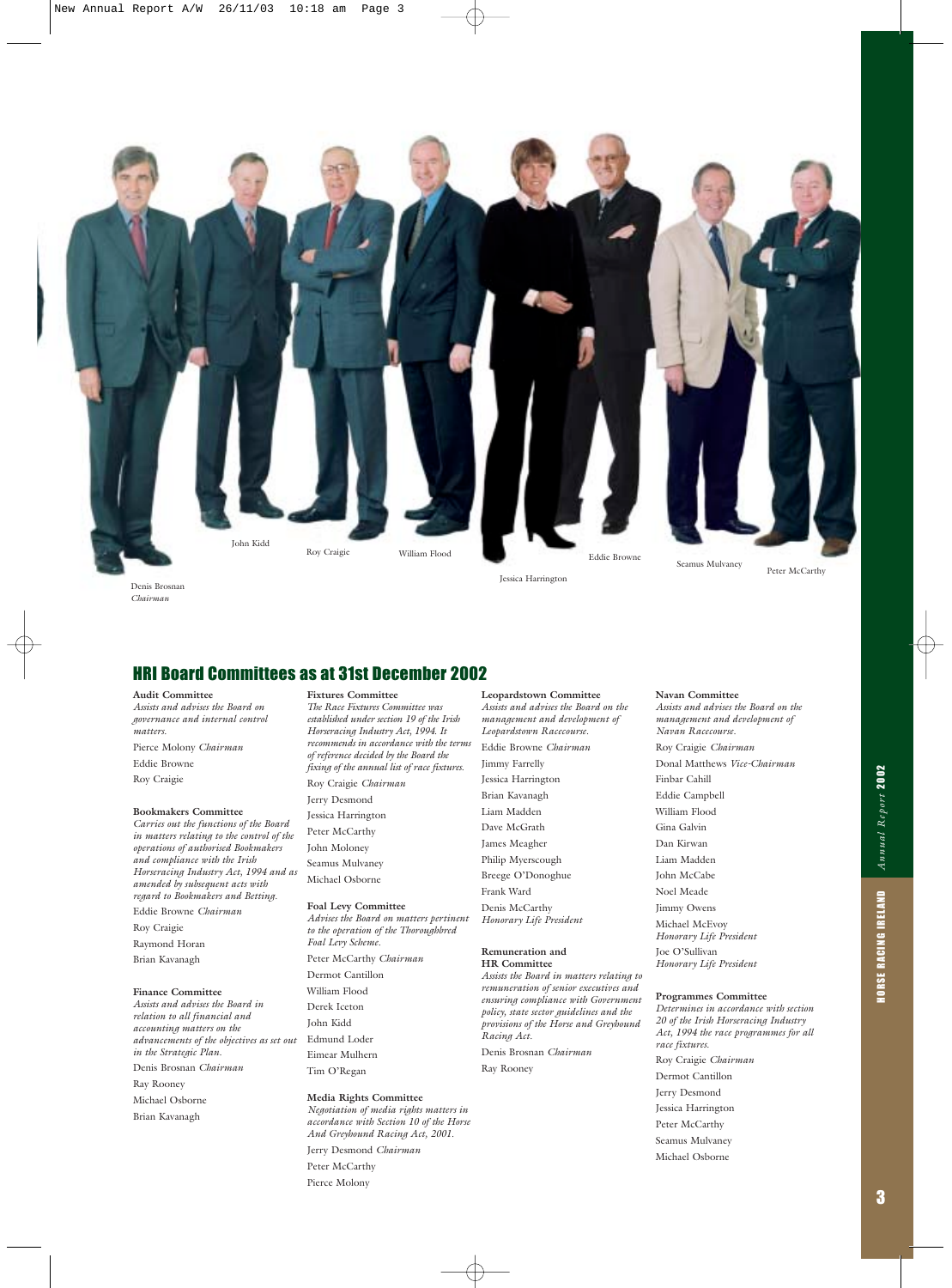## Chairman's Statement



Denis Brosnan *Chairman*

2002 was the first full year of operation for Horse Racing Ireland following the enactment of the Horse and Greyhound Racing Act in June 2001. In many ways it was a year of consolidation for Irish racing with a new Board and many executive and staff changes within the organisation. It was also a year in which we were challenged by weather with 38 of the 284 scheduled meetings having to be cancelled. Despite this, the key racing indicators of betting, attendance, prize money, sponsorship and sales all continued to be strong. Total betting increased significantly off track and the number of horses in training also rose as owners increased their investment in the sport.

#### The Success of Irish Horses Abroad

Irish trained horses provided a wonderful year for their owners, trainers and jockeys and Irish breds won 22 Group/Graded races in the UK, including 12 Group 1 races. The racing highlights were Dermot Weld's Melbourne Cup victory with Media Puzzle, the exploits at the highest level of High Chaparral and Rock of Gibraltar for Aidan O'Brien and of course the five Irish trained winners at Cheltenham, our highest number in eight years.

#### Strategic Plan

2002 saw the completion of a consultative process on the finalisation of strategies to be included in the Horse Racing Ireland Strategic Plan for 2003-2007, published in early 2003 and over the life of this plan we will continue to implement policies which will be of significant economic benefit to the industry. Facilities at racecourses and prize money are priorities as are issues relating to stable staff and the size of the horse population.

2002 saw the headquarters of Horse Racing Ireland relocate to Kildare and many of the racing administration activities of the Turf Club were transferred to Horse Racing Ireland on 1st May

2002. This temporary headquarters will enable the different sections of the organisation operate as one until the final building is complete near the Curragh within the period of the plan which should create streamlined and efficient administration for the future of Irish racing.

#### Corporate Governance

Horse Racing Ireland is committed to maintaining the highest standards of Corporate Governance and has embraced the Code of Practice for the Governance of State Bodies 2001. Key requirements under the above code such as the Statement on the Systems of Internal Financial Control, the setting up of the Internal Audit function, the Code of Conduct for Employees and Code of Business Conduct for Business Directors are all now operating or in a stage of completion in Horse Racing Ireland and its subsidiaries.

#### Acknowledgement

I would like to sincerely thank all of my Board colleagues and those who served on the various Boards and Committees of the subsidiaries of Horse Racing Ireland during 2002, and to Brian Kavanagh and his executive team together with the staff at Horse Racing Ireland and subsidiaries for their dedication and professionalism.

Finally I would like to pay particular thanks to John O'Donoghue, TD, Minister for Arts, Sport and Tourism who together with Charlie McCreevy, TD, Minister for Finance, has tirelessly supported the horse racing and greyhound racing industries. We are determined to reciprocate your confidence by continuing to ensure that Irish racing and breeding maintains and enhances its status as a world class industry.

**Denis Brosnan** *Chairman*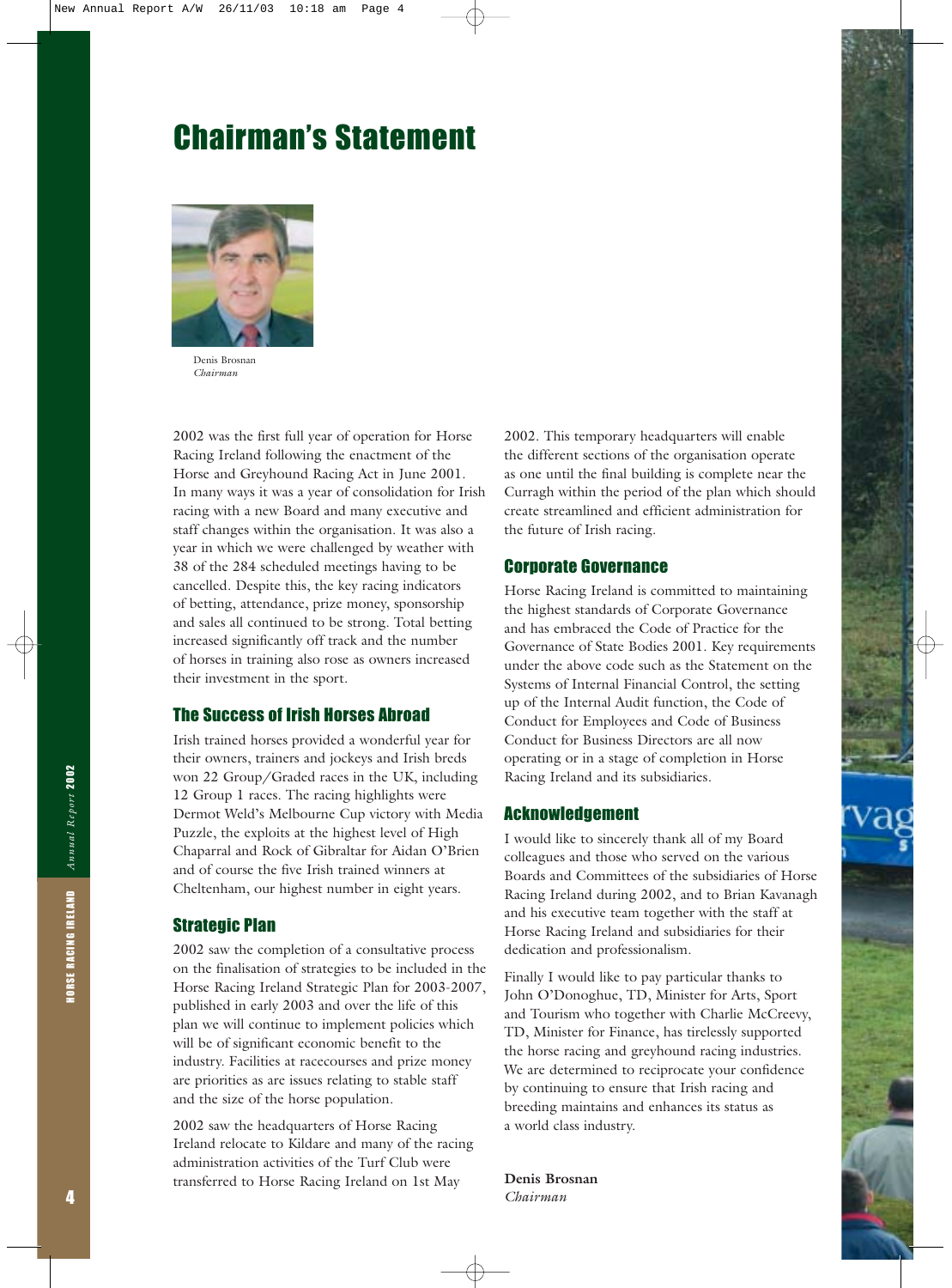$\bigoplus$ 



Annual Report 2002 *Annual Report* 2002 **HORSE RACING IRELAND** HORSE RACING IRELAND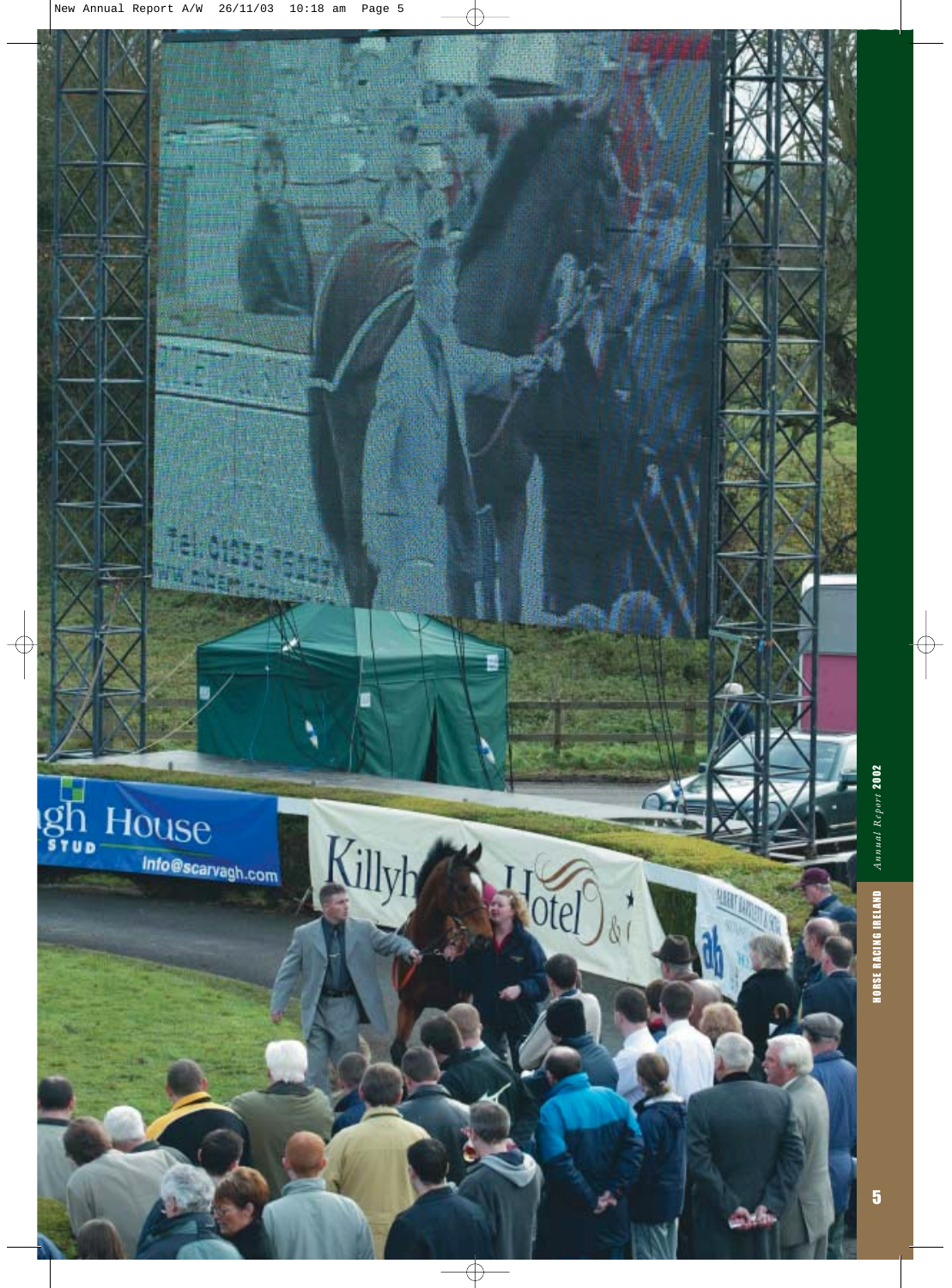## Chief Executive's Report



Brian Kavanagh *Chief Executive Officer*



Despite the cancellation of many race-meetings due to the exceptionally wet weather, with a knock-on affect on attendances, there were many significant advances in the development of Irish racing in 2002 and many reasons to celebrate the achievements of Irish trainers, jockeys and horses at home and overseas.

There was a total of 279 fixtures held in 2002, an increase of 11 on 2001. An unprecedented 38 fixtures were cancelled, although with 33 re-scheduled just 5 were completely lost. The number of races run was 1,994, up from 1,935 in 2001.

Prize money reached a record level of €46.3m, an increase of  $\in$ 4m, (9.4%), over 2001. National Hunt Prize money, including Point-to-Points, increased by 10.7% and Flat Prize money by 8.3%. Sponsorship increased by  $\in$  340k to a total of  $\epsilon$ 6.5m, which was 5.6% up on 2001. This increase was particularly pleasing considering the competitive marketplace and the increasingly difficult economic circumstances. Interest in race sponsorship opportunities remains strong and we look forward to further growth in this area in 2003. 2002 was the first year of the Euro and evidence from the racetracks indicates that betting denominations remained the same despite the change in currency value. This affected betting turnover, which was down by 3% from  $\text{\large\ensuremath{\in}} 215\text{m}$ to €208m. On-course SP shops, however, performed well with a 4.2% increase to  $\in 7.4$ m.

Tote betting increased from €36m in 2001 to €38.8m in 2002 (7.7%). This includes revenue from the newly introduced betting into UK Tote pools. In the home market alone, the Tote increase year-on-year was 4%.

Attendances were slightly down on 2001 at 1,286,914 - a drop of 9,516. The average attendance per meeting was 4,988 against the previous year's 5,124.

The average number of horses in training increased to an all time high of 5,469 while the new owner registrations rose by 4% to 817. Sales of thoroughbreds at Goffs and Tattersalls Ireland increased by 3.2% to €112.3m.

The integration of the former Turf Club Registry Office into Horse Racing Ireland on the 1st of May was carried out smoothly and efficiently, ensuring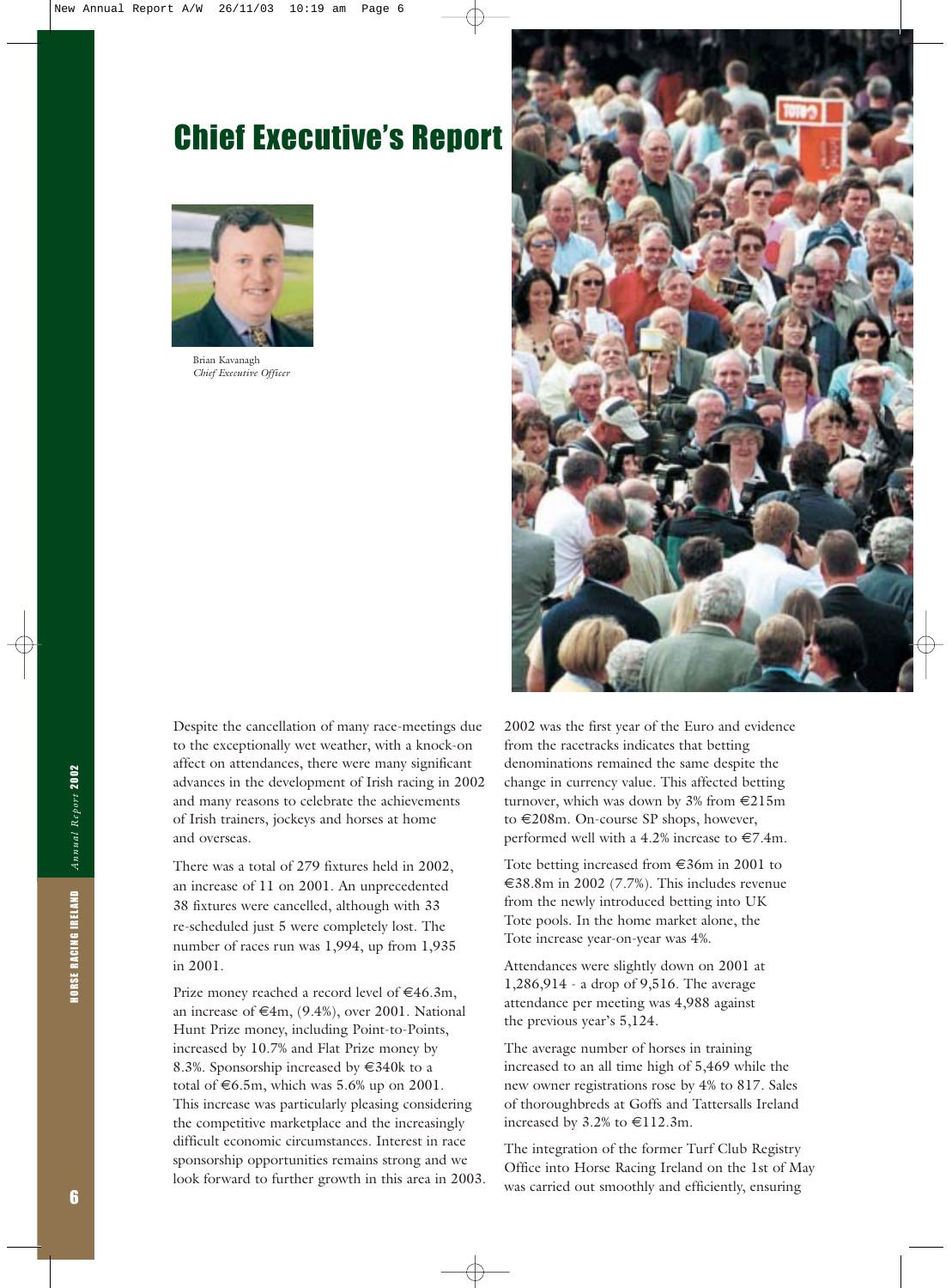

a seamless and continued delivery of service which is a credit to the staff involved.

The first quarter of 2003 has seen the publication of the five year Strategic Plan for the Irish thoroughbred racing industry and we look forward to continuing development, ensuring that all sectors of the industry see a return on the investment made over the last five years. Prize money is due to increase by 7.7% for 2003 and together with the additional Prize money for Point-to-Point fixtures, will bring the total fund to  $\epsilon$ 50m, ensuring that Ireland remains one of the most attractive countries in which to own and train racehorses.

Irish trained horses won a total of 22 Group or Graded races in the UK in 2002, including 12 Group 1 races. Dermot Weld's training performance in claiming the first and fourth places in the Melbourne Cup in November was the racing highlight of yet another record-breaking year for Irish horses. Rock of Gibraltar's five Group 1 victories in 2002 brought his career total to an unprecedented seven consecutive Group 1 victories, surpassing the record of Mill Reef, which had stood for over thirty years.

The performance of dual Derby winner High Chaparral against his elders in the Breeders Cup Turf in Chicago was one of the great moments, as was the end-of-season win for the Weld-trained filly Dress to Thrill in the Group 1 Matriarch Stakes at Hollywood Park.

Over obstacles, Irish trainers accounted for five winners at the Cheltenham Festival in March - the highest number in eight years. Jessica Harrington's Moscow Flyer took the Irish Independent Arkle Trophy, while the Willie Mullins trained Florida Pearl was the highest rated chaser in both the UK & Ireland. Other notable victories gained in 2002 included The Bunny Boiler's win in the Midlands Grand National at Uttoxeter, which was then followed by his triumph in the Powers Gold Label Irish Grand National at Fairyhouse.

Racing is now very much an international activity and HRI considers it important that the level of prize money on offer in Irish racing compares favourably with other major racing nations. In 2002, the average value of races in Ireland at  $\epsilon$ 22,843 exceeded the corresponding figures in Britain, France, United States and Australia.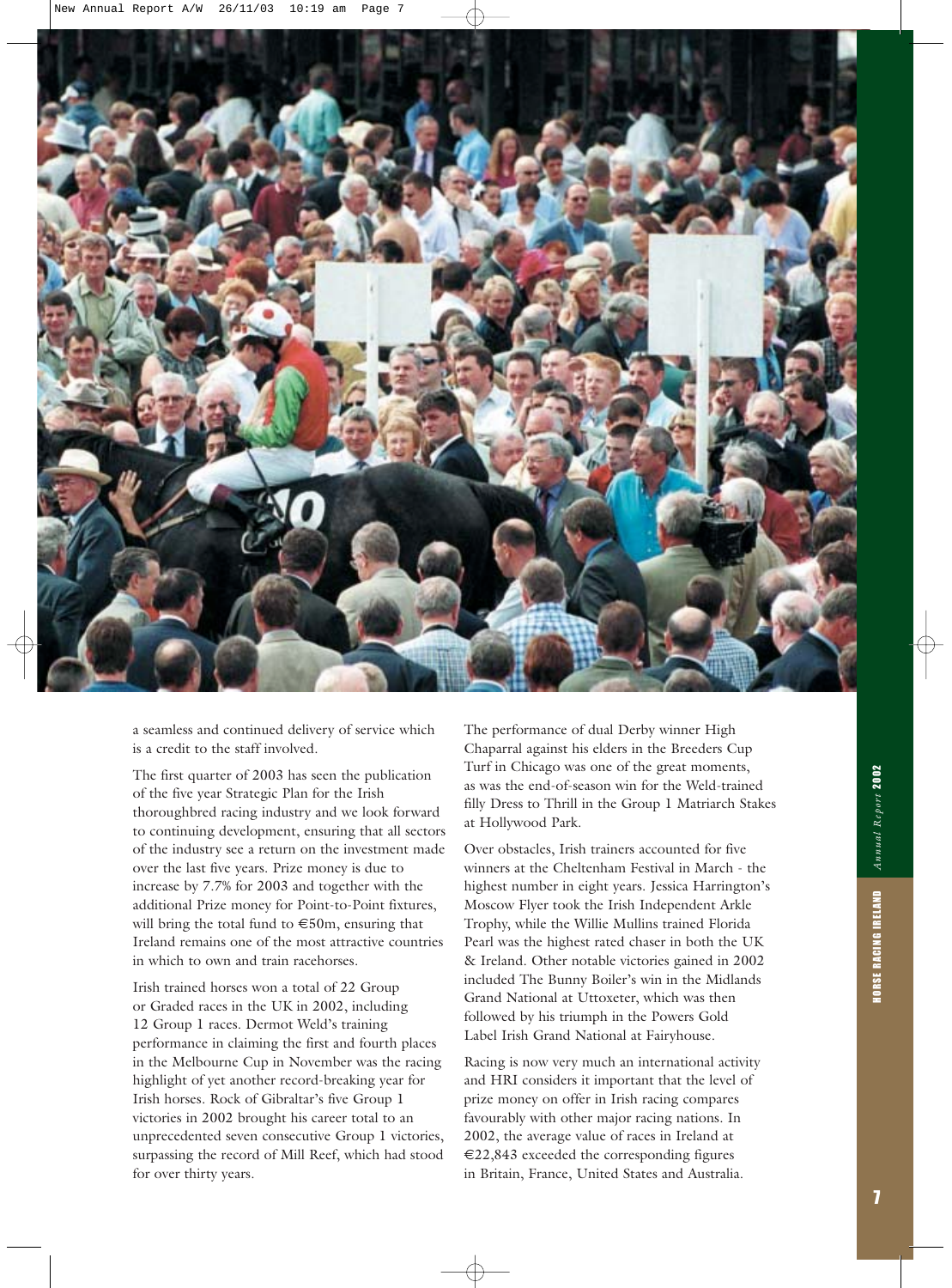## Chief Executive's Report



The contribution to prize money in 2002 by Horse Racing Ireland was  $\epsilon$ 24.843m (excluding point to point) which represented 54.5% of the total prize fund. Sponsorship was €6.45m as opposed to €6.11m the previous year. The Irish European Breeders Fund continues to be the most significant sponsor, and contributed  $\in$ 1.27m in 2002, a notable increase from €1.08m the previous year.

#### Thoroughbred Foal Levy Scheme

2002 was the third year of the Foal Levy scheme and income for the period was  $\in$ 1.3m against €1.1m the previous year. Over 5,000 breeders paid the levy in respect of the 10,214 foals which were born in the year. In accordance with the legislation, the proceeds of the levy were used for the benefit of the infrastructure of the breeding sector and the Horse Racing Ireland Foal Levy Committee recommended allocations for the following bodies: Irish Equine Centre, Irish Thoroughbred Breeders Association, Irish Thoroughbred Marketing, Breeders Prizes and Irish Farriery Authority.

#### **Tote**

Tote Ireland had a successful year again in 2002. The turnover for the 12 month period was €38.8m, up on the 2001 calendar year by €2.7m.

The turnover per the Income & Expenditure statement shows a growth higher than above due to the fact that two Christmas festivals were included. In 2002, a pilot scheme was run in Bookmakers shops to test how the Tote products would perform. This pilot was run for 18 weeks. The roll out was a complex one but a very successful one. Even though the target sales were not fully achieved, the communication systems and the technology worked well. The support from the Bookmakers staff was very strong and the way has now been set for the re-launch in the near future.

2002 saw the launch of a significant level of co-mingling into non Irish race meetings. The total number of meetings co-mingled into was 207. The amount traded was €1.278m against zero in 2001. Co-mingling inwards continued to grow with an increase of 21% to  $\text{E172k}$  in 2002. Both of these areas are expected to continue to grow in 2003.

The win and place pool continued to be strong performers representing 76% of the total bet with the exotic products together now representing 24%.

Some new records were set in 2002 with Tote in Galway on 1st August 2002 achieving its highest ever figure of €1.549m. Ballinrobe, which benefited from a significant new development, reached a single day record Tote turnover of €151k, Fairyhouse €562k and Killarney €153k.

Tote continues to look forward to further comingling into more UK fixtures and also extending its range of products into those meetings. We are in the process of piloting GPRS for hand held terminals in 2003 as well as working closely with our UK counterpart for other product developments. The success of the GPRS testing is critical in the roll out of the total range of Tote products into Bookmakers shops.

#### **Leopardstown**

2002 was another memorable year for racing at Leopardstown. Following the exciting dual between Fantastic Light and Galileo in the 2001 Ireland The Food Island Champion Stakes, who could have envisaged that the 2002 renewal would deliver another Ballydoyle/Godolphin battle with Grandera getting up in the last few strides to beat Hawk Wing.

Back in April, High Chaparral in winning the Ballysax Stakes, set out on the now familiar route, capturing the Derrinstown Stud Derby Trial also at Leopardstown before going on to win both the English and Irish Derbies and the Breeders Cup Turf.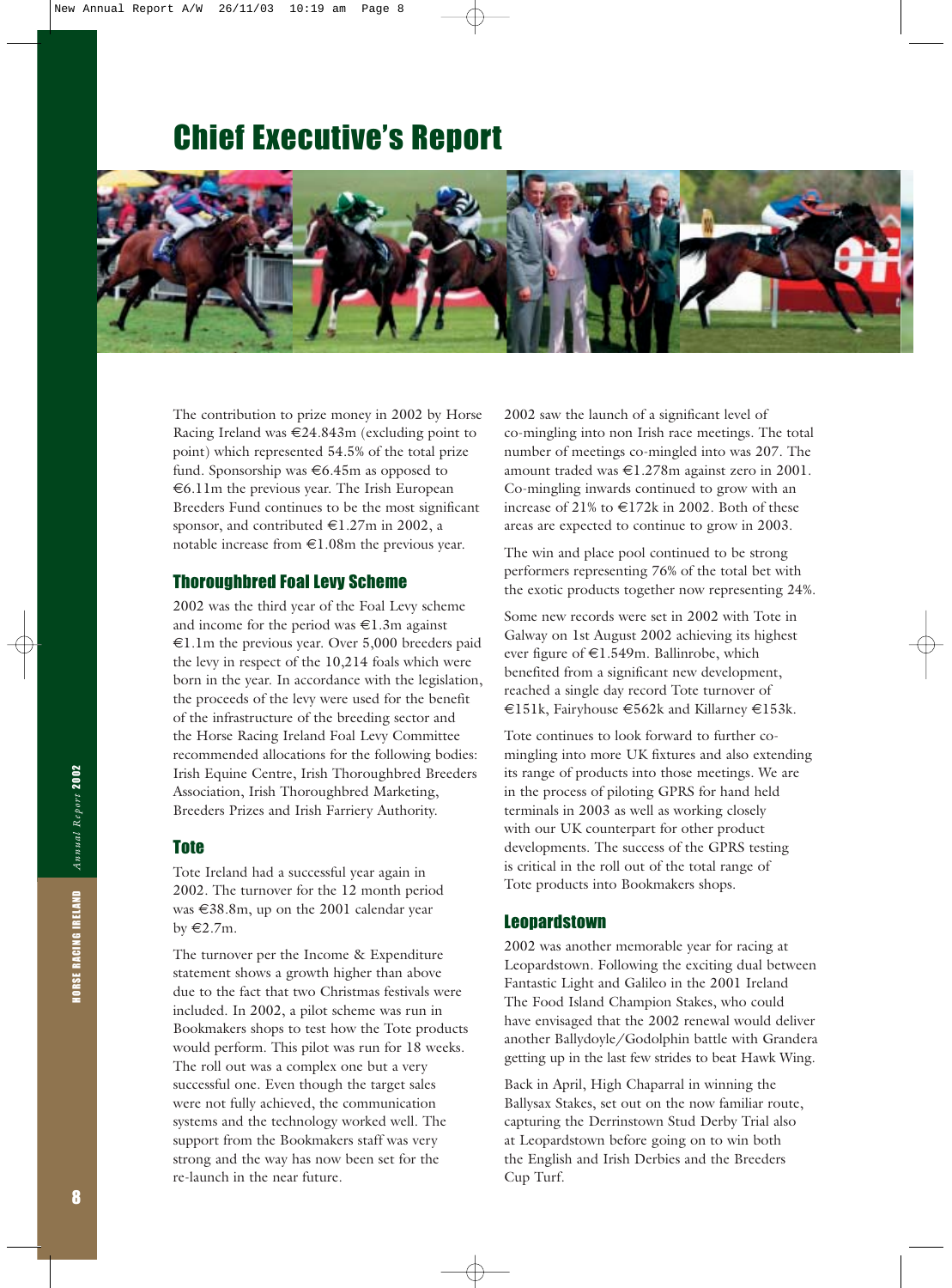

On the National Hunt scene, Alexander Banquet was an impressive winner of the Hennessy Cognac Gold Cup, while Ned Kelly was an easy winner of the AIG Europe Champion Hurdle. The highly competitive Pierse Hurdle went to the Willie Mullins trained Adamant Approach.

The Christmas Festival meeting, which was unfortunately disrupted by adverse weather conditions, still produced some excellent racing. Le Coudray captured the Denny Gold Medal Novice Chase while the Paddy Power Chase went to Coq Hardi Diamond. The feature of the Festival, the Ericsson Chase, was won in impressive style by Beef or Salmon.

The evening meetings during the summer were again very successful and continued to attract a large number of corporate guests despite clashes with the World Cup soccer.

On the development front, July 2002 saw the submission of the planning application for the redevelopment of Leopardstown Racecourse, as a consequence of the encroachment of the South Eastern Motorway (M50). The application encompassed the upgrading of car parks, stables, sprint track, golf course, driving range and access road from the Motorway. This major development will ensure Leopardstown retains its international status as a premier racetrack.

There have been delays in the completion of the Motorway due to the conservation issue of the castle walls at the Carrickmines Interchange. However, the indication from Dun Laoghaire Rathdown County Council is that they propose to complete the roadway to the Leopardstown Interchange and continue the remainder on the far side of Carrickmines until an agreement can be reached regarding the Carrickmines Interchange. When this is done, the Motorway will be completed in its entirety.

This will be good news for Leopardstown as it will bring our customers nearer to the racetrack enabling us to direct them to the relevant car parks more efficiently and with fewer complications.

#### Navan

A total of 16 meetings took place at Navan during 2002. Remarkably having successfully raced during the winter and spring months a meeting scheduled in June had to be run in July due to a particularly wet period.

The attendance for the year was 46,900 (42,230 in 2001) representing an overall 11% growth on 2001 and 34% growth over the period 1998-2002.

The betting turnover figures for 2002 were on par with 2001 with bookmaker betting at €9.25m  $(€9.5m in 2001)$  and the Tote €10.41m (€10.65m in 2001).

Sponsorship at Navan continued to grow with over 61% of races sponsored.

Limestone Lad continued his success over the Navan turf and added three more wins to his collection, claiming the Philips Electronics €50,000 Grade 2 Lismullen Hurdle, the €45,000 Grade 2 Morgiana (a race held at Navan to facilitate Punchestown) and the Giltspur Scientific €20,000 Hurdle.

The Bowe family also enjoyed further success when Solerina won the Barry & Sandra Kelly €50,000 Grade 3 Novice Hurdle. Florida Coast also won the Kilnaleck Maiden.

The €50,000 Grade 2 McCabe Builders Boyne Hurdle in February was won by Bannow Bay. On the same day, Its Time For a Win won the Nobber EBF €30,000 Chase.

The winter highlights included the McCabe Builders Fortria raceday when Alcapone took the feature race for trainer MF Morris, while Native Sparkle won the Scafhire For Auction Novice Hurdle.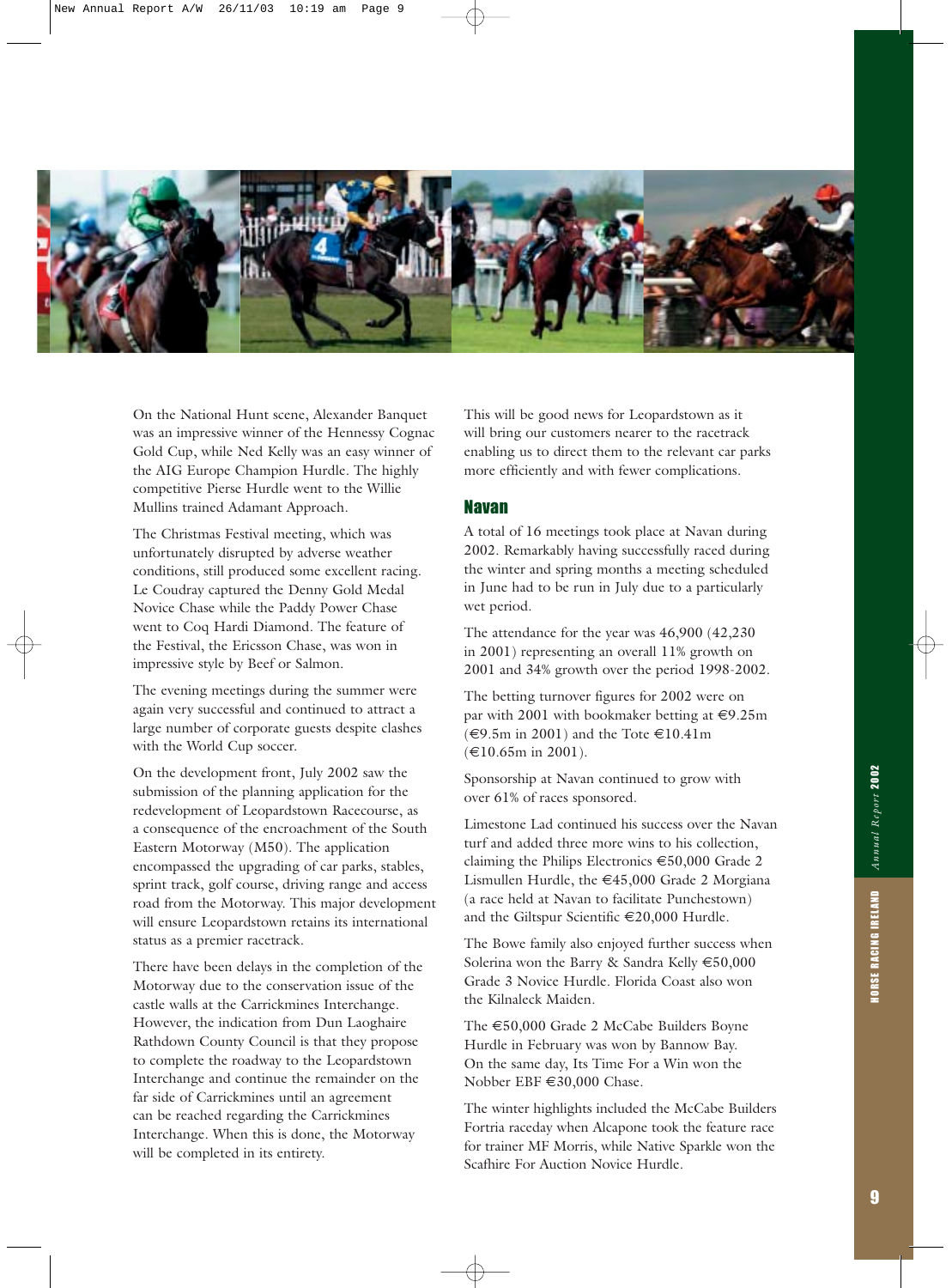## Chief Executive's Report



The flagship Pierse Troytown €65,000 Grade B Chase was won by Takagi for trainer Edward O'Grady. O'Grady also won the Tote Ireland Monksfield Novice Hurdle for the third year in succession, this time with Pizarro.

The Golf Course continues to mature and membership at the year end was in excess of 450, including 51 new members recruited during the year.

#### **Marketing**

The HRI marketing strategy involved a concerted campaign to increase attendances and betting. The objective was to project an image of a vibrant customer conscious industry widening the core group of racegoers in terms of age and gender. In 2002, a total of 1.3 million people attended race meetings in Ireland which showed a slight decrease of less than 1% from the previous year. These figures were clearly affected by the adverse weather which led to a significant increase in the number of cancelled meetings.

#### ITM

The Irish thoroughbred has always been a much sought after commodity on racetracks and breeding farms the world over. It is little wonder therefore that in 2002 no less than 27 Irish-bred horses won a total of 42 Group 1 races worldwide. From California to Melbourne thoroughbreds such as Golden Apples and Media Puzzle continued to reinforce Ireland's dominance within the world of thoroughbred racing. This success provided ITM with the perfect vehicle to continue to promote Ireland as a source of quality thoroughbreds.

The number of overseas purchasers who availed of the flight reimbursement scheme rose by 7% from 914 in 2001 to 979 in 2002 representing countries as diverse as Italy, Turkey, Germany, USA, UK, Spain and France. Meanwhile those availing of the private purchaser's scheme grew by 73% from 38 in 2001 to 66 in 2002. This is a direct result of ITM's constant communication with various key buyers particularly in the UK encouraging them to buy in Ireland.

#### **Finance**

The financial information contained in the Group Income & Expenditure Account is for the period from the commencement of HRI, i.e. December 18th 2001 up to December 31st 2002. As a result of this, the trading results for two Christmas periods are included. These 2 periods, i.e. December 2001 and December 2002 reflect for both Tote and Leopardstown significant activity.

Since this is the first set of Financial Statements of HRI, previous year information is not attached. However, all the statistical information in the report is compared on a calendar year basis.

The group surplus for the period was  $\epsilon$ 8.525m incorporating HRI, Tote, Racecourses and ITM. Tote Surplus for the period was €1.964m against €759k in 2001 period. The increase on a calendar year basis was over €700k due primarily to the increase in turnover and reduced costs. The reduction in costs was mainly attributable to reduced marketing spend since the Tote logo was fully rolled out in the previous year. The pilot cost of the roll out to Bookmakers retail outlets was €327k in the period.

Group turnover is up to  $\in 69.2$ m but the basis changed since it is inclusive of the contribution to Prize money by the owners and sponsors since 1st May 2002 at the date the functions of the Registry Office transferred to HRI. Tote turnover on a 12 month comparison period was €38.812m against €36.079m, i.e. an increase of 7.5%. Registry Office income for the period is also contained in the turnover and was  $\text{\large\ensuremath{\in}} 1.588$ m for the period.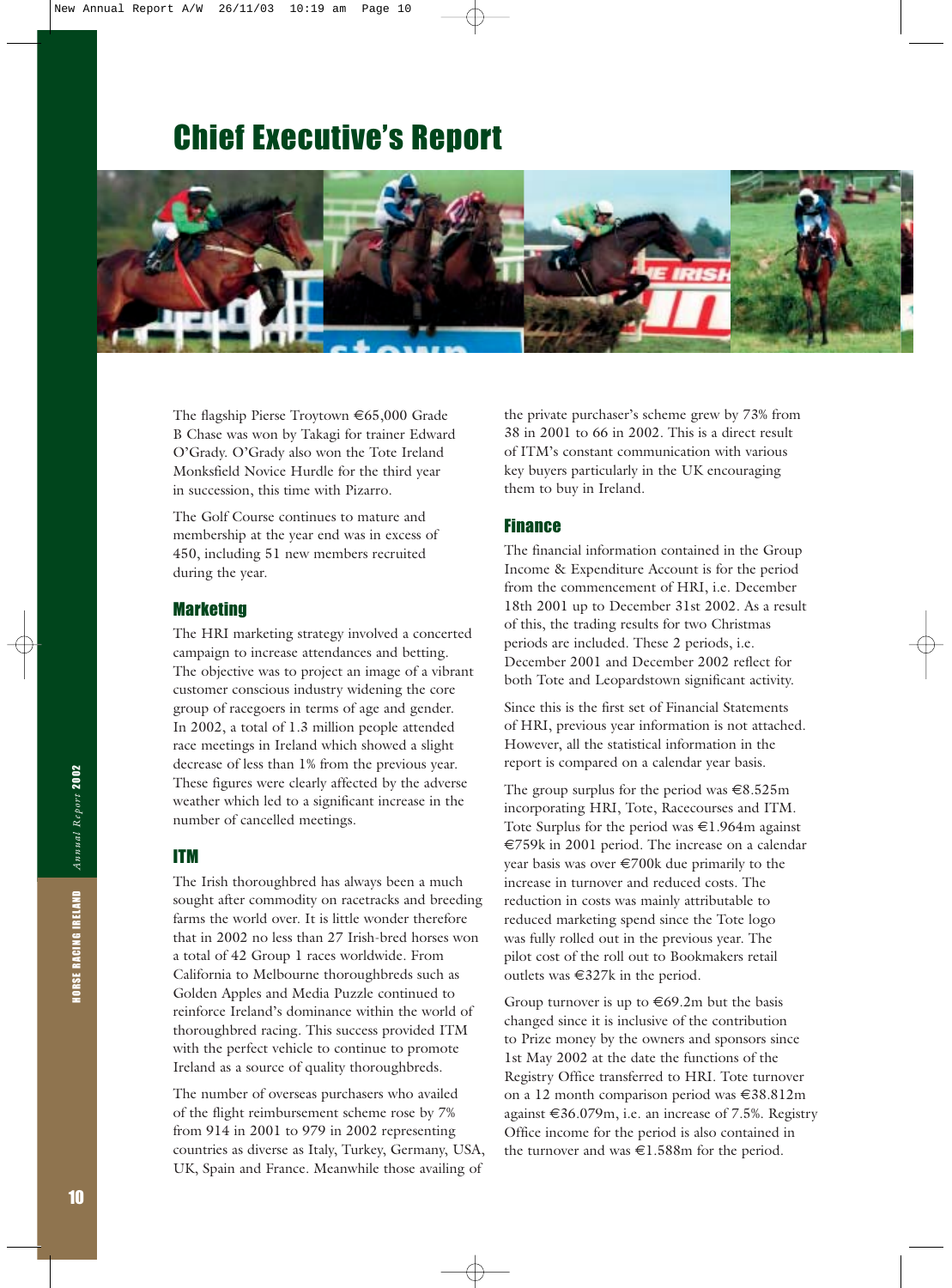

Under Other Income, the allocation from the Horse and Greyhound Racing Fund set up under the Horse and Greyhound Racing Act was €56.146m of which €1.693m refers to 2001 and €54.453m to 2002. This was the second year of the fund.

Group Expenditure was €55.982m with the contribution to Prize money at €26.528m for the period (refer to page 16 for the comparison on a calendar year basis). Racecourse development grants saw a significant increase to €2.083m particularly to allow necessary health and safety work to be done.

Capital Development Grant Fund Amortisation was €8.576m in 2002 which reflects the accelerated amortisation on the scheme started in 1997. This scheme is now closed and in total €44.143m has been paid to racecourses for re-development. The new scheme announced in the Strategic Plan, will commence in 2003.

Grants paid to other Industry Bodies in 2002 of €2.596m as reflected in note 10, included €1.993m paid to the Irish Equine Centre which related to an additional level of funding to complete their Capital Development, as well as €444k paid to RACE which also included some Capital grants to complete their new development.

Administration costs of Horse Racing Ireland were €4.016m for the period which included an additional pension contribution of €1.130m made due to a review of the Defined Benefit Scheme. The period covered also includes the running costs of the Registry Office from 1st May 2002.

HRI continued in 2002 to commit to marketing the horseracing and breeding industry through contributions to programmes in ITM and Racecourses. The launch of a new TV advert, as well as contributions to racecourses to support their own promotional activity, helps to increase

the profile of Irish racing as well as to keep the Irish Thoroughbred to the fore internationally and encourage owners to continue investing in the industry. Such initiatives were supported through contributions to ITM from the industry of  $\in 632k$ as well as general marketing and promotions undertaken by Horse Racing Ireland.

#### Acknowledgement

In conclusion, I would like to thank my management colleagues, all staff both full time and part time for what was a challenging but satisfying first year of the new organisation. I also thank the subsidiaries for their contribution i.e. Tote, HRI Racecourses and ITM.

Staff who transferred to the new organisation bring with them a wealth of knowledge and expertise, and new staff who have joined bring new ideas and skills. The combination of both promises to strengthen the organisation as we move forward. For those staff who did not transfer, I wish them well and thank them for their contribution in bringing Irish racing to its current level of success.

My thanks to the Chairman, Board Members and Committee Members of the new body and subsidiaries for their ongoing guidance on policy. I would also like to thank the Members and Executives of various Bodies in the industry for their contribution during the year. I wish to gratefully acknowledge the contribution which was made by the Department of Agriculture, Food and Rural Development in the earlier part of 2002 and the contribution from July onwards by the officials in our new sponsoring Department of Arts, Sport and Tourism and look forward to a continued harmonious relationship with them for the industry in the future.

Brian Kavanagh *Chief Executive Officer*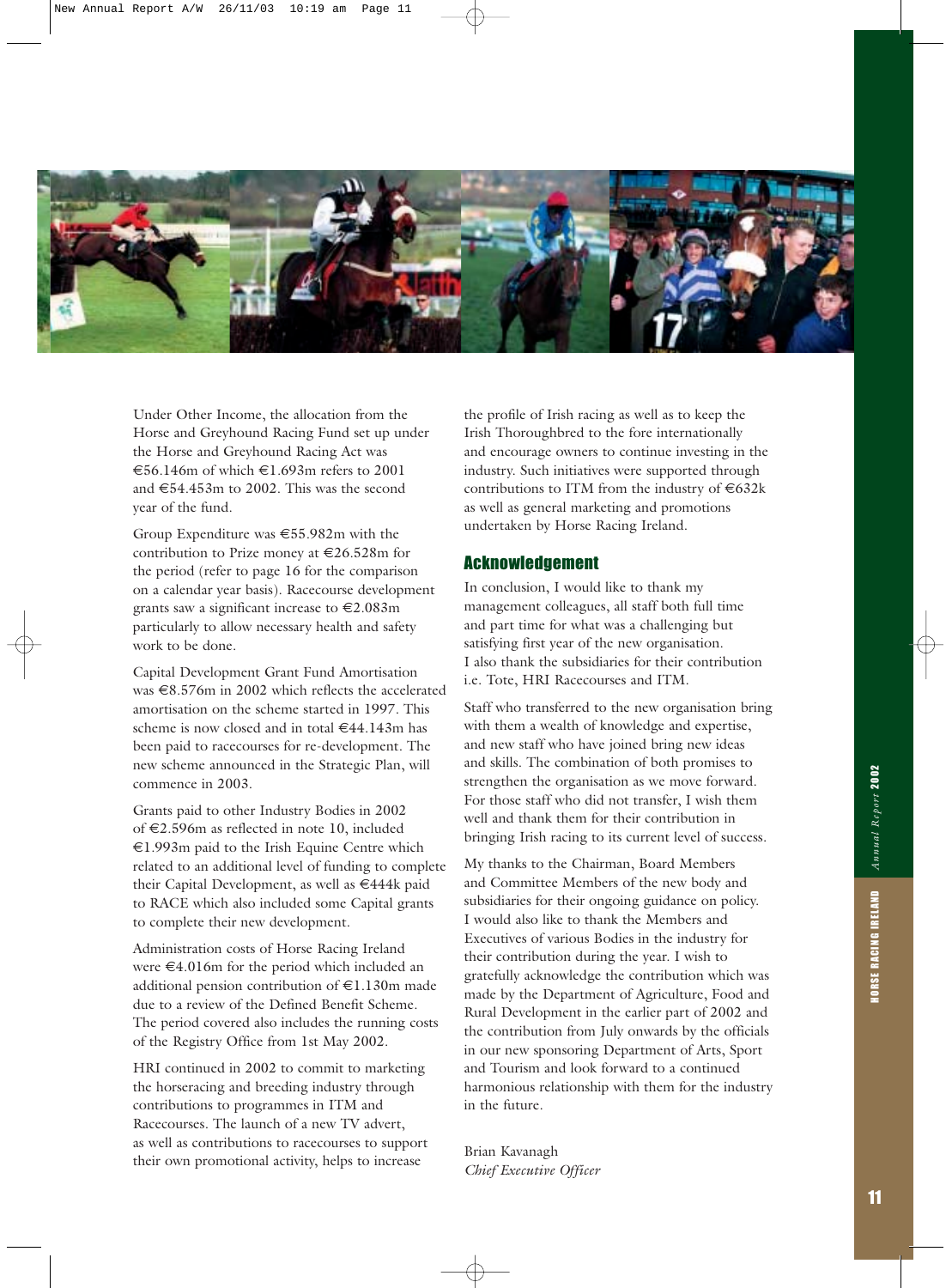## Industry Statistics

## FIXTURES ANALYSIS

#### **Yearly Daily Monthly Monthly Daily Daily**

|      | Fixtures | Races |
|------|----------|-------|
| 1998 | 258      | 1,819 |
| 1999 | 2.64     | 1,866 |
| 2000 | 2.70     | 1,919 |
| 2001 | 268      | 1,935 |
| 2002 | 279      | 1,994 |
|      |          |       |

|      |          |       |           |        | Fixtures     |        |                     |      | Fixtures   |      |
|------|----------|-------|-----------|--------|--------------|--------|---------------------|------|------------|------|
|      | Fixtures | Races |           | 2002   | 2001         | 2000   |                     | 2002 | 2001       | 2000 |
| 1998 | 258      | 1,819 | January   | $17\,$ | 14           | $17\,$ | Sunday              | 68   | 53         | 60   |
| 1999 | 264      | 1,866 | February  | 9      | 11           | 12     | Monday              | 17   | 20         | 21   |
| 2000 | 270      | 1,919 | March     | 21     | $\mathbf{0}$ | 15     | Tuesday             | 18   | $17\,$     | 19   |
| 2001 | 268      | 1,935 | April     | 21     | $20\,$       | 18     | Wednesday           | 36   | 38         | 33   |
| 2002 | 279      | 1,994 | May       | 26     | 36           | 33     | Thursday            | 40   | 38         | 34   |
|      |          |       | June      | 25     | 34           | 29     | Friday              | 28   | 34         | 33   |
|      |          |       | July      | 31     | 33           | 30     | Saturday            | 55   | ${\bf 55}$ | 56   |
|      |          |       | August    | 35     | 34           | 36     | <b>Bank Holiday</b> | 17   | 13         | 14   |
|      |          |       | September | 31     | $25\,$       | 25     | Total               | 279  | 268        | 270  |
|      |          |       | October   | 24     | $25\,$       | 24     |                     |      |            |      |
|      |          |       | November  | 15     | 19           | 16     |                     |      |            |      |
|      |          |       | December  | 24     | $17\,$       | $15\,$ |                     |      |            |      |
|      |          |       | Total     | 279    | 268          | 270    |                     |      |            |      |
|      |          |       |           |        |              |        |                     |      |            |      |

 $\bigoplus$ 

|           |      | Fixtures |      |              | Fixtures |      |      |  |  |  |
|-----------|------|----------|------|--------------|----------|------|------|--|--|--|
|           | 2002 | 2001     | 2000 |              | 2002     | 2001 | 2000 |  |  |  |
| January   | 17   | 14       | 17   | Sunday       | 68       | 53   | 60   |  |  |  |
| February  | 9    | 11       | 12   | Monday       | 17       | 20   | 21   |  |  |  |
| March     | 21   | $\Omega$ | 15   | Tuesday      | 18       | 17   | 19   |  |  |  |
| April     | 21   | 20       | 18   | Wednesday    | 36       | 38   | 33   |  |  |  |
| May       | 26   | 36       | 33   | Thursday     | 40       | 38   | 34   |  |  |  |
| June      | 25   | 34       | 29   | Friday       | 28       | 34   | 33   |  |  |  |
| July      | 31   | 33       | 30   | Saturday     | 55       | 55   | 56   |  |  |  |
| August    | 35   | 34       | 36   | Bank Holiday | 17       | 13   | 14   |  |  |  |
| September | 31   | 25       | 25   | Total        | 279      | 268  | 270  |  |  |  |
|           |      |          |      |              |          |      |      |  |  |  |

*Total includes 21 meetings held in Northern Ireland (2001 - 15).*

ŧ

### HORSES IN TRAINING

|                      | Average | Average | Average |
|----------------------|---------|---------|---------|
|                      | 2002    | 2001    | 2000    |
| Two year olds        | 516     | 447     | 449     |
| Three year olds      | 590     | 552     | 563     |
| Four year olds       | 709     | 635     | 568     |
| Five year olds       | 1,038   | 1,003   | 941     |
| Six year olds and up | 2,616   | 2,471   | 2,255   |
| Total                | 5,469   | 5,108   | 4,776   |

### BREEDING AND SALES

| <b>Breeding</b>               | 2002    | 2001    | 2000    |
|-------------------------------|---------|---------|---------|
| <b>Thoroughbred Stallions</b> | 356     | 349     | 347     |
| Thoroughbred Mares            | 16,467  | 15,503  | 14,655  |
| Thoroughbred Foals            | 10,214  | 9,452   | 8,793   |
| <b>Sales</b>                  | 2002    | 2001    | 2000    |
| Catalogued                    | 10,802  | 9,794   | 8,865   |
| Offered                       | 8,909   | 8,189   | 7,408   |
| Sold                          | 6,404   | 6,241   | 5,870   |
| Aggregate $\in$ '000          | 112,333 | 108,834 | 119,034 |
| Average $\in$                 | 17,541  | 17,439  | 20,278  |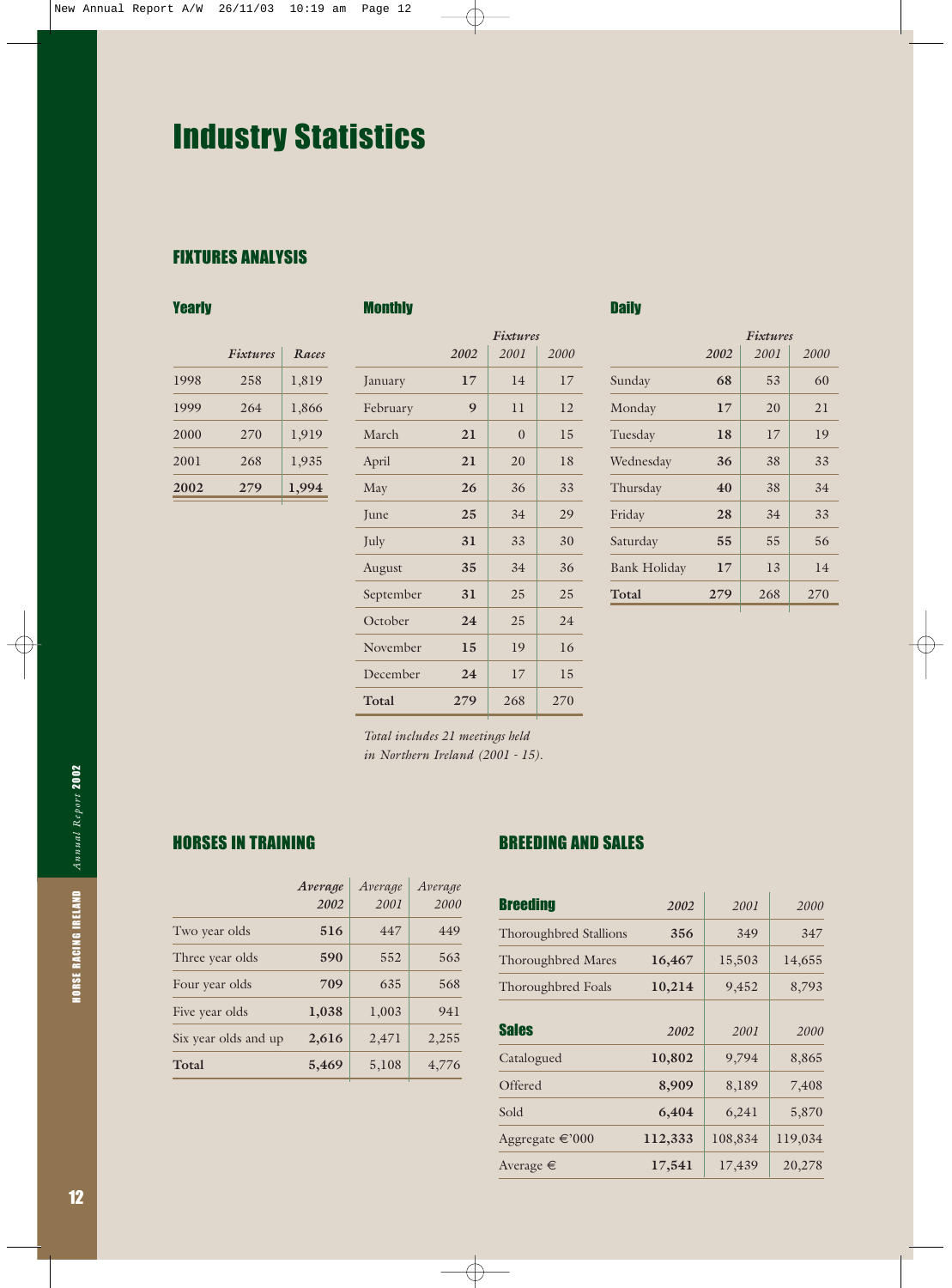## **BETTING**

### Betting On-Course 1998 - 2002

| Year | Total<br>$\epsilon$ '000 | Totaliser<br>$\epsilon$ '000 | Home<br><b>Bookmakers</b><br>$\epsilon$ '000 | Away<br><b>Bookmakers</b><br>$\epsilon$ '000 | Betting<br><b>Shop</b><br>$\epsilon$ '000 | Fixtures | Annual<br><i>Attendances</i> |
|------|--------------------------|------------------------------|----------------------------------------------|----------------------------------------------|-------------------------------------------|----------|------------------------------|
| 1998 | 147,206                  | 30,092                       | 111,418                                      | 1,930                                        | 3,766                                     | 239      | 1,218,953                    |
| 1999 | 169,511                  | 32,037                       | 131,377                                      | 1,342                                        | 4,755                                     | 245      | 1,309,411                    |
| 2000 | 205,625                  | 35,535                       | 162,147                                      | 1,971                                        | 5,973                                     | 252      | 1,354,073                    |
| 2001 | 215,016                  | 36,080                       | 169,651                                      | 2,171                                        | 7,114                                     | 253      | 1,296,430                    |
| 2002 | 208,392                  | 38,811                       | 159,768                                      | 2,323                                        | 7,491                                     | 258      | 1,286,914                    |

 $\overline{\varphi}$ 

## Off-Course Betting (Exclusive of Betting Duty)

| 2002         | 2001    | 2000    | 1999    | 1998    |
|--------------|---------|---------|---------|---------|
| $\epsilon_m$ | $\in$ m | $\in$ m | $\in$ m | $\in$ m |
| 1,569        | 1,359   | 1,177   | 927     | 662     |

### 2002 On-Course Betting Analysis

|                     | Total         | Totaliser  | Home<br><b>Bookmakers</b> | Away<br><b>Bookmakers</b> | <b>Betting</b><br><b>Shop</b> | Fixtures | Annual<br><b>Attendances</b> |
|---------------------|---------------|------------|---------------------------|---------------------------|-------------------------------|----------|------------------------------|
|                     | €             | €          | €                         | €                         | €                             |          |                              |
| Sunday              | 59, 531, 538  | 10,699,023 | 46,200,870                | 556,558                   | 2,075,087                     | 68       | 353,810                      |
| Monday              | 10,253,938    | 1,935,889  | 7,976,256                 | 159,107                   | 182,686                       | 15       | 67,917                       |
| Tuesday             | 15,948,416    | 3,346,631  | 12,086,826                | 122,688                   | 392,271                       | 17       | 93,864                       |
| Wednesday           | 25,066,088    | 4,732,311  | 19,003,818                | 240,862                   | 1,089,097                     | 30       | 160,177                      |
| Thursday            | 27,099,579    | 4,590,157  | 21,434,045                | 439,225                   | 636,152                       | 40       | 172,065                      |
| Friday              | 18,239,217    | 3,717,736  | 13,781,639                | 203,196                   | 536,646                       | 23       | 143,314                      |
| Saturday            | 34,236,226    | 6,069,274  | 25,966,960                | 253,054                   | 1,946,938                     | 50       | 203,608                      |
| <b>Bank Holiday</b> | 11,631,947    | 2,418,832  | 8,432,576                 | 148,120                   | 632,419                       | 15       | 92,159                       |
| Point to Points     | 5,084,505     |            | 4,884,519                 | 199,986                   |                               |          |                              |
| Comingling Out      | 1,301,000     | 1,301,000  |                           |                           |                               |          |                              |
| Total               | 208, 392, 454 | 38,810,853 | 159,767,509               | 2,322,796                 | 7,491,296                     | 258      | 1,286,914                    |

 $\overline{\bigoplus}$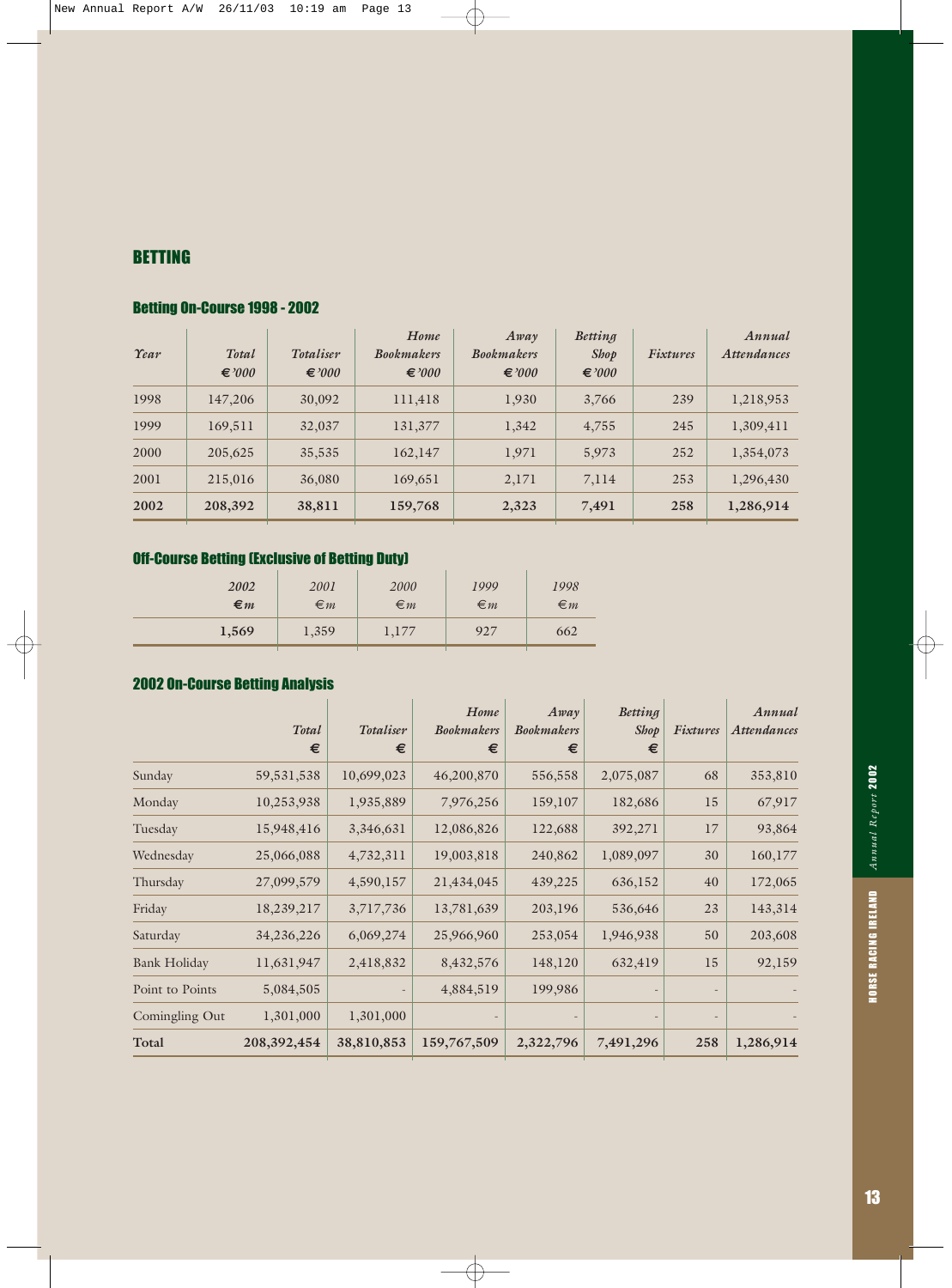## Industry Statistics

## BETTING BY RACECOURSE

| <b>Racecourse</b>  |                         | Fixtures       | Tote Betting |            | <b>Bookmaker Betting 2002</b> |           |                |              |  |  |
|--------------------|-------------------------|----------------|--------------|------------|-------------------------------|-----------|----------------|--------------|--|--|
|                    | 2002                    | 2001           | 2002         | 2001       | Home                          | Away      | <b>SP</b> Shop | <b>Total</b> |  |  |
| Ballinrobe         | 6                       | 7              | 604,262      | 608,479    | 2,270,762                     | 55,258    |                | 2,326,020    |  |  |
| Bellewstown        | 3                       | $\overline{3}$ | 325,907      | 405,789    | 1,588,972                     | 33,762    |                | 1,622,734    |  |  |
| Clonmel            | 12                      | 11             | 517,884      | 556,101    | 3,850,001                     | 240,287   |                | 4,090,288    |  |  |
| Cork               | 19                      | 17             | 1,397,721    | 1,160,744  | 5,775,239                     | 128,773   | 577,307        | 6,481,319    |  |  |
| Curragh            | 19                      | 18             | 4,503,311    | 4,007,730  | 15,305,288                    | 19,735    | 798,485        | 16,123,508   |  |  |
| Dundalk            |                         | 6              |              | 312,268    |                               |           |                |              |  |  |
| Fairyhouse         | 18                      | 21             | 2,618,163    | 2,834,741  | 11,993,628                    | 29,711    | 680,859        | 12,704,198   |  |  |
| Galway             | 11                      | 12             | 7,308,630    | 7,677,497  | 16,562,060                    | 90,768    | 830,649        | 17,483,477   |  |  |
| <b>Gowran Park</b> | 13                      | $12\,$         | 896,562      | 939,115    | 6,741,450                     | 28,982    | 289,762        | 7,060,194    |  |  |
| Kilbeggan          | 6                       | 6              | 636,556      | 755,155    | 3,655,445                     | 35,793    |                | 3,691,238    |  |  |
| Killarney          | 7                       | 7              | 658,477      | 631,636    | 2,619,503                     | 178,171   |                | 2,797,674    |  |  |
| Laytown            | $\qquad \qquad -$       | $\mathbf{1}$   |              | 49,439     |                               |           |                |              |  |  |
| Leopardstown       | 21                      | 23             | 5,414,022    | 6,478,327  | 18,496,071                    | 149,877   | 1,365,734      | 20,011,682   |  |  |
| Limerick           | 15                      | $\overline{4}$ | 1,313,375    | 751,060    | 5,046,740                     | 247,404   | 505,023        | 5,799,167    |  |  |
| Listowel           | 9                       | 9              | 2,144,309    | 2,172,363  | 8,738,583                     | 207,188   | 470,725        | 9,416,496    |  |  |
| <b>Naas</b>        | 12                      | 14             | 1,025,122    | 1,231,445  | 6,584,372                     | 4,590     | 303,794        | 6,892,756    |  |  |
| <b>Navan</b>       | 16                      | 14             | 1,157,684    | 1,133,985  | 8,691,293                     | 86,227    | 477,762        | 9,255,282    |  |  |
| Punchestown        | 16                      | 6              | 3,771,441    | 606,723    | 14,222,338                    | 38,078    | 996,715        | 15,257,131   |  |  |
| Roscommon          | 5                       | 9              | 361,912      | 730,553    | 2,274,421                     | 61,942    |                | 2,336,363    |  |  |
| Sligo              | $\overline{\mathbf{4}}$ | 6              | 235,871      | 405,482    | 1,362,070                     | 55,706    |                | 1,417,776    |  |  |
| <b>Thurles</b>     | 12                      | 11             | 403,676      | 350,227    | 5,407,471                     | 55,293    | 129,177        | 5,591,941    |  |  |
| Tipperary          | 9                       | 11             | 419,297      | 489,961    | 3,874,077                     | 61,182    | 65,308         | 4,000,567    |  |  |
| Tralee             | $\overline{7}$          | $\overline{7}$ | 696,661      | 662,361    | 3,562,853                     | 90,661    |                | 3,653,514    |  |  |
| Tramore            | 9                       | $10\,$         | 629,456      | 671,863    | 3,447,255                     | 106,320   |                | 3,553,575    |  |  |
| Wexford            | 9                       | $\,8\,$        | 469,556      | 456,458    | 2,813,098                     | 117,102   |                | 2,930,200    |  |  |
| Down Royal         | 12                      | $\, 8$         |              |            |                               |           |                |              |  |  |
| Downpatrick        | 9                       | 7              |              |            |                               |           |                |              |  |  |
| Sub Total          | 279                     | 268            | 37,509,855   | 36,079,502 | 154,882,990                   | 2,122,810 | 7,491,300      | 164,497,100  |  |  |
| Point to Point     | 97                      | $47\,$         |              |            | 4,884,519                     | 199,986   |                | 5,084,505    |  |  |
| Comingling out     |                         | $\overline{a}$ | 1,301,000    |            |                               |           |                |              |  |  |
| Total              | 376                     | 315            | 38,810,855   | 36,079,502 | 159,767,509                   | 2,322,796 | 7,491,300      | 169,581,605  |  |  |

 $\overline{\bigoplus}$ 

 $\overline{\bigoplus}$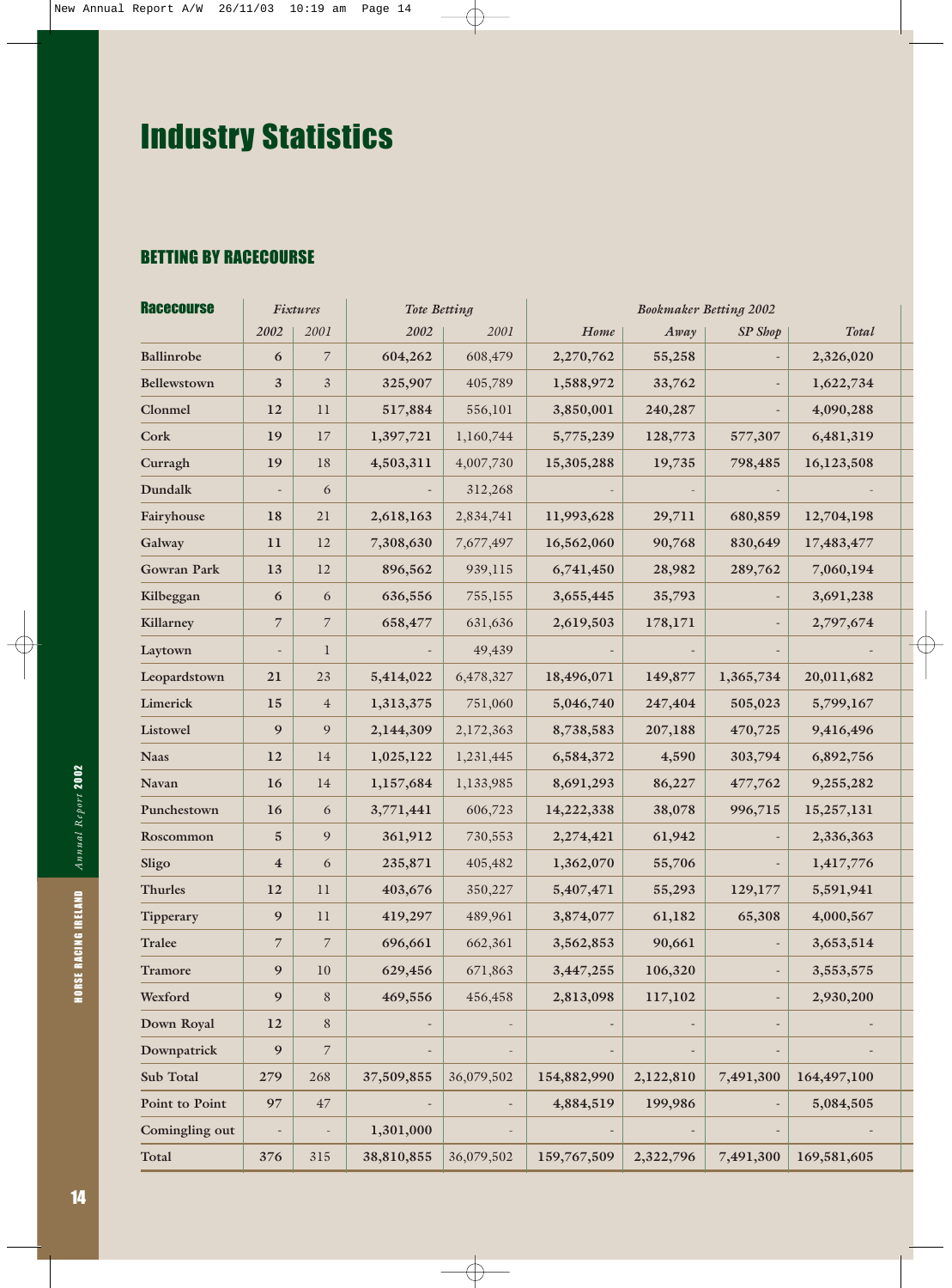| <b>Racecourse</b> |                          | <b>Ttl Betting Bookmakers/Tote</b> |              | Bookmaker Betting 2001       |           |             |  |
|-------------------|--------------------------|------------------------------------|--------------|------------------------------|-----------|-------------|--|
|                   | 2001                     | 2002                               | Total        | SP Shop                      | Away      | Home        |  |
| <b>Ballinrobe</b> | 3,121,970                | 2,930,282                          | 2,513,491    |                              | 36,515    | 2,476,976   |  |
| Bellewstown       | 2,430,775                | 1,948,641                          | 2,024,986    |                              | 30,702    | 1,994,284   |  |
| Clonmel           | 4,947,999                | 4,608,172                          | 4,391,898    |                              | 115,447   | 4,276,451   |  |
| Cork              | 8,585,734                | 7,879,040                          | 7,424,990    | 604,055                      | 79,654    | 6,741,281   |  |
| Curragh           | 20,688,565               | 20,626,819                         | 16,680,835   | 773,822                      | 54,091    | 15,852,922  |  |
| Dundalk           | 3,072,860                |                                    | 2,760,592    |                              | 100,793   | 2,659,799   |  |
| Fairyhouse        | 21,174,282               | 15,322,361                         | 18,339,541   | 875,957                      | 60,264    | 17,403,320  |  |
| Galway            | 27,175,997               | 24,792,107                         | 19,498,500   | 948,229                      | 94,780    | 18,455,491  |  |
| Gowran Park       | 8,275,818                | 7,956,756                          | 7,336,703    | 332,471                      | 88,256    | 6,915,976   |  |
| Kilbeggan         | 4,114,755                | 4,327,794                          | 3,359,600    |                              | 39,884    | 3,319,716   |  |
| Killarney         | 4,167,978                | 3,456,151                          | 3,536,342    |                              | 95,423    | 3,440,919   |  |
| Laytown           | 293,897                  |                                    | 244,458      |                              | 10,792    | 233,666     |  |
| Leopardstown      | 31,713,824               | 25,425,704                         | 25, 235, 497 | 1,832,791                    | 50,577    | 23,352,129  |  |
| Limerick          | 3,683,659                | 7,112,542                          | 2,932,599    | 193,874                      | 89,343    | 2,649,382   |  |
| Listowel          | 11,525,927               | 11,560,805                         | 9,353,564    | 367,295                      | 152,374   | 8,833,895   |  |
| <b>Naas</b>       | 9,728,872                | 7,917,878                          | 8,497,427    | 358,570                      | 61,293    | 8,077,564   |  |
| Navan             | 10,651,878               | 10,412,966                         | 9,517,893    | 463,555                      | 116,970   | 8,937,368   |  |
| Punchestown       | 4,776,265                | 19,028,572                         | 4,169,542    | 207,927                      | 4,203     | 3,957,412   |  |
| Roscommon         | 6,003,816                | 2,698,275                          | 5,273,263    |                              | 81,366    | 5,191,897   |  |
| Sligo             | 3,099,722                | 1,653,647                          | 2,694,240    |                              | 76,551    | 2,617,689   |  |
| Thurles           | 4,927,795                | 5,995,617                          | 4,577,568    | 155,695                      | 39,375    | 4,382,498   |  |
| Tipperary         | 5,212,019                | 4,419,864                          | 4,722,058    |                              | 114,736   | 4,607,322   |  |
| Tralee            | 4,684,665                | 4,350,175                          | 4,022,304    |                              | 69,197    | 3,953,107   |  |
| Tramore           | 4,818,834                | 4,183,031                          | 4,146,971    | $\frac{1}{2}$                | 76,244    | 4,070,727   |  |
| Wexford           | 2,999,795                | 3,399,756                          | 2,543,337    | $\qquad \qquad \blacksquare$ | 102,147   | 2,441,190   |  |
| Down Royal        | $\overline{\phantom{a}}$ |                                    |              | $\frac{1}{2}$                |           |             |  |
| Downpatrick       |                          |                                    |              | $\qquad \qquad -$            |           |             |  |
| Sub Total         | 211,877,701              | 202,006,955                        | 175,798,199  | 7,114,241                    | 1,840,977 | 166,842,981 |  |
| Point to Point    | 3,138,262                | 5,084,505                          | 3,138,262    |                              | 330,316   | 2,807,946   |  |
| Comingling out    |                          | 1,301,000                          |              |                              |           |             |  |
| Total             | 215,015,963              | 208,392,460                        | 178,936,461  | 7,114,241                    | 2,171,293 | 169,650,927 |  |

 $\overline{\bigoplus}$ 

 $\overline{\varphi}$ 

15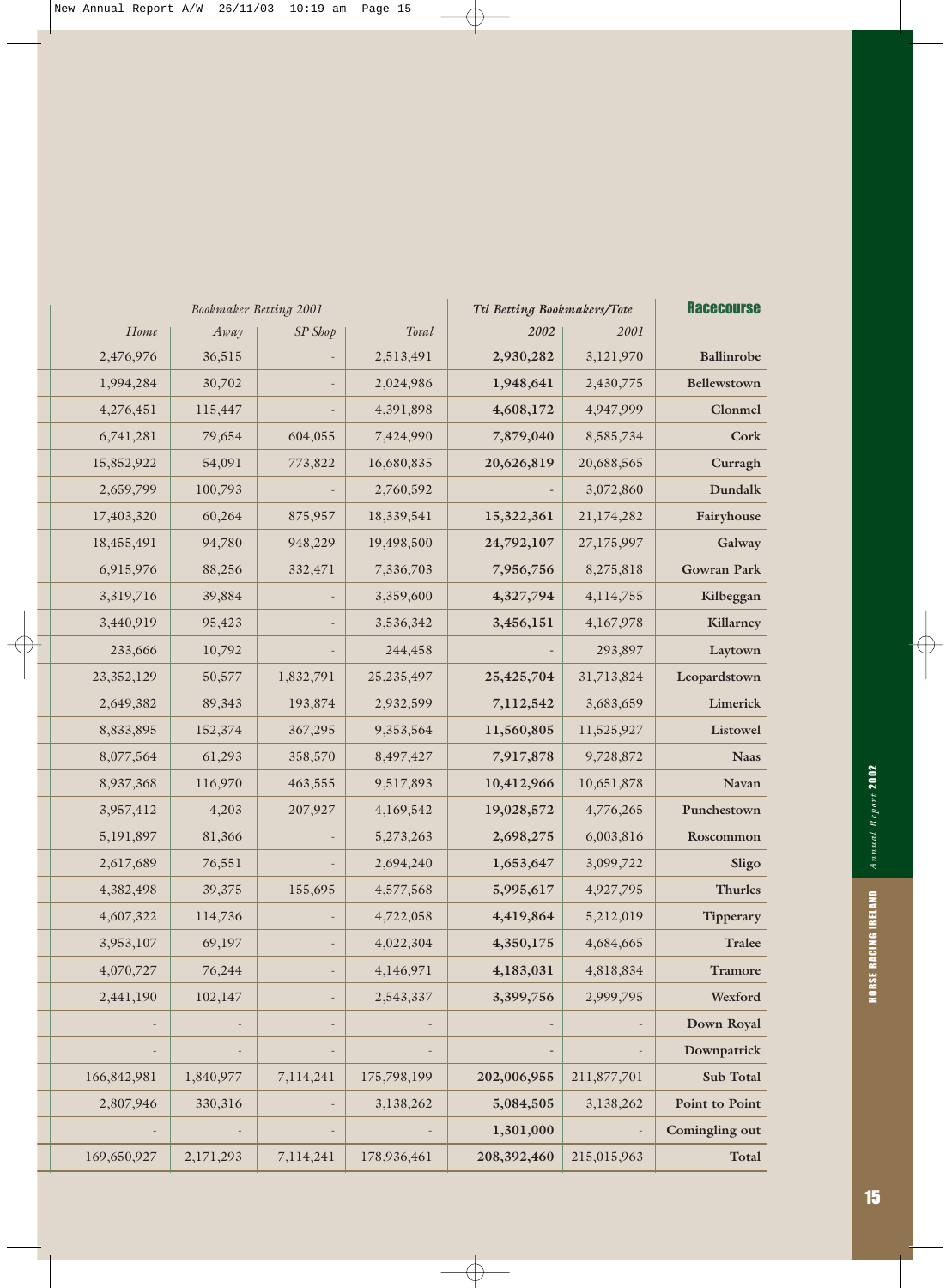## Industry Statistics

### PRIZE MONEY

#### **Contributions**

|      | Total           |                 | <b>HRI</b> |                 | <i>Sponsors</i> | Owners          |      |  |
|------|-----------------|-----------------|------------|-----------------|-----------------|-----------------|------|--|
|      | $\epsilon$ '000 | $\epsilon$ '000 | %          | $\epsilon$ '000 | %               | $\epsilon$ '000 | %    |  |
| 1998 | 21,048          | 8,858           | 42.1       | 4,932           | 23.4            | 7,258           | 34.5 |  |
| 1999 | 26,088          | 11,661          | 44.7       | 5,784           | 22.2            | 8,643           | 33.1 |  |
| 2000 | 30,879          | 14,785          | 48.0       | 6,464           | 20.9            | 9,630           | 31.1 |  |
| 2001 | 42,319          | 23,509          | 55.6       | 6,110           | 14.4            | 12,700          | 30.0 |  |
| 2002 | 46,230          | 25,523          | 55.2       | 6,549           | 14.2            | 14,158          | 30.6 |  |

 $\bigoplus$ 

*The above total includes a HRI contribution of* €*679,500 to Point to Point prize money (2001 -* €*111,592)*.

#### 2002 Prize money

|               | <b>Total</b>    | <b>HRI</b>      |      |                 | <i>Sponsors</i> | Owners          |      |  |
|---------------|-----------------|-----------------|------|-----------------|-----------------|-----------------|------|--|
|               | $\epsilon$ '000 | $\epsilon$ '000 | %    | $\epsilon$ '000 | %               | $\epsilon$ '000 | %    |  |
| National Hunt | 22,711          | 14,374          | 63.3 | 3,167           | 13.9            | 5,170           | 22.8 |  |
| Flat          | 23,519          | 11,149          | 47.4 | 3,382           | 14.4            | 8,988           | 38.2 |  |
| Total         | 46,230          | 25,523          | 55.2 | 6,549           | 14.2            | 14,158          | 30.6 |  |

#### Sponsors 1998 - 2002

|                      | <b>EBF</b><br><b>Total</b> |                 | <b>INHS</b> |                          | Commercial               |                 | <b>NI</b> Tracks |                 |                              |
|----------------------|----------------------------|-----------------|-------------|--------------------------|--------------------------|-----------------|------------------|-----------------|------------------------------|
|                      | € '000                     | $\epsilon$ '000 | %           | $\epsilon$ '000          | %                        | $\epsilon$ '000 | %                | $\epsilon$ '000 | $% \mathcal{A}_{\mathrm{c}}$ |
| <b>National Hunt</b> |                            |                 |             |                          |                          |                 |                  |                 |                              |
| 1998                 | 2,390                      | 140             | 5.9         | 16                       | 0.7                      | 2,004           | 83.8             | 230             | 9.6                          |
| 1999                 | 3,121                      | 204             | 6.6         | 22                       | 0.7                      | 2,416           | 77.4             | 479             | 15.3                         |
| 2000                 | 3,339                      | 277             | 8.3         | 19                       | 0.6                      | 2,583           | 77.3             | 460             | 13.8                         |
| 2001                 | 2,977                      | 267             | 9.0         | 14                       | 0.5                      | 2,335           | 78.5             | 361             | 12.0                         |
| 2002                 | 3,168                      | 258             | 8.2         | 17                       | 0.5                      | 2,452           | 77.4             | 441             | 13.9                         |
| <b>Flat</b>          |                            |                 |             |                          |                          |                 |                  |                 |                              |
| 1998                 | 2,542                      | 566             | 22.3        | $\overline{\phantom{a}}$ |                          | 1,850           | 72.8             | 126             | 4.9                          |
| 1999                 | 2,662                      | 627             | 23.6        | $\overline{\phantom{a}}$ |                          | 1,926           | 72.3             | 109             | 4.1                          |
| 2000                 | 3,126                      | 1,015           | 32.4        | $\overline{\phantom{a}}$ |                          | 2,015           | 64.5             | 96              | 3.1                          |
| 2001                 | 3,133                      | 816             | 26.1        | $\overline{\phantom{a}}$ | $\overline{\phantom{a}}$ | 2,200           | 70.2             | 117             | 3.7                          |
| 2002                 | 3,382                      | 1,013           | 30.0        | -                        |                          | 2,257           | 66.7             | 112             | 3.3                          |

⊕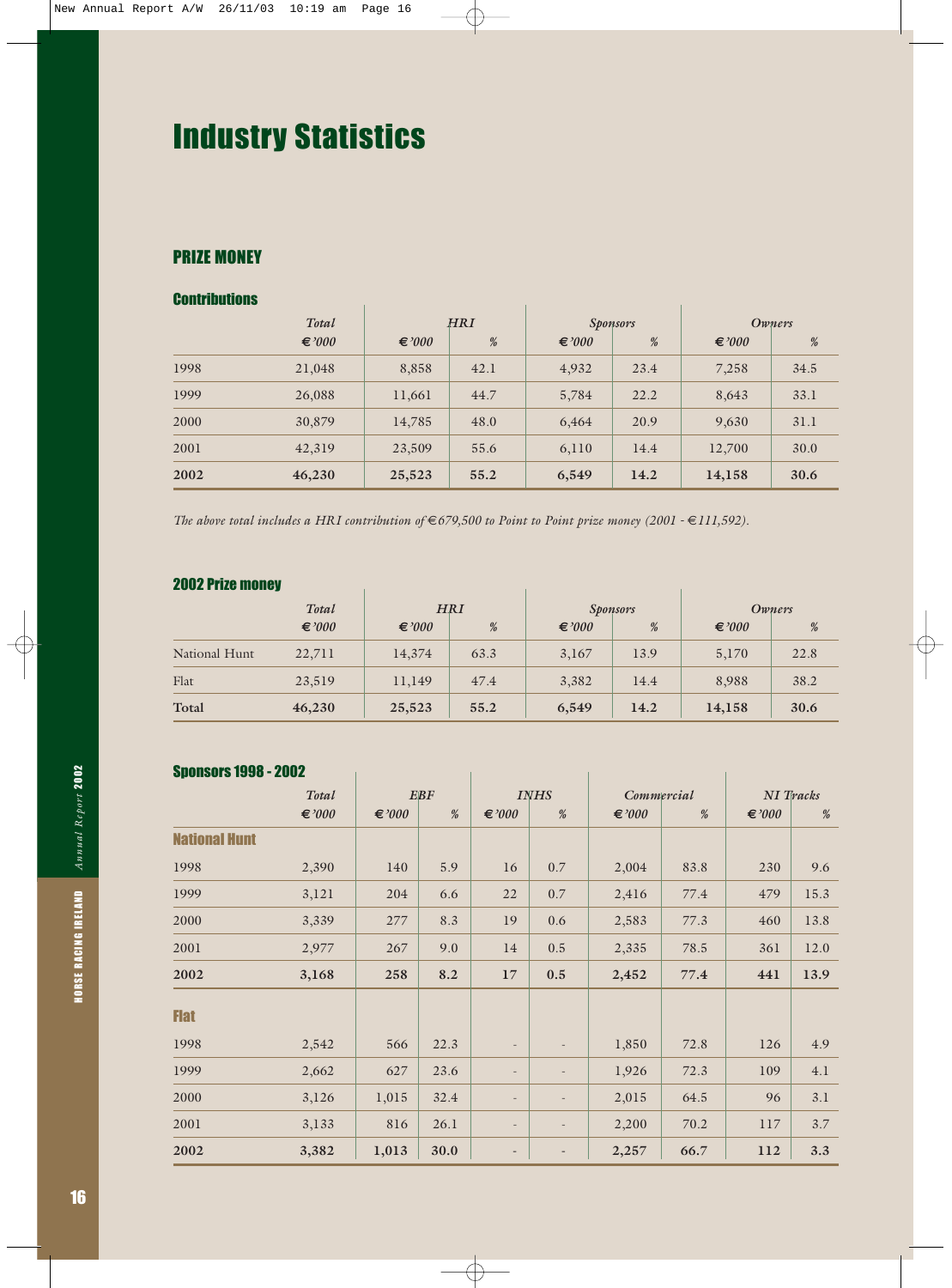## PRIZE MONEY OVERVIEW 2002

| € '000                       |        |      | Prize money |      |        |                                       |       | Races |             |
|------------------------------|--------|------|-------------|------|--------|---------------------------------------|-------|-------|-------------|
|                              | 2002   | $\%$ | 2001        | %    | 2000   | $% \mathcal{A}=\mathcal{A}^{\prime }$ | 2002  | 2001  | 2000        |
| Flat                         | 23,519 | 50.9 | 21,707      | 51.3 | 15,220 | 49.3                                  | 789   | 782   | 718         |
| National Hunt                | 22,711 | 49.1 | 20,612      | 48.7 | 15,658 | 50.7                                  | 1,205 | 1,153 | 1,201       |
| Total                        | 46,230 |      | 42,319      |      | 30,879 |                                       | 1,994 | 1,935 | 1,919       |
| <b>Analysis by Race Type</b> |        |      |             |      |        |                                       |       |       |             |
| 2 <sub>YO</sub>              | 5,704  |      | 5,109       |      | 3,565  |                                       | 171   | 162   | 148         |
| Classic                      | 2,800  |      | 2,286       |      | 2,063  |                                       | 5     | 5     | $\mathbf 5$ |
| Other Flat                   | 15,015 |      | 14,312      |      | 9,592  |                                       | 613   | 615   | 565         |
| Chase                        | 8,559  |      | 7,914       |      | 5,984  |                                       | 349   | 327   | 347         |
| Hurdle                       | 11,336 |      | 10,388      |      | 7,657  |                                       | 657   | 614   | 633         |
| Bumper                       | 2,137  |      | 2,198       |      | 1,879  |                                       | 199   | 212   | 221         |
| Point to Point               | 679    |      | 112         |      | 138    |                                       |       |       |             |
| Total                        | 46,230 |      | 42,319      |      | 30,878 |                                       | 1,994 | 1,935 | 1,919       |

 $\overline{\bigoplus}$ 

## 2002 Runners Analysis by Race Type

| <b>Race Type</b> | No.<br>of Races | Horses<br>Entered* | Average<br>Entries | <b>Starters</b> | Average<br><b>Starters</b> |
|------------------|-----------------|--------------------|--------------------|-----------------|----------------------------|
| 2 <sub>YO</sub>  | 171             | 6,319              | 37                 | 2,167           | $13\,$                     |
| Classic          | $\mathbf 5$     | 890                | 178                | 51              | $10\,$                     |
| Other Flat       | 613             | 18,671             | 30                 | 8,441           | $14\,$                     |
| Chase            | 349             | 7,839              | 22                 | 3,961           | 11                         |
| Hurdle           | 657             | 21,954             | 33                 | 10,306          | 16                         |
| Bumper           | 199             | 7,069              | 36                 | 3,333           | 17                         |
| Total            | 1,994           | 62,742             | 31                 | 28,259          | 14                         |
| Flat             | 789             | 25,882             | 33                 | 10,659          | 14                         |
| National Hunt    | 1,205           | 36,860             | 31                 | 17,600          | $15\,$                     |
|                  | 1,994           | 62,742             | 31                 | 28,259          | 14                         |

 $\overline{\bigoplus}$ 

*\*After Balloting*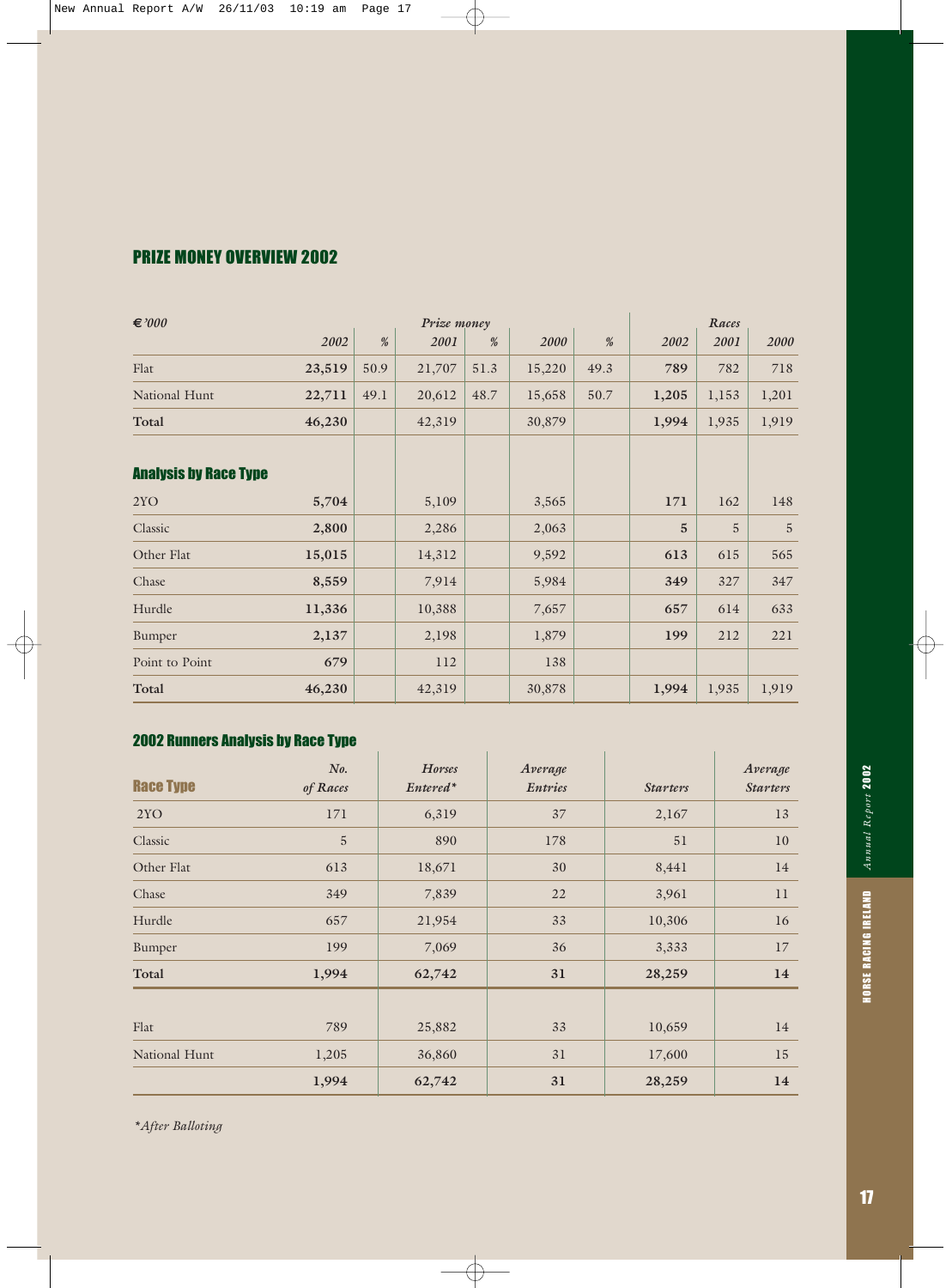## Industry Statistics

## CUMULATIVE ATTENDANCES TO 31 DECEMBER 2002

| <b>Racecourse</b>  |           | <b>Total Attendances</b> |                         | No. Of Fixtures  |        | Average Attendances |  |
|--------------------|-----------|--------------------------|-------------------------|------------------|--------|---------------------|--|
|                    | 2002      | 2001                     | 2002                    | 2001             | 2002   | 2001                |  |
| <b>Ballinrobe</b>  | 17,488    | 17,820                   | 6                       | 7                | 2,915  | 2,546               |  |
| Bellewstown        | 13,823    | 16,000                   | $\overline{\mathbf{3}}$ | $\mathfrak{Z}$   | 4,608  | 5,333               |  |
| Clonmel            | 19,402    | 23,620                   | 12                      | 11               | 1,617  | 2,147               |  |
| Cork               | 61,028    | 63,182                   | 19                      | 17               | 3,212  | 3,717               |  |
| Curragh            | 140,017   | 130,463                  | 19                      | 18               | 7,369  | 7,248               |  |
| Dundalk            |           | 13,920                   |                         | 6                |        | 2,320               |  |
| Fairyhouse         | 70,033    | 81,646                   | 18                      | 21               | 3,891  | 3,888               |  |
| Galway             | 200,471   | 209,432                  | 11                      | 12               | 18,225 | 17,453              |  |
| <b>Gowran Park</b> | 37,947    | 39,770                   | 13                      | 12               | 2,919  | 3,314               |  |
| Kilbeggan          | 40,085    | 44,906                   | 6                       | 6                | 6,681  | 7,484               |  |
| Killarney          | 24,288    | 26,429                   | $\overline{7}$          | $\boldsymbol{7}$ | 3,470  | 3,776               |  |
| Laytown            |           | 4,200                    |                         | $\bf{l}$         |        | 4,200               |  |
| Leopardstown       | 158,417   | 189,284                  | 21                      | 23               | 7,544  | 8,230               |  |
| Limerick           | 72,000    | 47,792                   | 15                      | $\overline{4}$   | 4,800  | 11,948              |  |
| Listowel           | 95,876    | 95,715                   | 9                       | 9                | 10,653 | 10,635              |  |
| <b>Naas</b>        | 30,600    | 38,339                   | 12                      | 14               | 2,550  | 2,739               |  |
| Navan              | 46,900    | 42,230                   | 16                      | 14               | 2,931  | 3,016               |  |
| Punchestown        | 86,895    | 17,422                   | 16                      | 6                | 5,431  | 2,904               |  |
| Roscommon          | 16,120    | 34,314                   | $\overline{5}$          | 9                | 3,224  | 3,813               |  |
| Sligo              | 10,982    | 19,676                   | $\overline{\mathbf{4}}$ | 6                | 2,746  | 3,279               |  |
| <b>Thurles</b>     | 27,018    | 23,659                   | 12                      | 11               | 2,252  | 2,151               |  |
| Tipperary          | 26,309    | 30,721                   | 9                       | 11               | 2,923  | 2,793               |  |
| Tralee             | 33,517    | 29,101                   | 7                       | 7                | 4,788  | 4,157               |  |
| <b>Tramore</b>     | 33,393    | 32,539                   | 9                       | 10               | 3,710  | 3,254               |  |
| Wexford            | 24,305    | 24,250                   | 9                       | $8\,$            | 2,701  | 3,031               |  |
| Total              | 1,286,914 | 1,296,430                | 258                     | 253              | 4,988  | 5,124               |  |

 $\overline{\bigoplus}$ 

 $\bigoplus$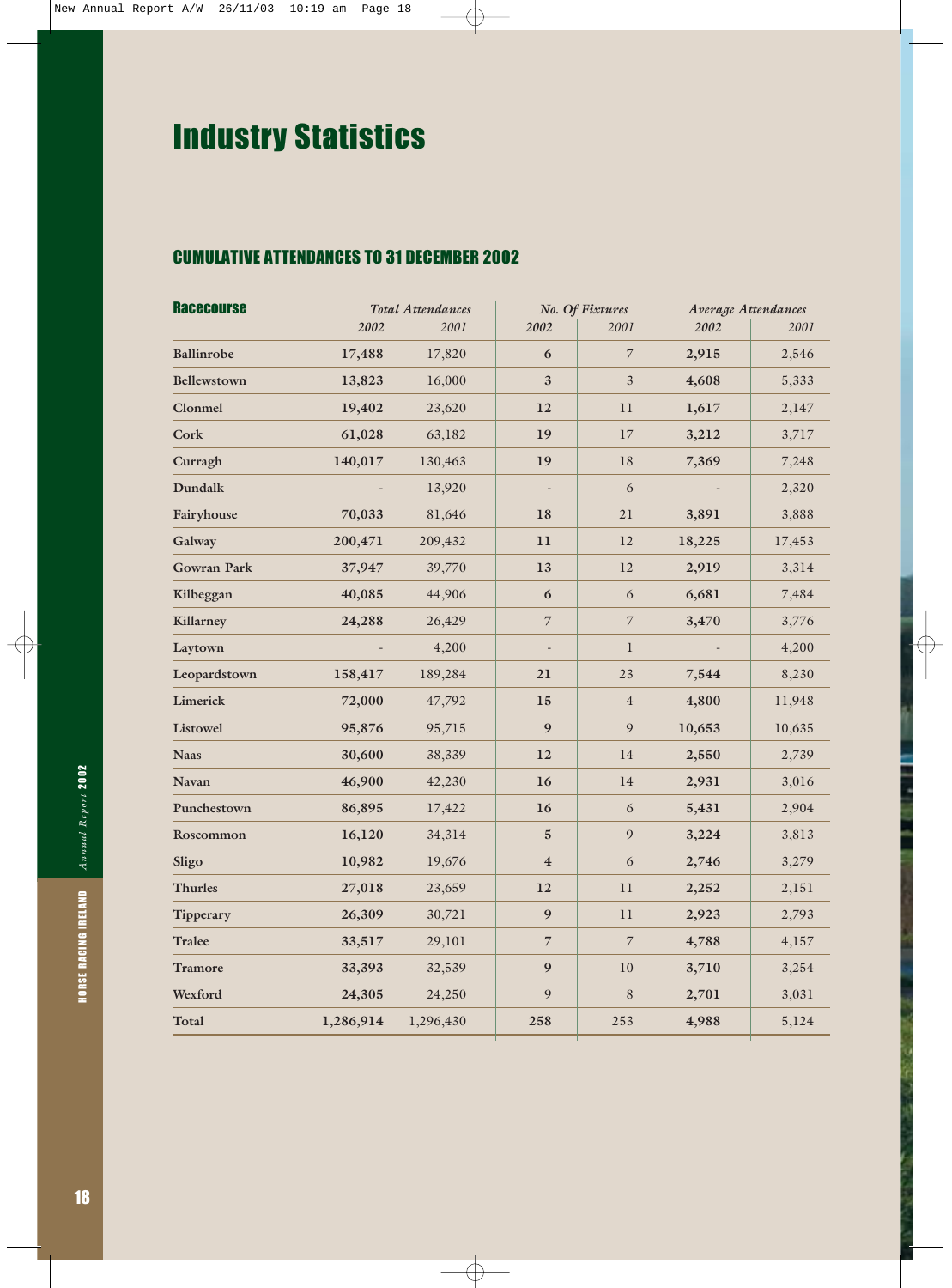## **Financial Statem** 2002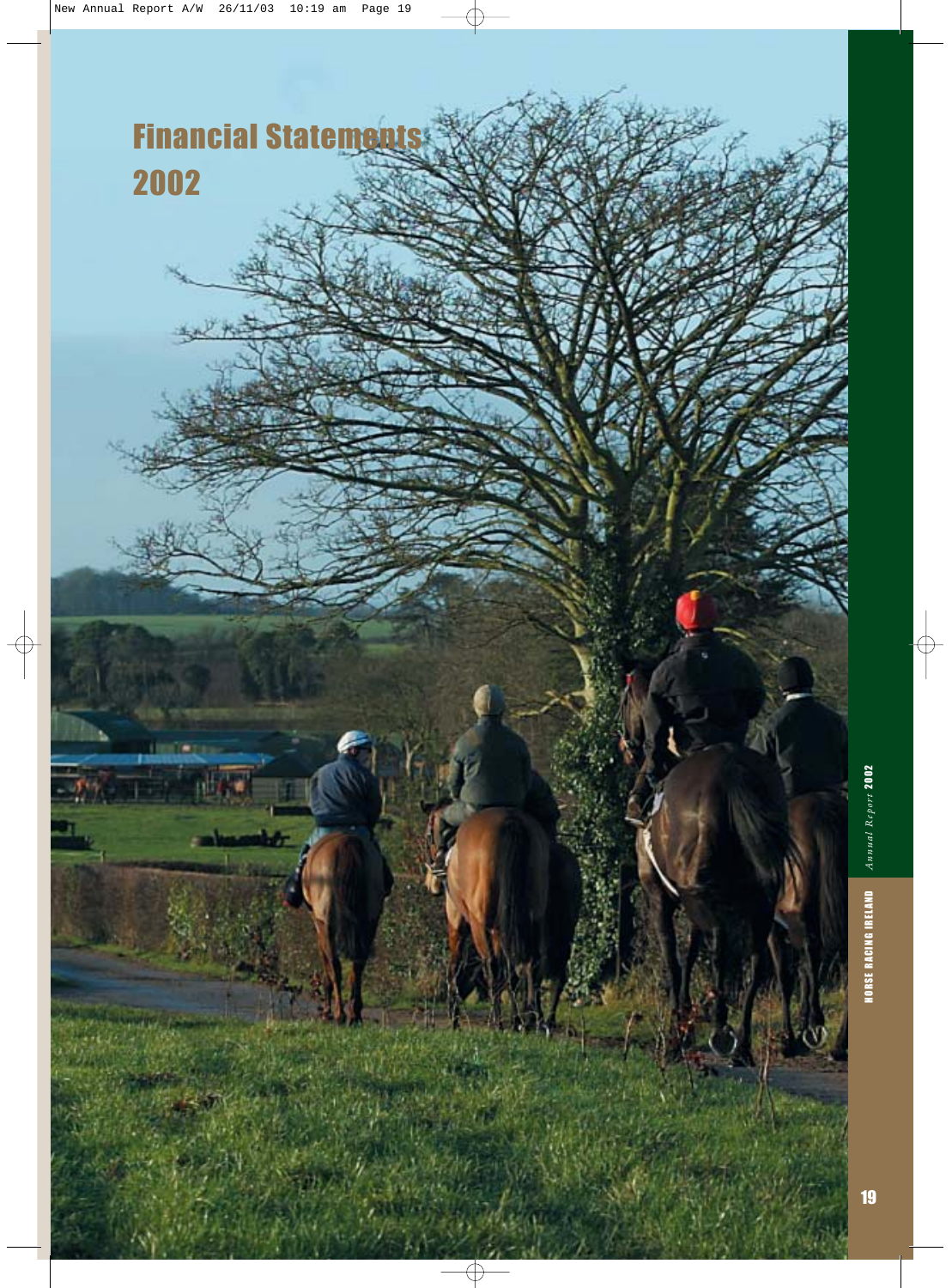Members and Other Information HRI Report and Financial Statements for the period December 18th, 2001 to December 31st, 2002

## Members

Mr Denis Brosnan *Chairman*

Mr Raymond J. Rooney *Vice-Chairman*

Mr Eddie Browne

Mr Dermot Cantillon

Mrs Valerie Cooper\*

Mr Roy Craigie

Mr Jerry Desmond

Mr William Flood<sup>^</sup>

Mrs Jessica Harrington

Mr John Kidd

Mr Dan Kirwan

Mr Peter McCarthy

Mr Pierce Molony

Mr Seamus Mulvaney

Mr Michael Osborne

All appointed 18th December 2001 \*Retired 18th December 2002 ^Appointed 18th December 2002

#### Registered Office

Thoroughbred County House Kill, Co. Kildare

#### **Secretary**

Mr Raymond Horan

#### **Auditors**

Comptroller and Auditor General Dublin Castle Dublin 2

## **Solicitors**

Arthur Cox & Co. Arthur Cox Building Earlsfort Terrace Dublin 2

#### **Bankers**

Æ

Bank of Ireland AIB Bank Ulster Bank Anglo Irish Bank Bank of Scotland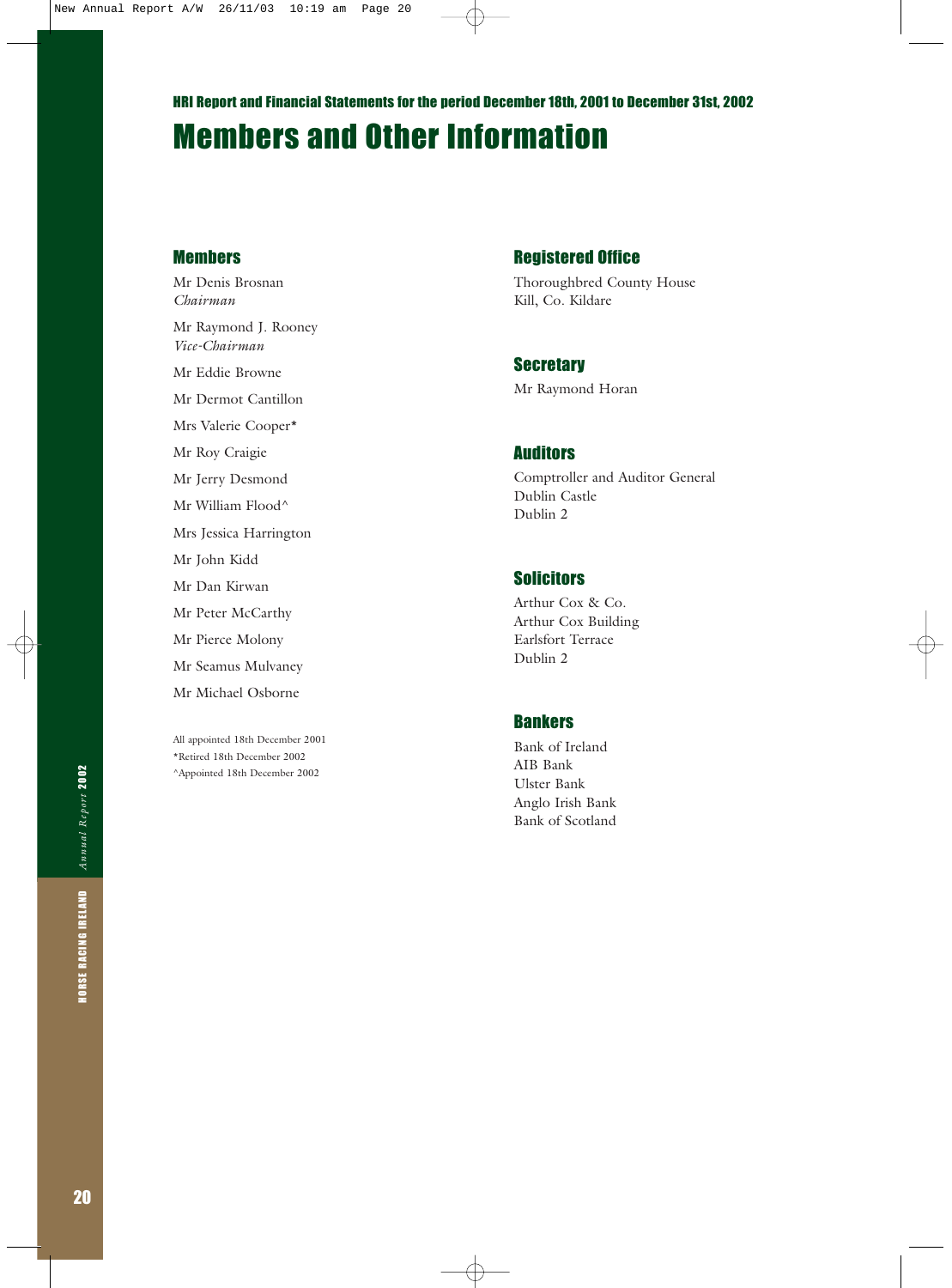## Statement on the Systems of Internal Financial Control for Horse Racing Ireland

*for the period ended 31st December 2002*

- **1.** I acknowledge that the Board of Horse Racing Ireland is responsible for the body's systems of internal financial controls.
- **2.** The internal financial controls are such that they provide reasonable, but not absolute, assurance against material error in the financial statements.
- **3.** The following are the key procedures in place designed to provide effective financial controls:
	- A clearly defined Management Structure within Horse Racing Ireland and its subsidiaries with clarity on responsibilities.
	- A division of duties for responsibilities within the finance function is split where appropriate and possible.
	- A Financial Control function operates in principal subsidiaries additional to one operating in Horse Racing Ireland.
	- Regular financial reporting which should ensure that any business risks which could have financial implications are identified early on.
	- Budgets are built from zero base each year and there are detailed review processes with management and CEO before board approval.
	- Commencement of the Internal Audit process in late 2002. Appointment of Internal Auditors who have commenced the operation in 2003.
	- Qualified accounting staff prepare monthly management accounts and report on variances from Budget. These reports go before Senior Management and then Boards.
- Bank procedures on sign off of cheques (all cheques must have 2 signatures). Banking on line system is used only for internal transfers at present. All bank accounts reconciled are done at least once a month.
- All financial transactions outside of the main bank accounts (such as money deposits) are signed off under 2 authorised signatories.
- Written procedures on sign off of expenditure, revenue and capital.
- Pension valuations completed within the specified period. All accounting standards operating under GAAP are complied with.
- **4.** A full review on the effectiveness of Internal Control will be done as part of the Internal Audit process commencing in 2003 since Horse Racing Ireland has only integrated the additional functional activities from The Turf Club since May 2002 at which point two separate accounting functions were merged.

Based on information presented to me, there are no weaknesses in Financial Control which have resulted in material losses, contingencies or uncertainties which require disclosure.

Denis Brosnan *Chairman*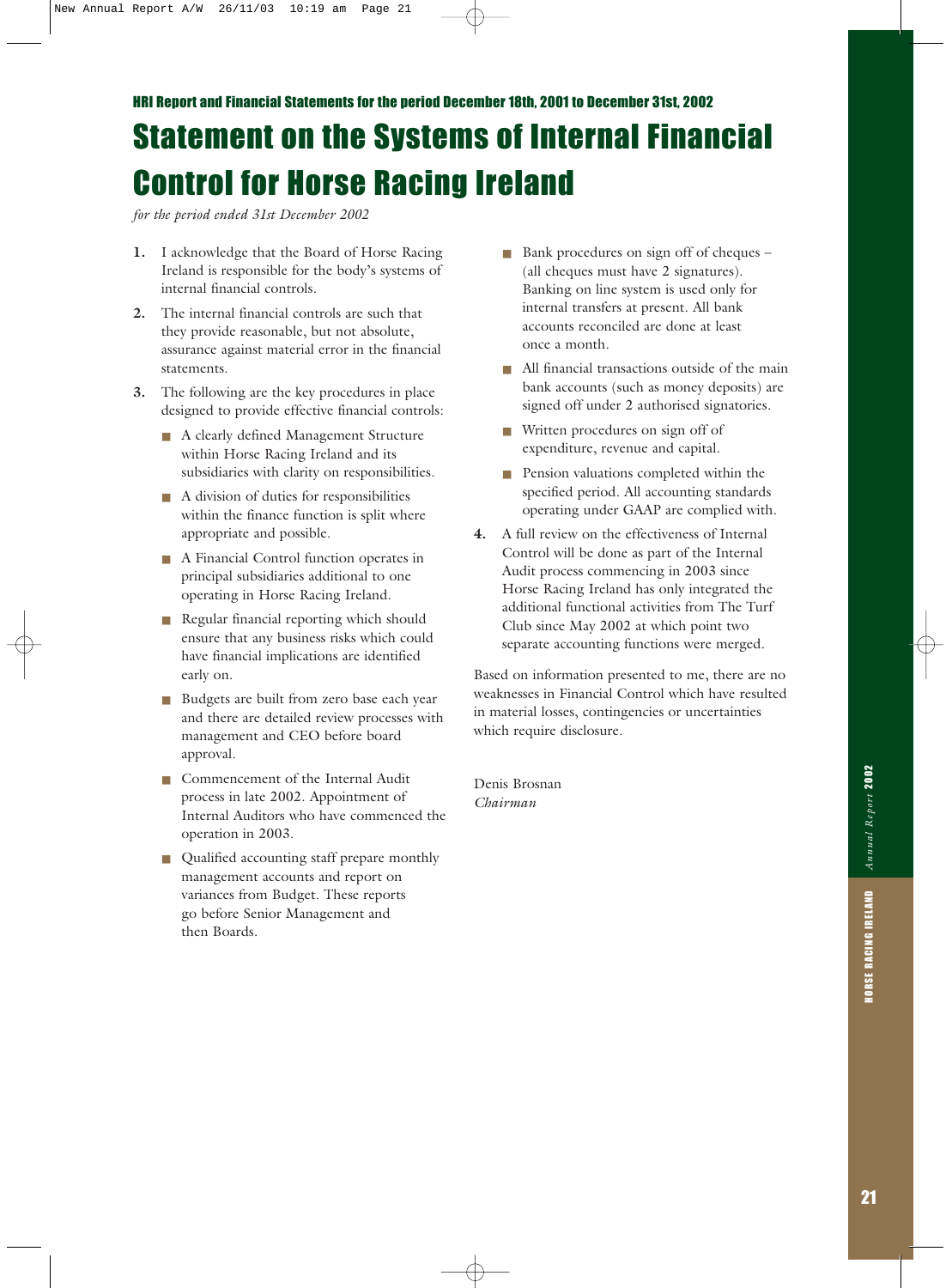Statement of Members' Responsibilities HRI Report and Financial Statements for the period December 18th, 2001 to December 31st, 2002

The members of Horse Racing Ireland are required to prepare financial statements in respect of the financial period ended 31st December 2002, which give a true and fair view of the state of the affairs of Horse Racing Ireland and the group at the end of that period and of the result of the group for the period then ended. In preparing those financial statements, the members of Horse Racing Ireland are required to:

- Select suitable accounting policies and then apply them consistently;
- Make judgements and estimates that are reasonable and prudent;
- Prepare the financial statements on the going concern basis unless it is inappropriate to presume that Horse Racing Ireland and the group will continue in business;

State whether applicable accounting standards have been followed, subject to any material departures disclosed and explained in the financial statements.

The members of Horse Racing Ireland are responsible for keeping proper books of account, which disclose with reasonable accuracy at any time the financial position of the group and to enable them to ensure that the financial statements are prepared in accordance with accounting standards generally accepted in Ireland. They are also responsible for safeguarding the assets of Horse Racing Ireland and hence for taking reasonable steps for the preparation and detection of fraud and other irregularities.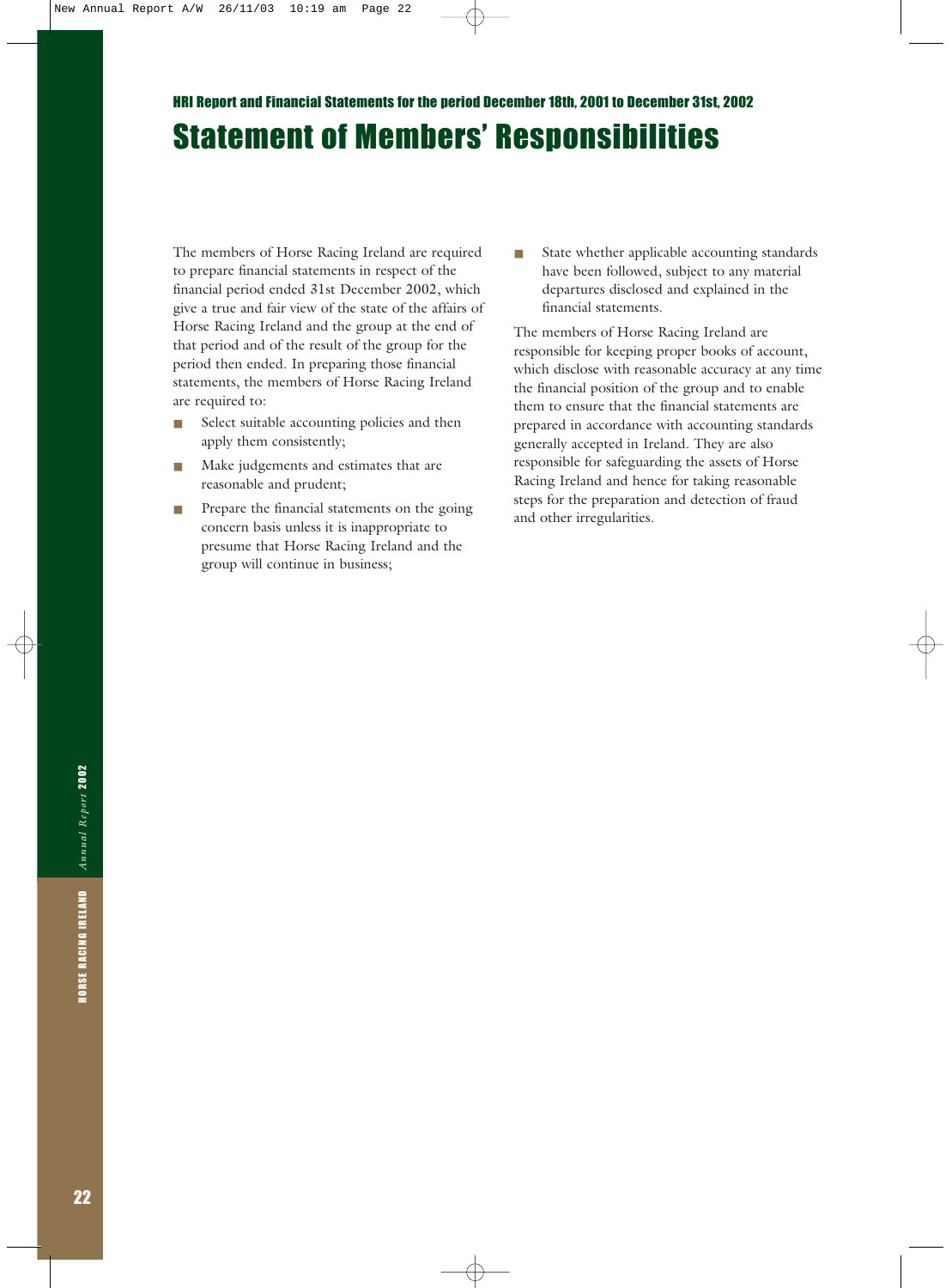#### HRI Group Accounts

## Report of the Comptroller and Auditor General for presentation to the Houses of the Oireachtas

I have audited the financial statements on pages 24 to 44 under Section 13 of the Horse and Greyhound Racing Act, 2001.

## Respective Responsibilities of Horse Racing Ireland and the Comptroller and Auditor General

The accounting responsibilities of the Members of Horse Racing Ireland are set out in the Statement of Members' Responsibilities on page 22. It is my responsibility, based on my audit, to form an independent opinion on the financial statements presented to me by the Members and to report on them.

I review whether the statement on page 21 reflects Horse Racing Ireland's compliance with applicable guidance on corporate governance and report any material instance where it does not do so, or if the statement is misleading or inconsistent with other information of which I am aware from my audit of the financial statements.

#### Basis of Audit Opinion

In the exercise of my function as Comptroller and Auditor General, I conducted my audit of the financial statements in accordance with auditing standards issued by the Auditing Practices Board and by reference to the special considerations which attach to State bodies in relation to their management and operation.

An audit includes examination, on a test basis, of evidence relevant to the amounts and disclosures in the financial statements. It also includes an assessment of the significant estimates and judgments made in the preparation of the financial statements, and of whether the accounting policies are appropriate to Horse Racing Ireland's circumstances, consistently applied and adequately disclosed.

I planned and performed my audit so as to obtain all the information and explanations that I considered necessary to provide me with sufficient evidence to give reasonable assurance that the financial statements are free from material misstatement whether caused by fraud or other irregularity or error. In forming my opinion I also evaluated the overall adequacy of the presentation of information in the financial statements.

#### **Opinion**

In my opinion, proper books of account have been kept by Horse Racing Ireland and the financial statements, which are in agreement with them, give a true and fair view of the state of the affairs of Horse Racing Ireland and the Group at 31st December 2002 and of the Group's income and expenditure and cash flow for the period then ended.

John Purcell *Comptroller and Auditor General*

2nd September 2003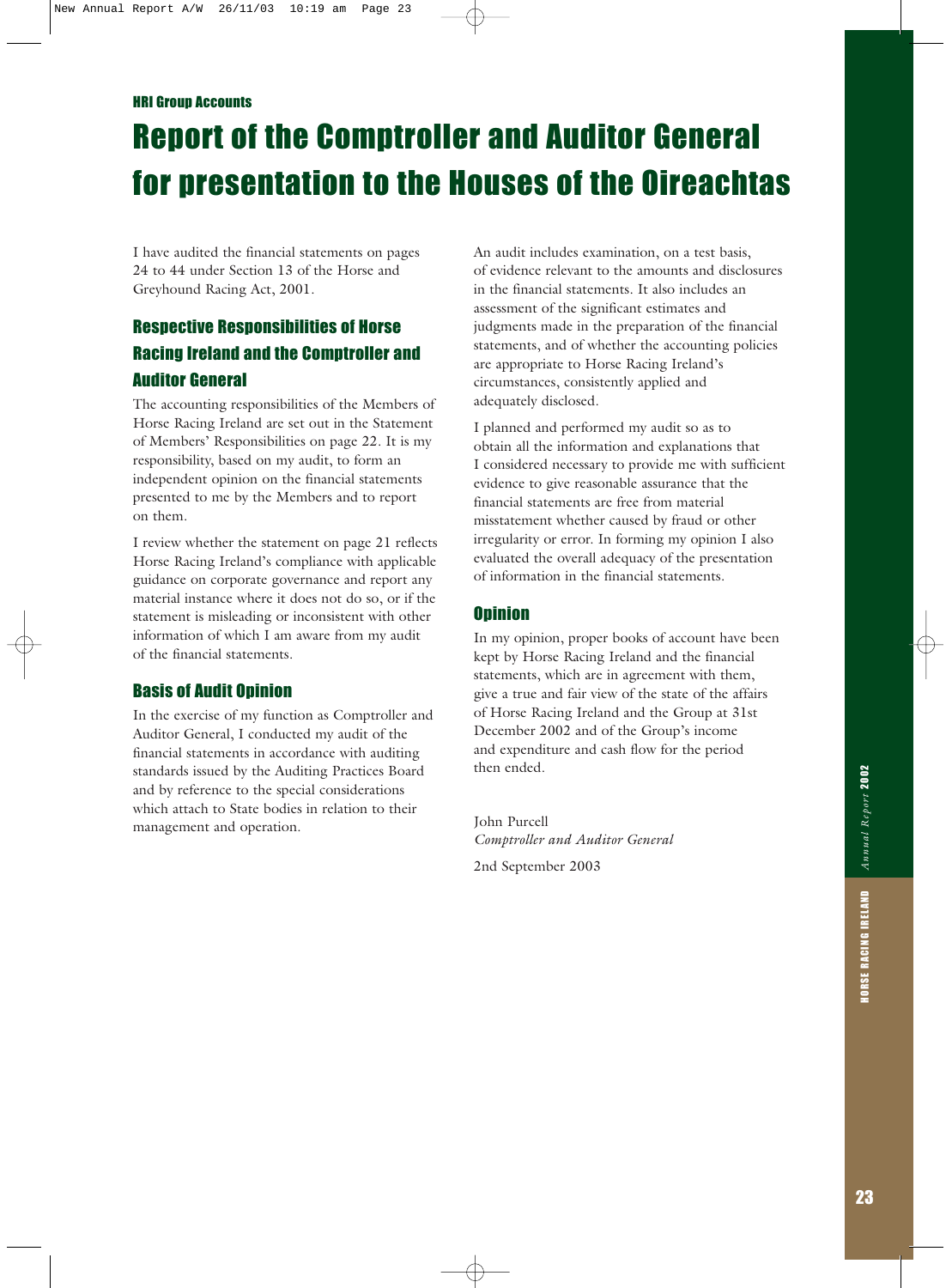Statement Of Accounting Policies HRI Report and Financial Statements for the period December 18th, 2001 to December 31st, 2002

The significant accounting policies adopted by the group are as follows:

### BASIS OF ACCOUNTING

The financial statements have been prepared on an accruals basis, under the historical cost convention, and in accordance with generally accepted accounting practice. Financial reporting standards recommended by the recognised accounting bodies have been adopted as they become applicable. The unit of currency in which the financial statements are denominated is the Euro. The financial statements comprise the financial statements of Horse Racing Ireland and its subsidiaries. The accounting dates of the subsidiaries are coterminous with that of Horse Racing Ireland.

#### BASIS OF CONSOLIDATION

The consolidated financial statements comprise the financial statements of Horse Racing Ireland and all of its subsidiaries made up to coterminous period ends.

#### TURNOVER

Turnover, which excludes inter group transactions with group subsidiaries, represents tote turnover, revenue from bookmaker's betting and revenue from race meetings, Prize money contributions from owners and sponsors and ancillary activities.

#### FIXED ASSETS AND DEPRECIATION

Fixed Assets are stated at cost less accumulated depreciation except for land which is stated at cost. Depreciation is provided so as to write-off the cost of the assets over their expected useful lives on the straight-line basis at the following annual rates:

| Land                          | Nil            |
|-------------------------------|----------------|
| Buildings                     | $2\%$ to $4\%$ |
| Plant, equipment and vehicles | 7.5% to 33.33% |

#### FINANCIAL ASSETS

Financial assets are stated at cost less provision for any permanent diminution in value.

#### CONTRIBUTION TO PRIZE MONEY

Contributions to prize money are made by Horse Racing Ireland, Owners and Sponsors. Prior to the 1st of May 2002, the administration of the collection of all contributions and the payment of all prize money was carried out by the Registry Office of the Turf Club. With effect from the 1st May 2002, the functions of the Registry Office were transferred to Horse Racing Ireland.

Contributions to prize money by Horse Racing Ireland are expensed in the period in which they are incurred.

#### GUARANTEED VALUE RACES PRIZEFUND

The entrance fees, forfeits and sponsorship money for guaranteed value races are applied in funding prize money for such races. Where there is a surplus in any Guaranteed Value race this is used to fund any deficits in other such races at the same venue at a subsequent time as directed by the Chief Executive of Horse Racing Ireland.

#### PENSIONS

Contributions to defined benefit pension schemes are based on the advice of independent qualified actuaries and are charged to the income and expenditure account on a systematic basis over the period of service of employees. Payments to defined contribution pension schemes are charged to the income and expenditure account in the period to which they relate. Additional payments arising from actuarial reviews are charged in full to the income and expenditure account.

On establishment of the Irish Horseracing Authority (now Horse Racing Ireland), a pension reserve was transferred from The Racing Board, which had been made in order to make provision for formalisation of aspects of its pension arrangements. This was transferred to Horse Racing Ireland on its establishment.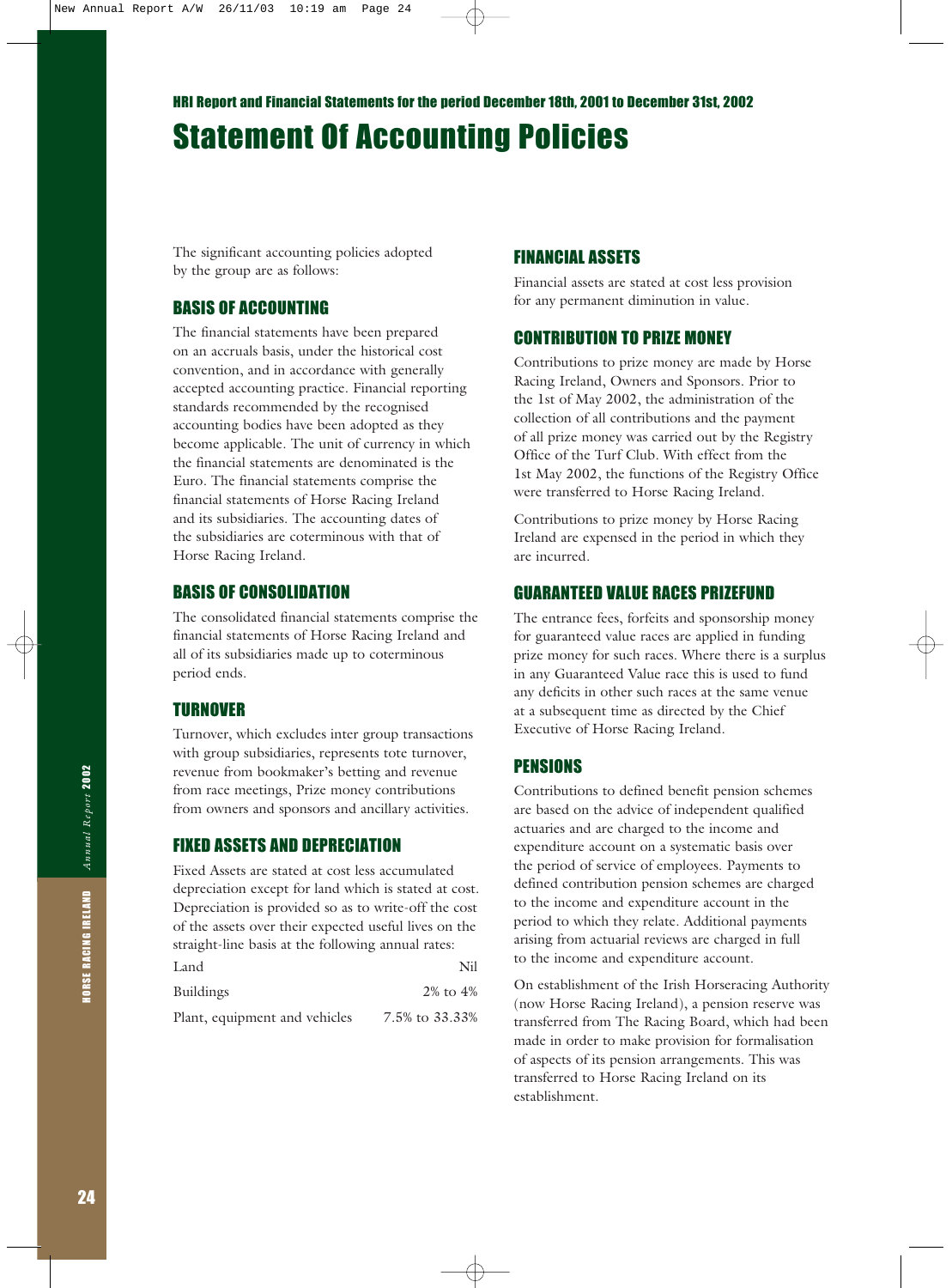## Statement Of Accounting Policies

*continued*

## LEASED ASSETS

Payments made under operating leases are charged to the income and expenditure account.

#### **GRANTS**

**(i) Grants paid**

Racecourse development grants, primarily to meet health & safety requirements, are charged to the income and expenditure account in the period to which they relate.

Capital development grants paid to racecourses under the capital development fund are included as intangible assets in the balance sheet and amortised over the period of the expected benefit to Horse Racing Ireland and the industry, estimated between 1 and 15 years.

These grants are treated as a deferred credit in the balance sheets of the subsidiary companies and are credited to revenue on the same basis as the related fixed assets are depreciated. However, for consolidation these balances are adjusted in order to reflect the correct group position.

#### **(ii) Grants received**

Government revenue grants are credited to revenue on a cash receipts basis.

Government capital grants received and receivable are treated as deferred income in the balance sheet and released to the income and expenditure account based on the estimated useful lives of the assets to which the grants relate.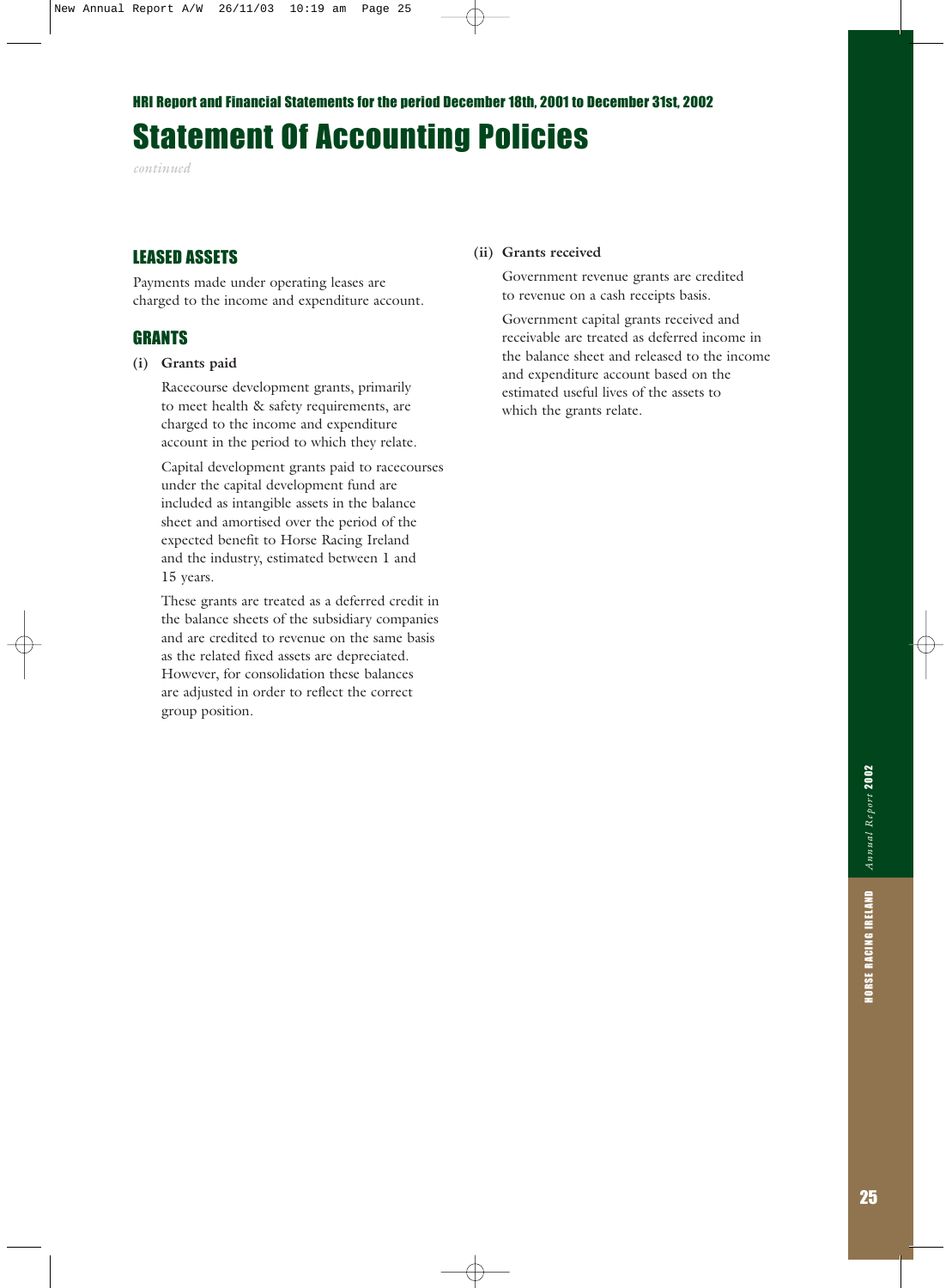## Group Income and Expenditure Account

*for the period 18th December 2001 to 31st December 2002*

|                                                           |              | Period Ended        |
|-----------------------------------------------------------|--------------|---------------------|
|                                                           | <b>Notes</b> | 31.12.2002<br>€'000 |
| <b>TURNOVER</b>                                           |              |                     |
| Tote Ireland turnover                                     |              | 41,504              |
| Prize money contributions from Owners and Sponsors        | 8            | 16,917              |
| Income from bookmakers' betting                           |              | 1,153               |
| Racecourse income                                         |              | 8,064               |
| Registry Office income                                    |              | 1,588               |
| <b>TOTAL TURNOVER</b>                                     |              | 69,226              |
| Winnings paid on bets                                     |              | (32, 438)           |
| Payment of prize money collected from Owners and Sponsors |              | (16,917)            |
| Operating costs                                           |              | (15, 352)           |
| <b>DIRECT COSTS</b>                                       | 4            | (64,707)            |
| <b>OPERATING SURPLUS</b>                                  |              | 4,519               |
| <b>OTHER INCOME</b>                                       |              |                     |
| Allocation from the Horse & Greyhound Racing Fund         | 5            | 56,146              |
| Foal Levy                                                 | 6            | 1,279               |
| Industry contributions to Irish Thoroughbred Marketing    |              | 632                 |
| Interest income (net)                                     |              | 1,627               |
| Profit on disposal of fixed assets                        | 7            | 304                 |
|                                                           |              | 64,507              |
| <b>OTHER EXPENDITURE</b>                                  |              |                     |
| Contributions to prize money                              | $\mathcal S$ | 26,528              |
| Integrity services                                        | 9            | 5,332               |
| Racecourse development grants                             |              | 2,083               |
| Capital Development Fund amortisation                     | 14           | 8,576               |
| Capital Development Fund interest and expenses            |              | 968                 |
| Grants paid to industry bodies                            | 10           | 2,596               |
| Foal Levy distribution                                    | 6            | 1,279               |
| Horse Racing Ireland administration costs                 | 12           | 4,016               |
| Irish Thoroughbred Marketing expenditure                  |              | 1,800               |
| General marketing and promotions                          |              | 1,550               |
| Rationalisation costs                                     | 11           | 1,254               |
|                                                           |              | 55,982              |
| <b>SURPLUS FOR THE PERIOD</b>                             | 12           | 8,525               |
| <b>SURPLUS AT BEGINNING OF PERIOD</b>                     |              |                     |
| <b>Transfers to reserves</b>                              | 23           | (1,041)             |
| <b>SURPLUS AT END OF PERIOD</b>                           |              | 7,484               |

*The statement of Accounting Policies and Notes 1 to 30 form part of these financial statements. All gains and losses are accounted for in the Group Income and Expenditure Account.*

Denis Brosnan, *Chairman* Raymond J. Rooney, *Vice-Chairman*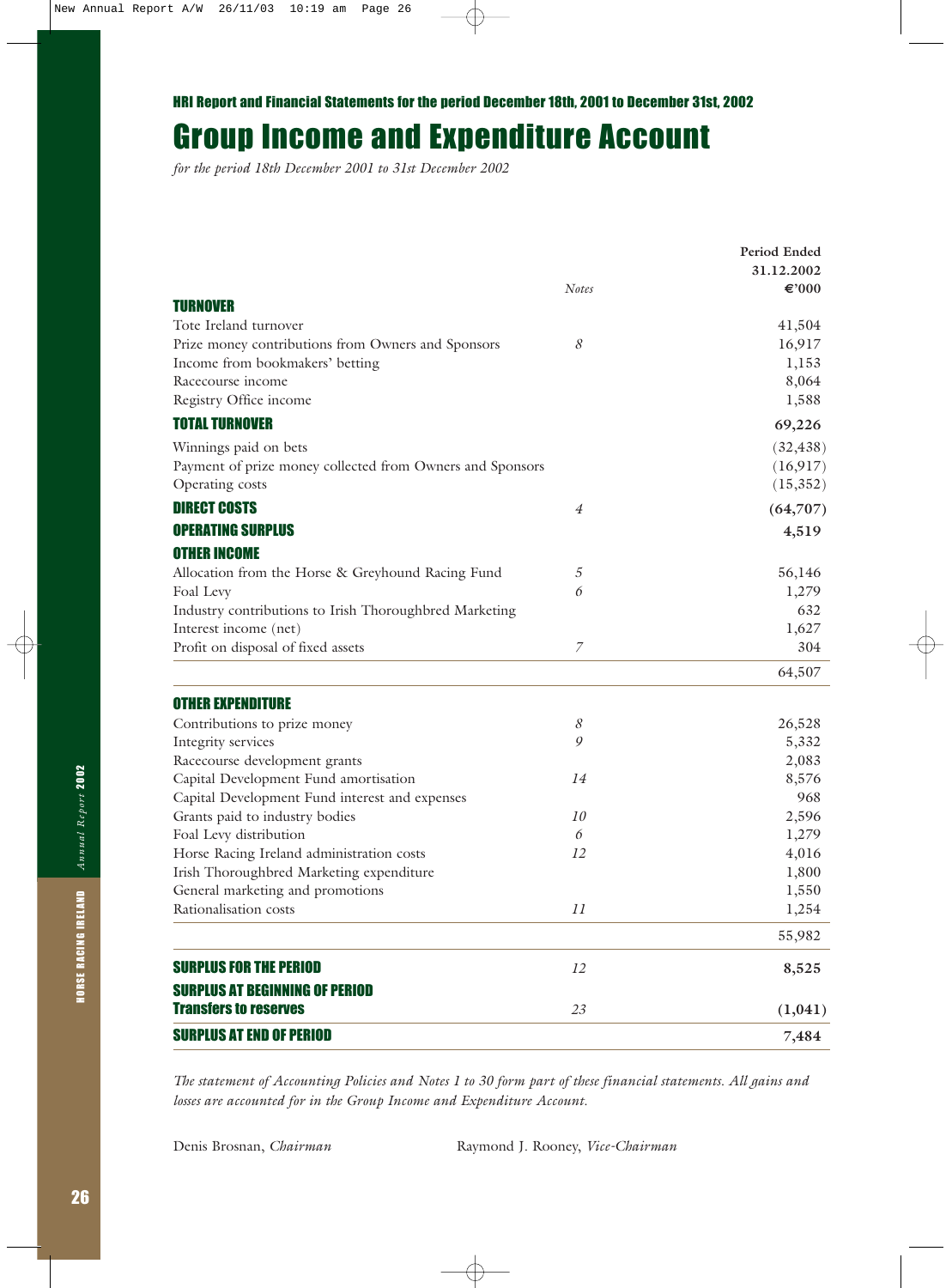## Group Balance Sheet

*as at 31st December 2002*

|                                                                |              | 31.12.2002 |
|----------------------------------------------------------------|--------------|------------|
|                                                                | <b>Notes</b> | €'000      |
| <b>FIXED ASSETS</b>                                            |              |            |
| Tangible assets                                                | 13           | 54,692     |
| Intangible assets                                              | 14           | 330        |
| Financial assets                                               | 15           | 5,010      |
|                                                                |              | 60,032     |
| <b>CURRENT ASSETS</b>                                          |              |            |
| Debtors                                                        | 16           | 2,734      |
| Cash at bank                                                   | $17\,$       | 53,290     |
|                                                                |              | 56,024     |
| <b>CREDITORS:</b> Amounts falling due within one year          | $18\,$       | 26,045     |
| Bank overdraft                                                 |              | 195        |
|                                                                |              | 26,240     |
| <b>NET CURRENT ASSETS</b>                                      |              | 29,784     |
|                                                                |              |            |
| <b>TOTAL ASSETS LESS CURRENT LIABILITIES</b>                   |              | 89,816     |
|                                                                |              |            |
| <b>CREDITORS:</b> Amounts falling due after more than one year | 19           | 23,191     |
| <b>NET ASSETS</b>                                              |              | 66,625     |
|                                                                |              |            |
| Deferred Capital Grant                                         | 21           | 2,037      |
| <b>FINANCED BY:</b>                                            |              |            |
| Establishment reserve                                          | 22           | 17,109     |
| Income and expenditure account                                 |              | 7,484      |
| Other reserves                                                 | $23\,$       | 38,760     |
|                                                                |              | 65,390     |
| Minority interest                                              | $25\,$       | 1,235      |
|                                                                |              | 66,625     |

*The statement of Accounting Policies and Notes 1 to 30 form part of these financial statements. All gains and losses are accounted for in the Group Income and Expenditure Account.*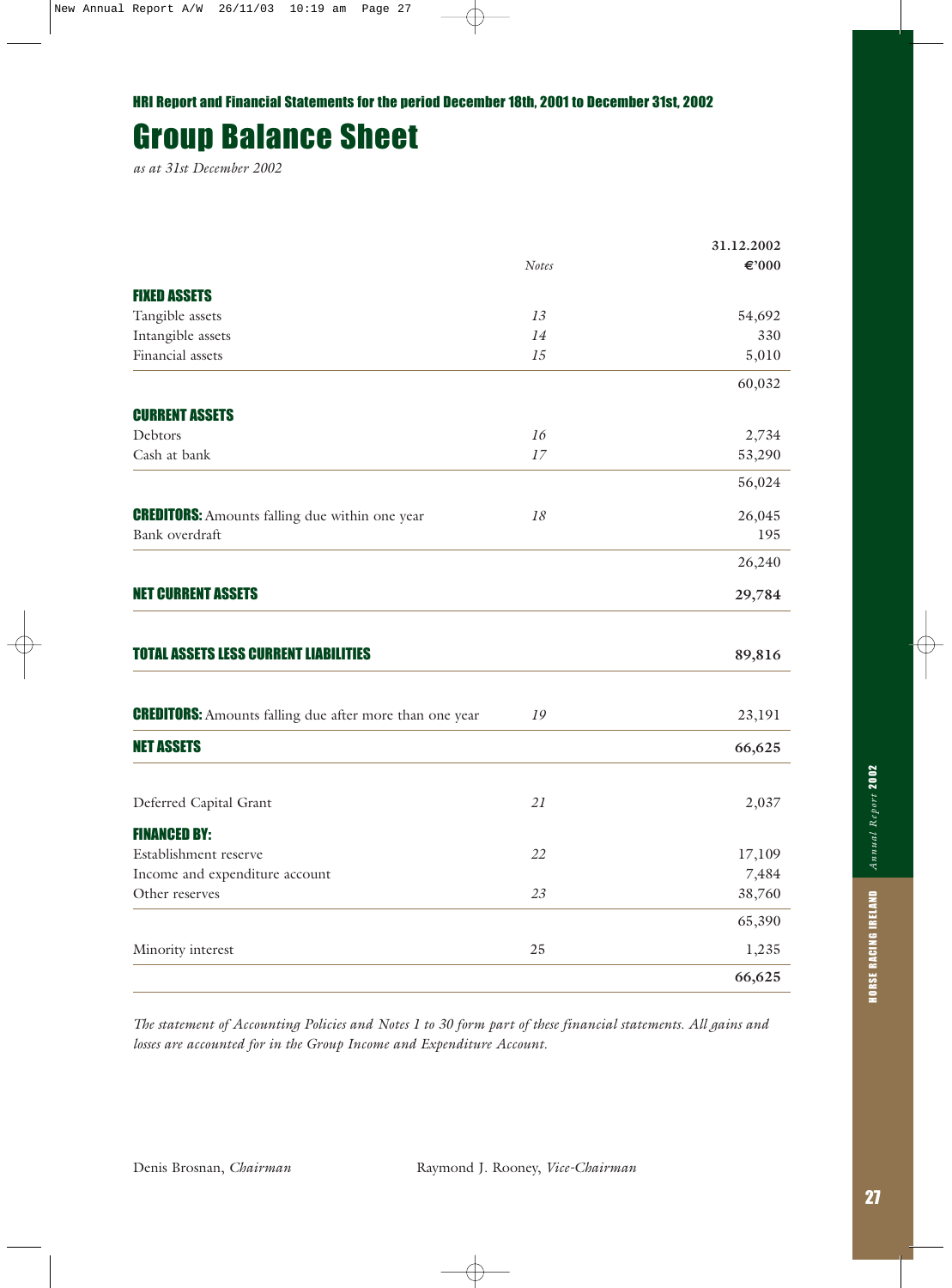## Horse Racing Ireland Balance Sheet

*as at 31st December 2002*

|                                                                |              | 31.12.2002 |
|----------------------------------------------------------------|--------------|------------|
|                                                                | <b>Notes</b> | €'000      |
| <b>FIXED ASSETS</b>                                            |              |            |
| Tangible assets                                                | 13           | 24,622     |
| Intangible assets                                              | 14           |            |
| Financial assets                                               | 15           | 18,614     |
|                                                                |              | 43,236     |
| <b>CURRENT ASSETS</b>                                          |              |            |
| Debtors                                                        | 16           | 285        |
| Cash at bank                                                   | 17           | 47,121     |
|                                                                |              | 47,406     |
| <b>CREDITORS:</b>                                              |              |            |
| Amounts falling due within one year                            | 18           | 36,921     |
| Bank overdraft                                                 |              | 195        |
|                                                                |              | 37,116     |
| <b>NET CURRENT ASSETS</b>                                      |              | 10,290     |
| <b>TOTAL ASSETS LESS CURRENT LIABILITIES</b>                   |              | 53,526     |
| <b>CREDITORS:</b> Amounts falling due after more than one year | 19           | 18,234     |
| <b>NET ASSETS</b>                                              |              | 35,292     |
| <b>FINANCED BY:</b>                                            |              |            |
| Establishment reserve                                          | 22           | 9,592      |
| Income and expenditure account                                 |              | 5,466      |
| Other reserves                                                 | 23           | 20,234     |
|                                                                |              | 35,292     |

*The statement of Accounting Policies and Notes 1 to 30 form part of these financial statements. All gains and losses are accounted for in the Group Income and Expenditure Account.*

Denis Brosnan, *Chairman* Raymond J. Rooney, *Vice-Chairman*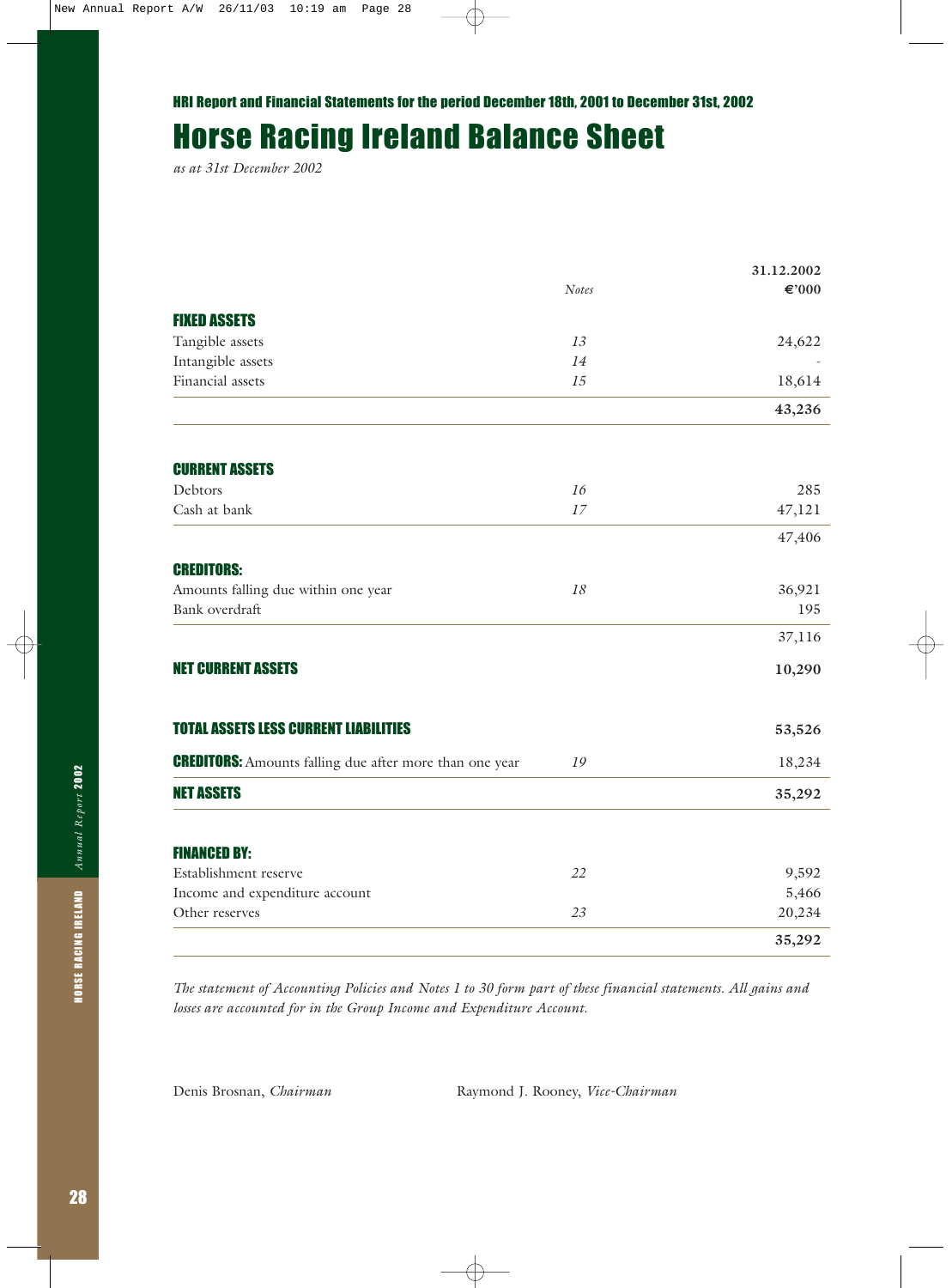## Group Cashflow Statement

*for the period ended 31st December 2002*

|                                                       |              | Period Ended<br>31.12.2002 |
|-------------------------------------------------------|--------------|----------------------------|
|                                                       | <b>Notes</b> | $\epsilon$ '000            |
| Net cash inflow from operations                       | 26(i)        | 78,565                     |
| <b>RETURN ON INVESTMENTS AND SERVICING OF FINANCE</b> |              |                            |
| Interest received                                     |              | 1,917                      |
| Interest paid                                         |              | (1,258)                    |
| <b>NET CASH INFLOW FROM RETURNS ON</b>                |              |                            |
| NVESTMENTS AND SERVICING OF FINANCE                   |              | 659                        |
| <b>CAPITAL EXPENDITURE AND FINANCIAL INVESTMENT</b>   |              |                            |
| Receipts from sale of tangible fixed assets           |              | 364                        |
| Payments to acquire tangible fixed assets             |              | (17,066)                   |
| Additions to intangible assets                        |              | (2,322)                    |
| Loans to racecourses                                  |              | (17)                       |
| Preference Shares                                     |              | 226                        |
| <b>NET CASH OUTFLOW FROM CAPITAL EXPENDITURE</b>      |              |                            |
| <b>AND FINANCIAL INVESTMENT</b>                       |              | (18, 815)                  |
| <b>NET CASH INFLOW BEFORE FINANCING</b>               | 26(ii)       | 60,409                     |
| <b>FINANCING</b>                                      |              |                            |
| Bank loan repayment                                   |              | (20, 230)                  |
| <b>NET CASH INFLOW FROM FINANCING</b>                 |              | (20, 230)                  |
| <b>INCREASE IN CASH</b>                               | 26(iii)      | 40,179                     |

*The statement of Accounting Policies and Notes 1 to 30 form part of these financial statements. All gains and losses are accounted for in the Group Income and Expenditure Account.*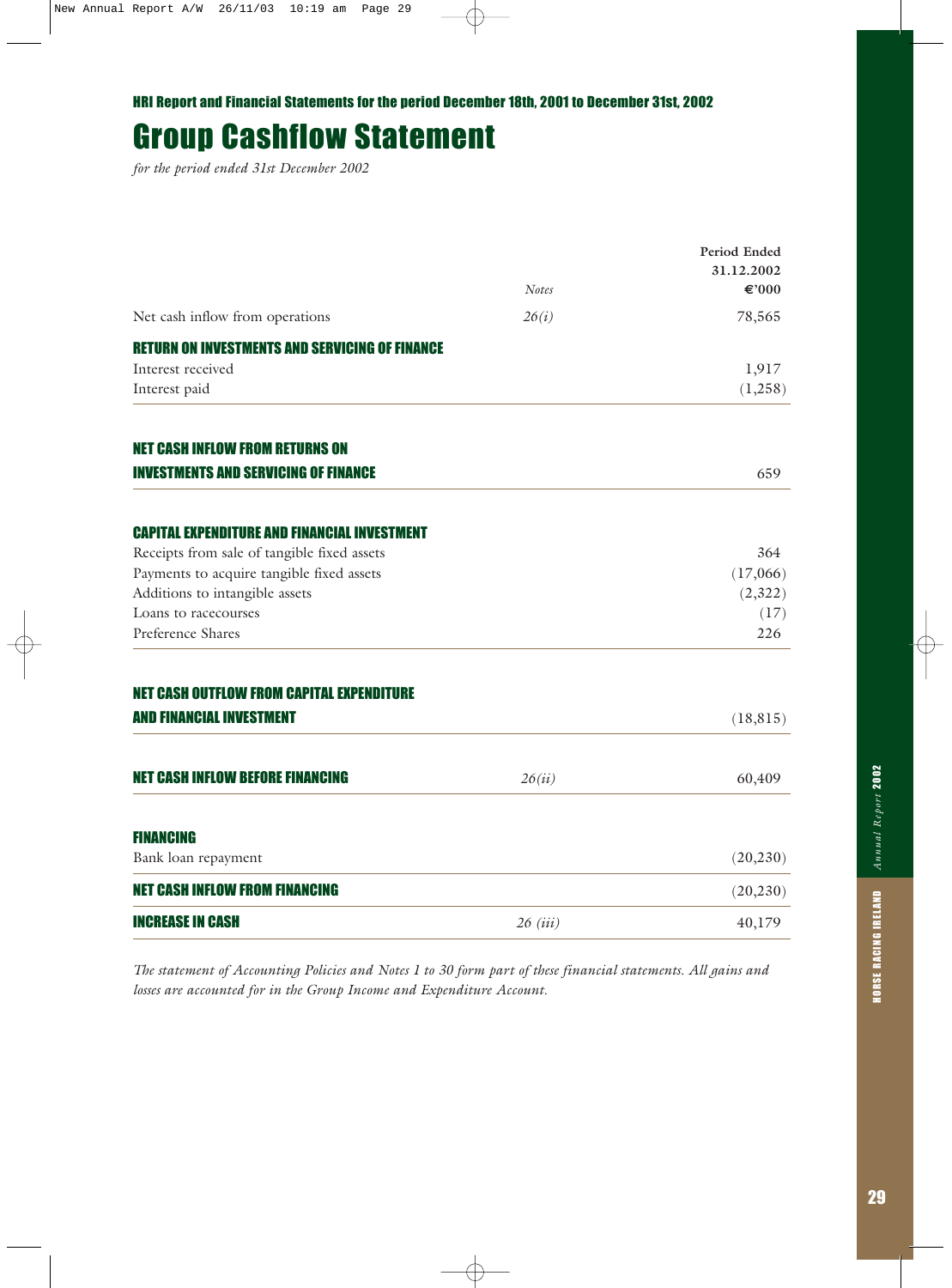## Notes to the Financial Statements

*for the period 18th December 2001 to 31st December 2002* 

### 1. ESTABLISHMENT OF HORSE RACING IRELAND

Horse Racing Ireland was established under the Horse and Greyhound Racing Act 2001, and came into existence on the 18th December 2001. Under Section 22 of the Act, the assets and liabilities of the Irish Horseracing Authority were transferred to Horse Racing Ireland on that date.

Under Section 8 (2) of the Act, the functions of the Registry Office were transferred to Horse Racing Ireland on 1st May 2002, being the date set by the Minister. On that day, funds held by the Racing Regulatory Body in individual client accounts, including all supporting assets and liabilities, were transferred to Horse Racing Ireland.

Since this is the first full year of trading for the new body, Horse Racing Ireland, there are no prior year comparatives in these financial statements. Where there are references within the notes to balances at 18th December 2001, these relate to balances of the Irish Horseracing Authority transferred to Horse Racing Ireland on its establishment.

### 2. EMPLOYEE NUMBERS

The number of persons employed by the group at 31st December 2002 is as set out below:

|                             | Period Ended |
|-----------------------------|--------------|
|                             | 31.12.2002   |
|                             | Number       |
| Permanent staff             | 115          |
| Racegoing staff – part time | 523          |
|                             | 638          |

### 3. EMPLOYEE REMUNERATION

The aggregate payroll cost of the employees detailed at Note 2 was as follows:

|                                 | Period Ended |
|---------------------------------|--------------|
|                                 | 31.12.2002   |
|                                 | €'000        |
| Wages and salaries              | 6,596        |
| Employer's social welfare costs | 533          |
| Employer's pension costs        | 492          |
|                                 | 7,621        |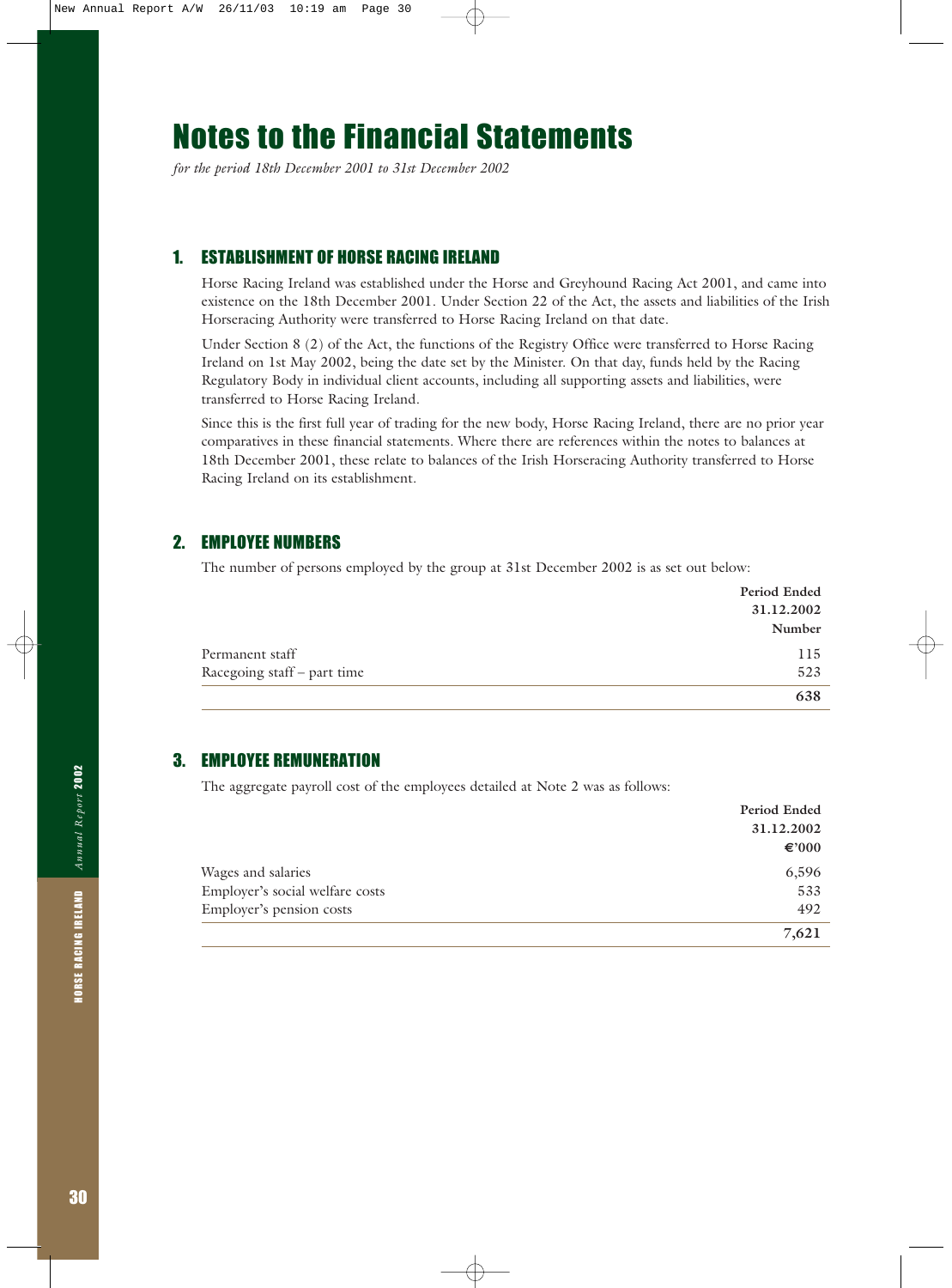#### 4. DIRECT COSTS

|                                  | Winnings paid on bets<br>Period Ended<br>31.12.2002<br>€'000 | <b>Operating costs</b><br><b>Period Ended</b><br>31.12.2002<br>€'000 | Total<br>Period Ended<br>31.12.2002<br>€'000 |
|----------------------------------|--------------------------------------------------------------|----------------------------------------------------------------------|----------------------------------------------|
| Betting collection costs         |                                                              | 332                                                                  | 332                                          |
| Payment of prize money collected |                                                              |                                                                      |                                              |
| from Owners and Sponsors         |                                                              | 16,917                                                               | 16,917                                       |
| Tote Ireland                     | 32,438                                                       | 7,138                                                                | 39,576                                       |
| <b>HRI Racecourses Group</b>     |                                                              | 7,882                                                                | 7,882                                        |
|                                  | 32,438                                                       | 32,269                                                               | 64,707                                       |

### 5. ALLOCATION FROM HORSE AND GREYHOUND RACING FUND

Horse Racing Ireland was established on 18th December 2001, under the Horse & Greyhound Racing Act 2001. A fund was established by the government for the purpose of giving support to the horse and greyhound racing industry under Section 12 of this Act.

From the 2001 allocation, €1,693,439 was allocated to Horse Racing Ireland to fund its activities from its establishment date on 18th December 2001 to the end of that calendar year. The balance relates to the allocation received from the Horse and Greyhound Racing fund for 2002 of €54,452,611.

#### 6. FOAL LEVY

Under the Irish Horseracing Authority Act 1994, as amended by the Horse and Greyhound Racing (Betting Charges and Levies) Act 1999, Horse Racing Ireland may, with the consent of the Minister for Arts, Sports and Tourism, charge a levy on all thoroughbred foals registered in a stud book.

This levy commenced in 2000 and was collected by Weatherby's on behalf of Horse Racing Ireland, at variable rates.

|                                                            | $\epsilon$ '000 |
|------------------------------------------------------------|-----------------|
| Received in 2002 for foals born in 2002 (9,936 foals paid) | 1,279           |
| Allocated to industry and running costs of scheme          | (1,279)         |

**-**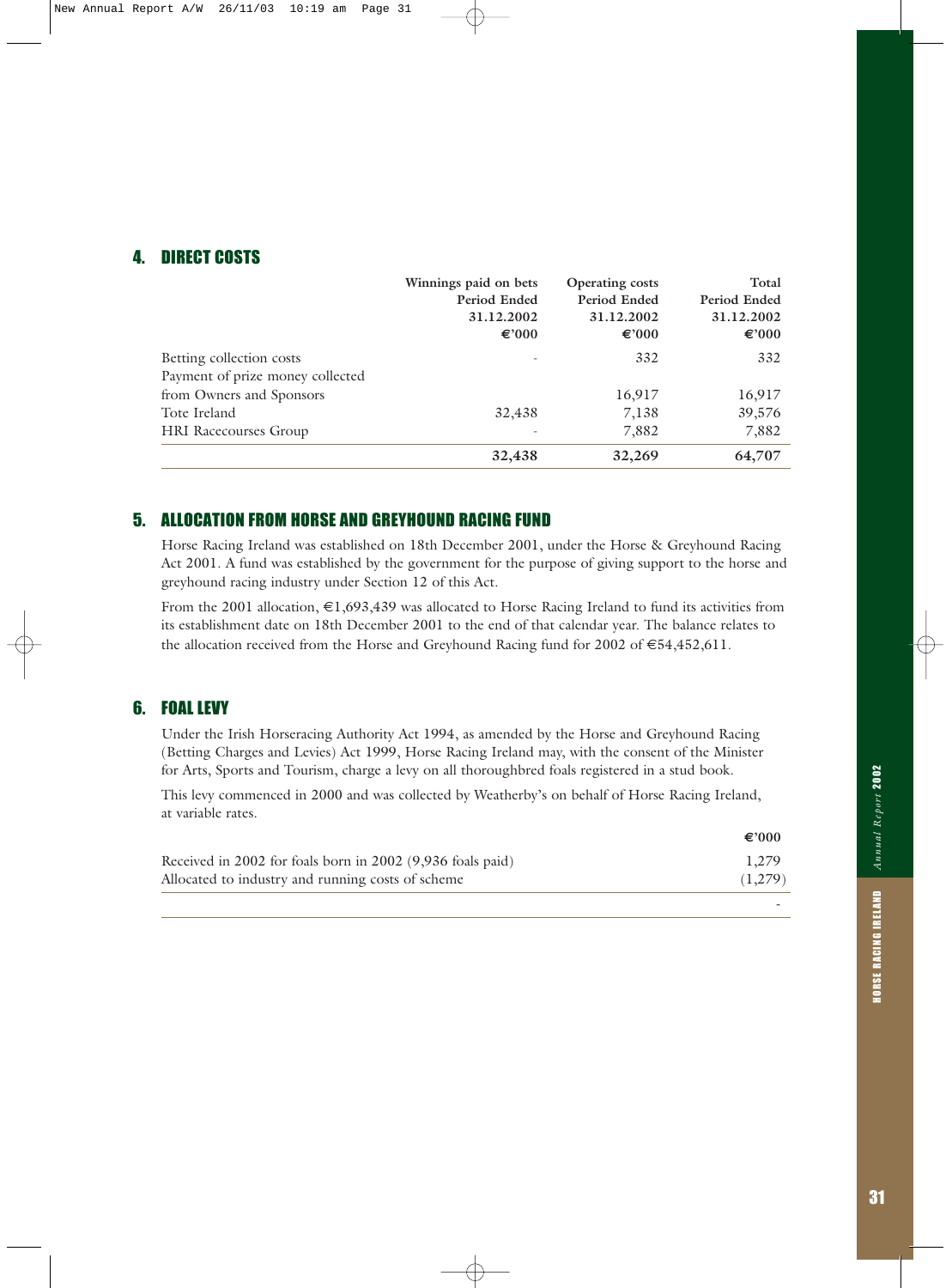## Notes to the Financial Statements

*continued*

### 7. PROFIT ON DISPOSAL OF LAND

The profit on the disposal of fixed assets relates to the sale of a house owned by Leopardstown Racecourse. The funds received were re-invested in the fixed assets of Leopardstown Club Limited.

|                            | Period Ended |
|----------------------------|--------------|
|                            | 31.12.2002   |
|                            | €'000        |
| Group                      |              |
| Horse Racing Ireland       |              |
| Leopardstown Racecourse    | 304          |
| Tipperary Race Company plc |              |
|                            | 304          |

#### 8. CONTRIBUTIONS TO PRIZE MONEY

The contributions from Owners and Sponsors and the related payment of prize money disclosed in the Income and Expenditure account are in respect of the period 1st May to 31th December 2002.

The contribution to prize money from Horse Racing Ireland relates to the full period from 18th December 2001 to 31st December 2002.

#### 9. INTEGRITY SERVICES

Under the Horse and Greyhound Racing Act 2001, the Racing Regulatory Body (which comprises the Turf Club and the Irish National Steeplechase Committee) has responsibility for making and enforcing the Rules of Racing and for providing on-course integrity services. Horse Racing Ireland provides funding to the Racing Regulatory Body to meet the costs of providing such services.

#### 10. GRANTS TO INDUSTRY BODIES

Grants paid to industry bodies are split as follows:

|                                                                    | Period Ended |
|--------------------------------------------------------------------|--------------|
|                                                                    | 31.12.2002   |
|                                                                    | €'000        |
| Irish Equine Centre                                                | 1,993        |
| RACE                                                               | 444          |
| Other industry bodies (including Blue Cross, Order of Malta, etc.) | 159          |
|                                                                    | 2,596        |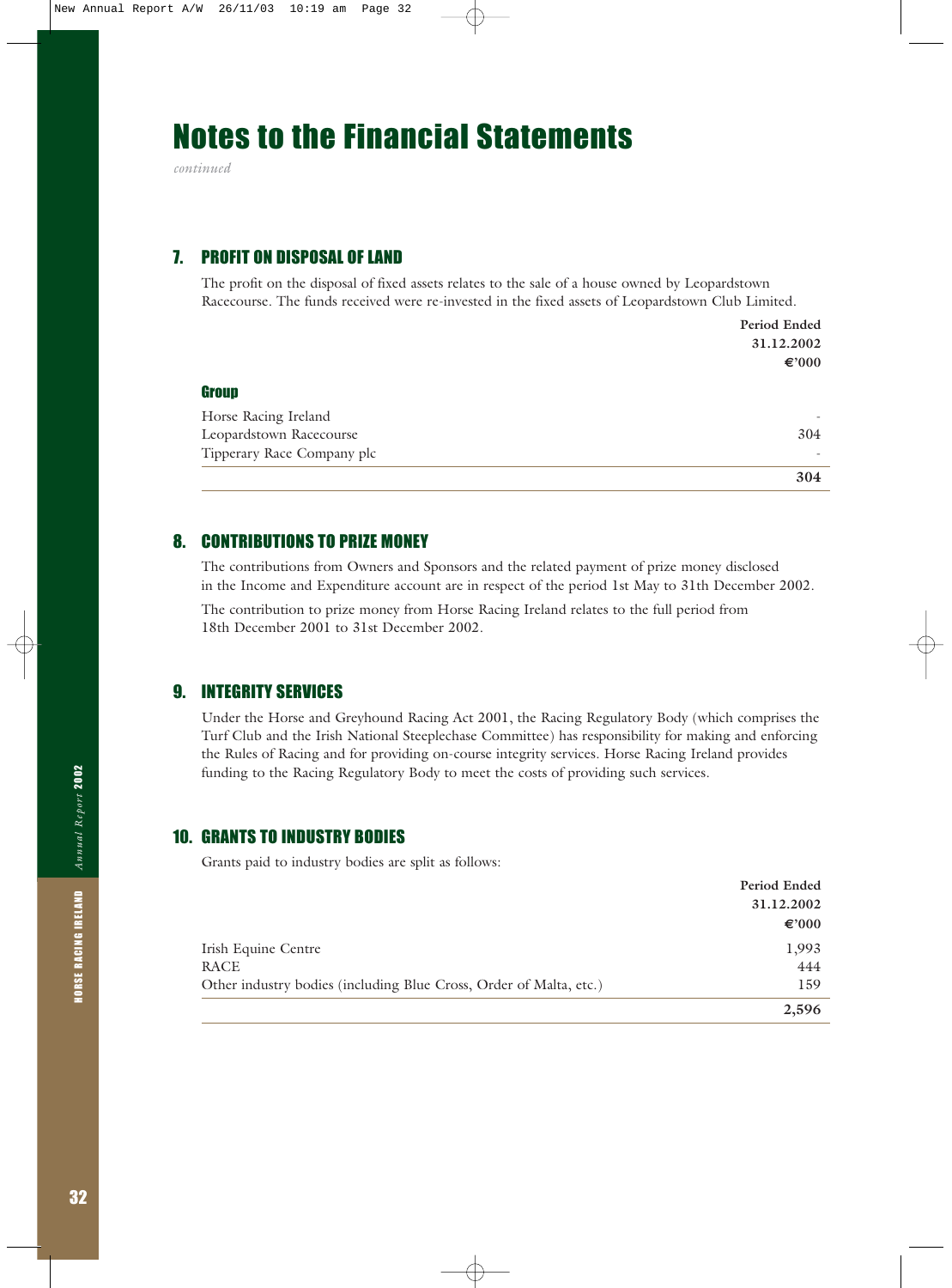## 11. RATIONALISATION COSTS

These costs represent a voluntary redundancy programme taken up by staff members of the Irish Horseracing Authority and its subsidiaries on the establishment of Horse Racing Ireland on 18th December 2001. There was also a voluntary redundancy programme in place for staff of The Turf Club on the transfer of functions from the Registry Office to Horse Racing Ireland on 1st May 2002.

## 12. SURPLUS FOR THE PERIOD

|                                                                                                                                 | Period Ended    |
|---------------------------------------------------------------------------------------------------------------------------------|-----------------|
|                                                                                                                                 | 31.12.2002      |
|                                                                                                                                 | €'000           |
| <b>Surplus for the period has been arrived at after charging:</b>                                                               |                 |
| Depreciation                                                                                                                    | 2,275           |
| Amortisation of intangible assets                                                                                               | 8,576           |
| Auditors' remuneration                                                                                                          | 71              |
| Interest payable on loans from banks<br>a)                                                                                      | 1,258           |
| Horse Racing Ireland Board Members' fees                                                                                        | 132             |
|                                                                                                                                 |                 |
| and after crediting:                                                                                                            |                 |
| Interest receivable on deposits with banks                                                                                      | 1,491           |
| Interest receivable on loans to racecourses                                                                                     | 426             |
|                                                                                                                                 |                 |
| a) Included in interest payable is bank interest on Horse Racing Ireland's Capital                                              |                 |
| Development Fund loan of €967,900.                                                                                              |                 |
| The remuneration package of the Chief Executive of Horse Racing Ireland for the<br>period ended 31 December 2002 is as follows: |                 |
|                                                                                                                                 | $\epsilon$ '000 |
|                                                                                                                                 |                 |
| Basic salary                                                                                                                    | 137             |
| Performance related remuneration                                                                                                | 23              |
| Employers' PRSI on the above                                                                                                    | 17              |
| Pension contributions and other taxable benefits                                                                                | 40              |
| <b>Total</b>                                                                                                                    | 217             |

Horse Racing Ireland Administration costs comprise the following:

|                                                                                    | <b>Period Ended</b><br>31.12.2002<br>€'000 |
|------------------------------------------------------------------------------------|--------------------------------------------|
| Running costs of departments – pay and non-pay                                     | 2,483                                      |
| Additional pension contributions and other related costs<br>Building running costs | 1,130<br>403                               |
|                                                                                    | 4,016                                      |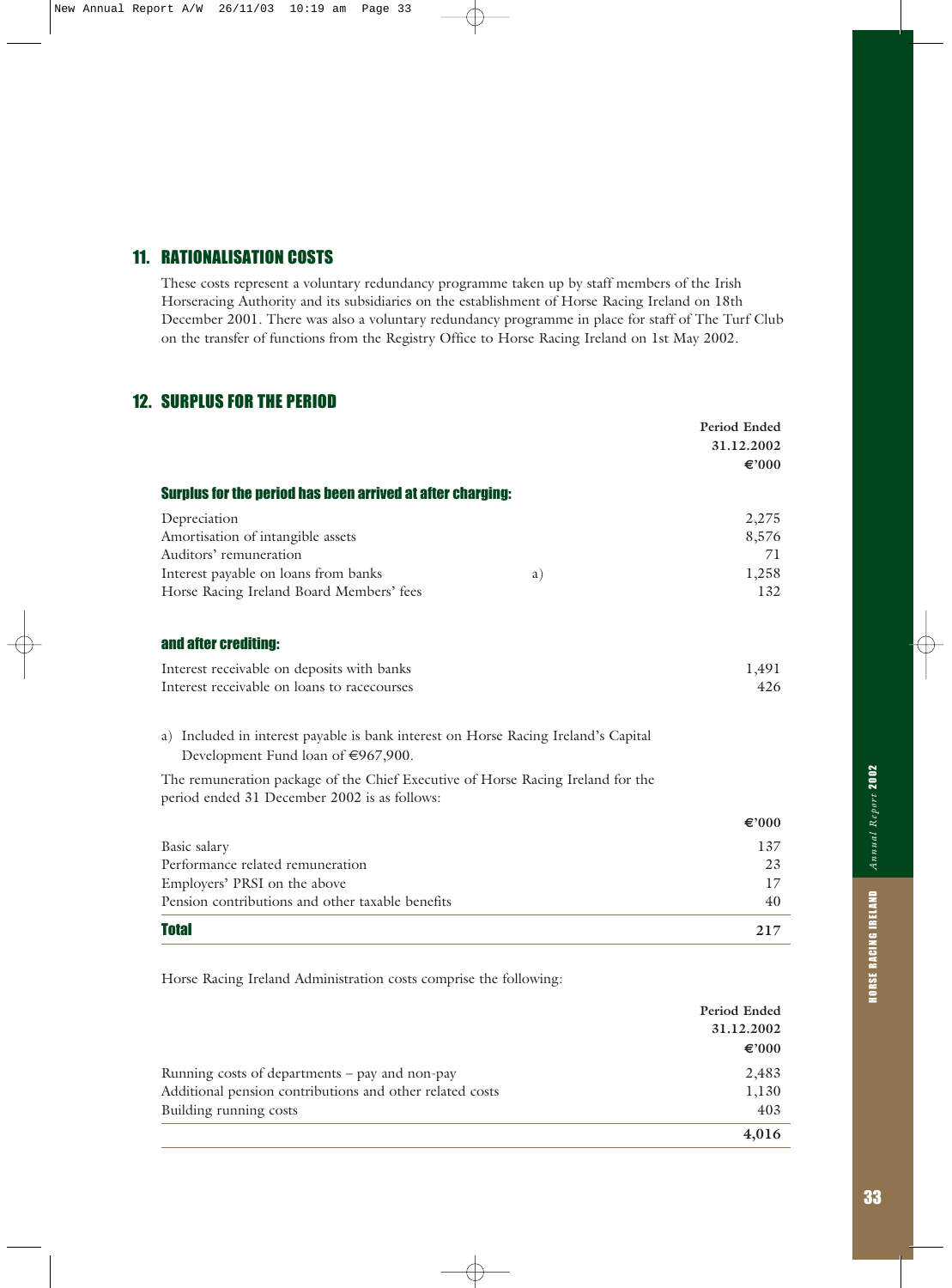## Notes to the Financial Statements

 $\oplus$ 

*continued*

## 13. TANGIBLE ASSETS

**GROUP** 

|                               |                  | Plant,       | Total                                      |
|-------------------------------|------------------|--------------|--------------------------------------------|
|                               | Land and         | Equipment    | <b>Period Ended</b><br>31.12.2002<br>€'000 |
|                               | <b>Buildings</b> | and Vehicles |                                            |
|                               | €'000            | €'000        |                                            |
| <b>Cost</b>                   |                  |              |                                            |
| At 18th December 2001         | 35,746           | 15,295       | 51,041                                     |
| Additions                     | 16,098           | 968          | 17,066                                     |
| Disposals                     | (47)             | (61)         | (108)                                      |
| At 31st December 2002         | 51,797           | 16,202       | 67,999                                     |
| <b>Aggregate Depreciation</b> |                  |              |                                            |
| At 18th December 2001         | 3,942            | 7,090        | 11,032                                     |
| Charge for period             | 738              | 1,598        | 2,336                                      |
| Disposals                     |                  | (61)         | (61)                                       |
| At 31st December 2002         | 4,680            | 8,627        | 13,307                                     |
| <b>Net Book Value</b>         |                  |              |                                            |
| At 31st December 2002         | 47,117           | 7,575        | 54,692                                     |
| At 18th December 2001         | 31,804           | 8,205        | 40,009                                     |
|                               |                  |              |                                            |

### HORSE RACING IRELAND

|                               |                  | Plant,       | Total        |
|-------------------------------|------------------|--------------|--------------|
|                               | Land and         | Equipment    | Period Ended |
|                               | <b>Buildings</b> | and Vehicles | 31.12.2002   |
|                               | €'000            | €'000        | €'000        |
| Cost                          |                  |              |              |
| At 18th December 2001         | 9,220            | 727          | 9,947        |
| Additions                     | 15,391           | 399          | 15,790       |
| Disposals                     |                  | (61)         | (61)         |
| At 31st December 2002         | 24,611           | 1,065        | 25,676       |
| <b>Aggregate Depreciation</b> |                  |              |              |
| At 18th December 2001         | 382              | 532          | 914          |
| Charge for period             | 32               | 169          | 201          |
| Disposals                     |                  | (61)         | (61)         |
| At 31st December 2002         | 414              | 640          | 1,054        |
| <b>Net Book Value</b>         |                  |              |              |
| At 31st December 2002         | 24,197           | 425          | 24,622       |
| At 18th December 2001         | 8,838            | 195          | 9,033        |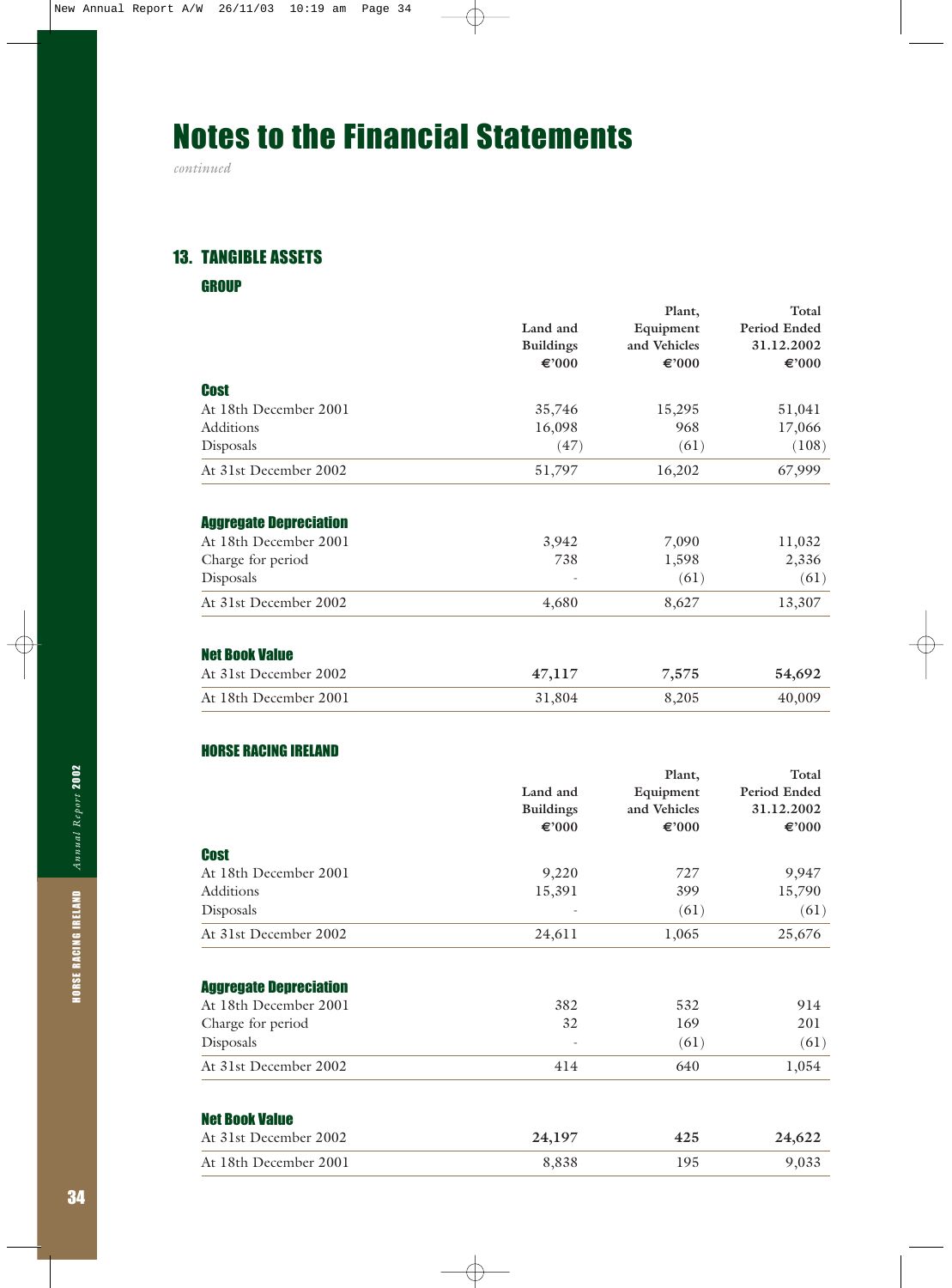## 14. INTANGIBLE ASSETS

| <b>GROUP</b>                                |              |
|---------------------------------------------|--------------|
|                                             | Period Ended |
|                                             | 31.12.2002   |
|                                             | €'000        |
| <b>Capital Development Fund Grants Paid</b> |              |
| Paid to 18th December 2001                  | 41,821       |
| Payments during the period                  | 2,322        |
| Paid to 31st December 2002                  | 44,143       |
| <b>Amortisation of Grants Paid</b>          |              |
| Balance at 18th December 2001               | 35,198       |
| Charge for the period                       | 8,615        |
| Balance at 31st December 2002               | 43,813       |

#### Net Book Value **330**

The Irish Horseracing Authority (now Horse Racing Ireland) established a capital development fund to enable a substantial upgrading of racecourse facilities to take place. It provided up to a maximum of 50% funding with the balance being funding by the racecourses.

The Irish Horseracing Authority's (now Horse Racing Ireland's) contribution is being funded by way of a 15 year loan. In light of the fact that this scheme is now closed and a new capital development programme is being launched in 2003, Horse Racing Ireland accelerated the write off of the balance on category 1 tracks in 2002. This amounted to an accelerated charge during the period of  $\epsilon$ 6,623,618.

The balance remaining relates to grants paid by Tote Ireland to racecourses not owned by Horse Racing Ireland in order to fund capital developments of Tote buildings at those tracks. These grants are to be amortised over a five year period. The charge for 2002 was €38,659.

### 15. FINANCIAL ASSETS

|                             | <b>Period Ended</b><br>31.12.2002<br>€'000 |
|-----------------------------|--------------------------------------------|
|                             |                                            |
| <b>Group</b>                |                                            |
| Loans to racecourses        | 5,010                                      |
| <b>Horse Racing Ireland</b> |                                            |
| Loans to subsidiaries       | 13,552                                     |
| Investment in subsidiaries  | 52                                         |
| Loans to racecourses        | 5,010                                      |
|                             | 18,614                                     |

Details of the principal subsidiaries of Horse Racing Ireland and their activities are set out in note 30.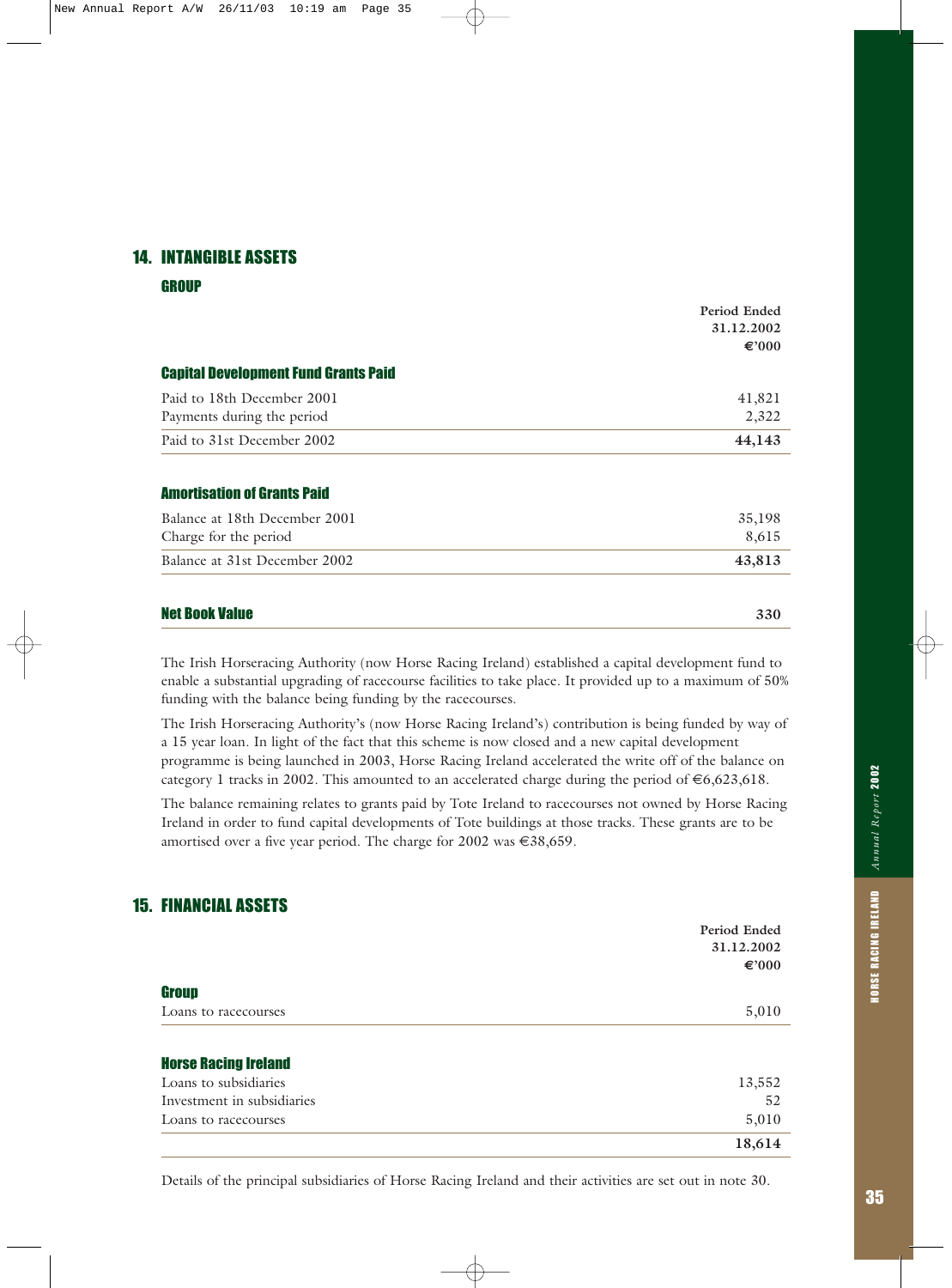## Notes to the Financial Statements

*continued*

### **16. DEBTORS** (Amounts falling due within one year)

|                                | <b>Period Ended</b><br>31.12.2002<br>€'000 |
|--------------------------------|--------------------------------------------|
| Group                          |                                            |
| Trade debtors                  | 1,543                                      |
| Prepayments and accrued income | 1,191                                      |
|                                | 2,734                                      |

#### Horse Racing Ireland

| 285  |
|------|
| 139  |
| 146. |
|      |

## 17. CASH AT BANK

|                              | <b>Period Ended</b> |
|------------------------------|---------------------|
|                              | 31.12.2002          |
|                              | €'000               |
| Group                        |                     |
| Horse Racing Ireland         | 47,121              |
| <b>HRI</b> Racecourses       | 1,385               |
| Tote Ireland                 | 4,112               |
| Irish Thoroughbred Marketing | 672                 |
|                              | 53,290              |
|                              |                     |
| <b>Horse Racing Ireland</b>  | 47,121              |

The cash balance in Horse Racing Ireland relates primarily to the funds on deposit arising from the sale of land at Leopardstown to Dun Laoghaire-Rathdown County Council for development of the Motorway as well as stakes won but not drawn down by clients of the Registry Office at 31st December 2002.

*Annual Report* 2002

HORSE RACING IRELAND

**HORSE RACING IRELAND** Annual Report 2002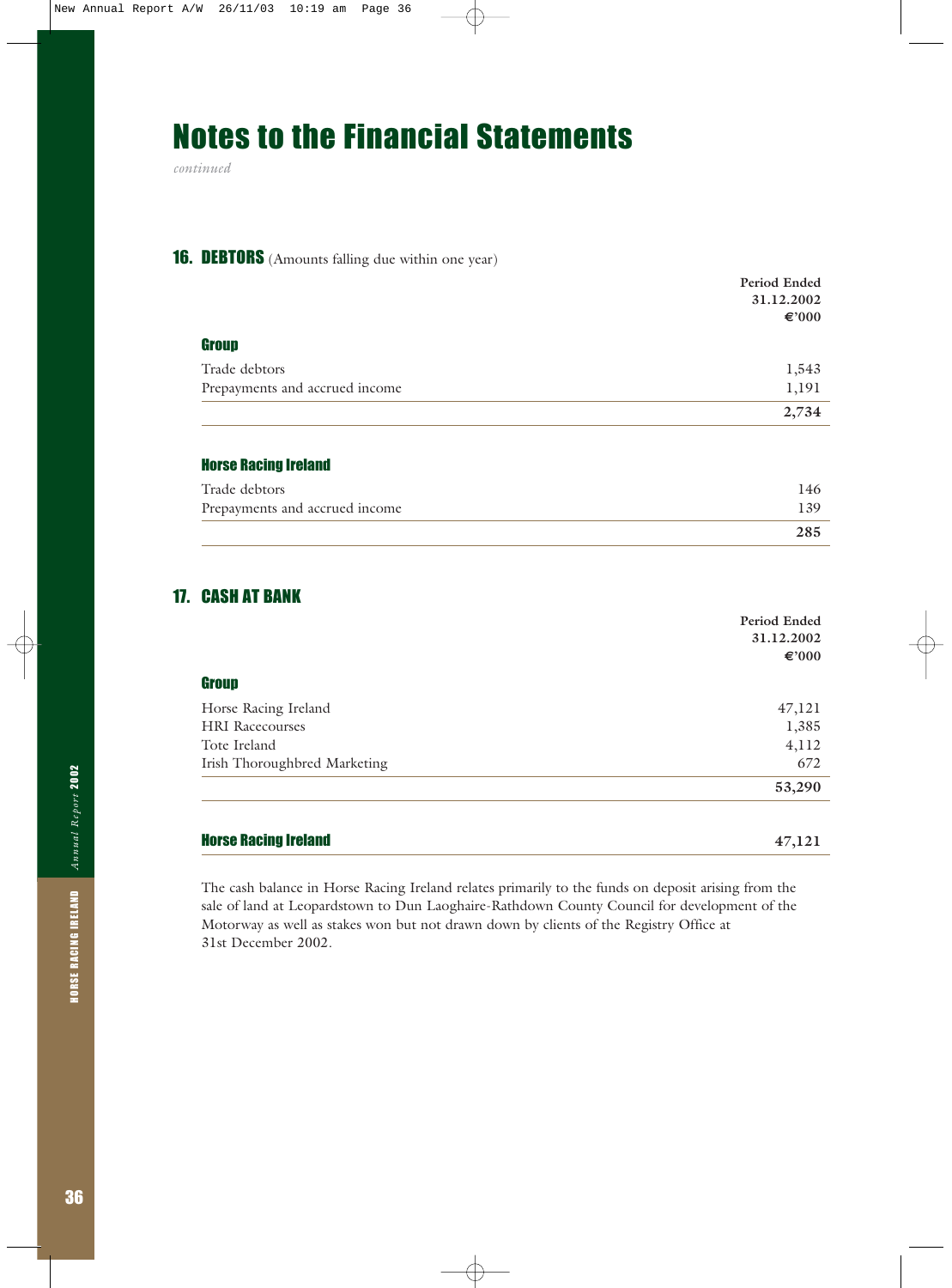## **18. CREDITORS:** (Amounts falling due within one year)

| <b>Period Ended</b> |
|---------------------|
| 31.12.2002          |
| €'000               |
|                     |
| 5,732               |
| 671                 |
| 2,863               |
| 2,727               |
| 12,975              |
| 747                 |
| 330                 |
| 26,045              |
|                     |

 $\oplus$ 

### Horse Racing Ireland

| Accruals                                          | 3,484  |
|---------------------------------------------------|--------|
| Amounts owed to group companies                   | 18,024 |
| Bank loan (Note 20)                               | 1,143  |
| Trade creditors                                   | 317    |
| Advances by and prize money due to racing clients | 12,975 |
| Guaranteed value races prizefund                  | 747    |
| <b>Taxation creditors</b>                         | 231    |
|                                                   | 36,921 |

The movement in the Guaranteed Value Races Fund for the relevant period was as follows:

|                                            | $\epsilon$ '000 |
|--------------------------------------------|-----------------|
| Balance Transferred on 1st May 2002        | 1.054           |
| Surpluses on Guaranteed Value Races        | 465             |
| Released to Income and Expenditure Account | (772)           |
| Balance at 31st December 2002              | 747             |

| <b>Period Ended</b> |  |
|---------------------|--|
| 31.12.2002          |  |
| $\epsilon$ '000     |  |
|                     |  |

### ANALYSIS OF TAXATION CREDITORS

### **Group**

|             | 330 |
|-------------|-----|
| Other taxes | 87  |
| PRSI        | 80  |
| <b>PAYE</b> | 163 |
|             |     |

## Horse Racing Ireland

| PAYE        | 114 |
|-------------|-----|
| PRSI        | 46  |
| Other taxes |     |
|             | 231 |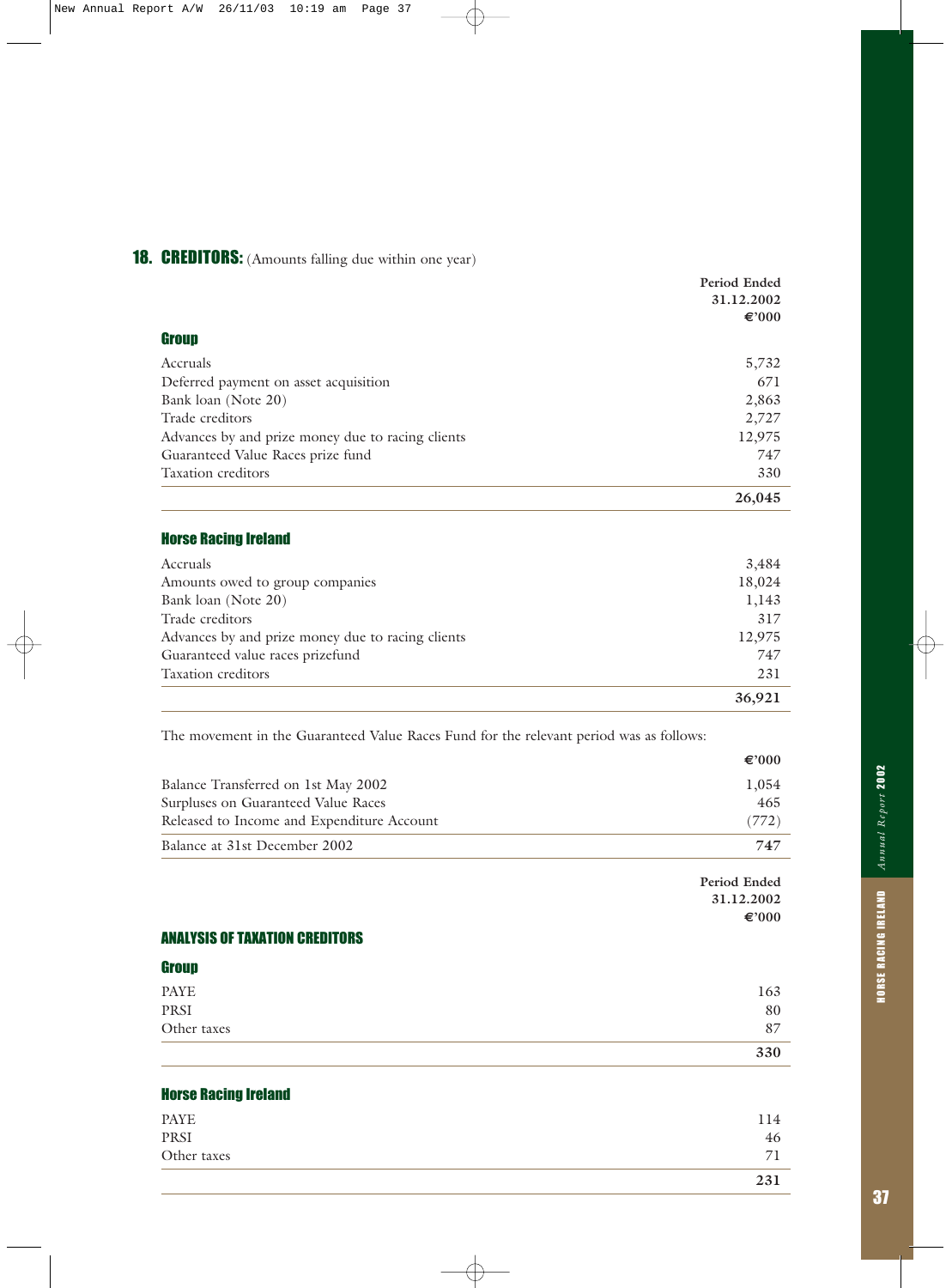Notes to the Financial Statements

*continued*

## **19. CREDITORS:** (Amounts falling due after more than one year)

|                                       | <b>Period Ended</b><br>31.12.2002<br>€'000 |
|---------------------------------------|--------------------------------------------|
| Group                                 |                                            |
| Bank loan (Note 20)                   | 22,779                                     |
| Deferred payment of asset acquisition | 412                                        |
|                                       | 23,191                                     |

#### Horse Racing Ireland

|  | Bank loan (Note 20) | 18,234 |
|--|---------------------|--------|
|--|---------------------|--------|

## 20. BANK LOANS

|                               | <b>Period Ended</b> |
|-------------------------------|---------------------|
|                               | 31.12.2002          |
|                               | €'000               |
| <b>Group</b>                  |                     |
| Repayable within 1 year       | 2,863               |
| Repayable within 2 to 5 years | 8,149               |
| Repayable after 5 years       | 14,630              |
|                               | 25,642              |
|                               |                     |
| <b>Horse Racing Ireland</b>   |                     |

| Repayable within 1 year       | 1.143  |
|-------------------------------|--------|
| Repayable within 2 to 5 years | 3,808  |
| Repayable after 5 years       | 14.426 |
|                               | 19,377 |

There is a negative covenant for €4.8m in favour of our bankers pledged against the assets of Horse Racing Ireland of a similar value.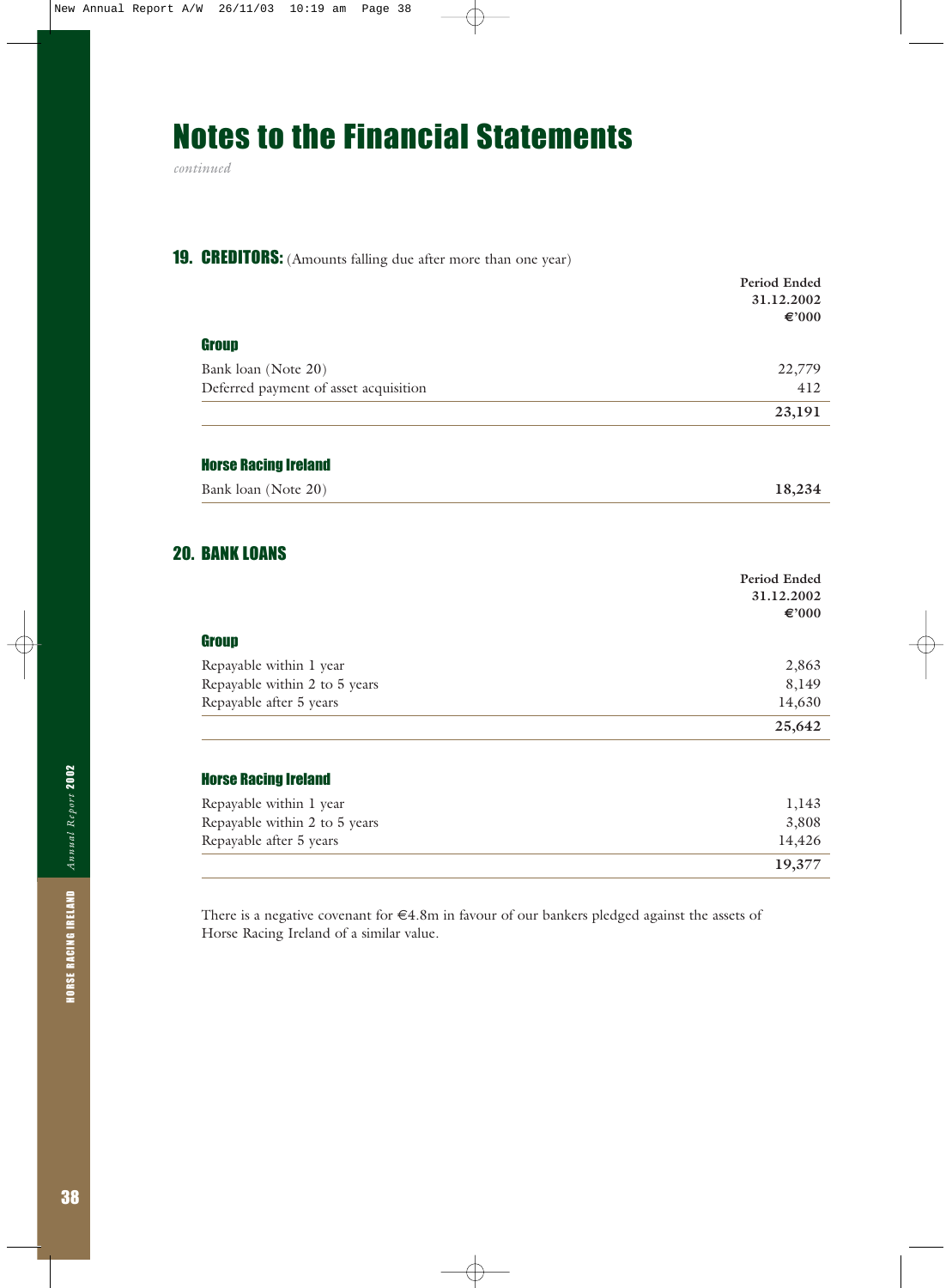## 21. DEFERRED CAPITAL GRANT

|                               | Period Ended |
|-------------------------------|--------------|
|                               | 31.12.2002   |
|                               | €'000        |
| Group                         |              |
| Balance at 18th December 2001 | 2,365        |
| Amortised during the period   | (328)        |
| Balance at 31st December 2002 | 2,037        |

The government allocated by way of grant €3.2m in 1999 towards the acquisition of a new Tote System. This amount is being transferred to the Income and Expenditure over a 10 year period in line with the matching depreciation.

#### 22. ESTABLISHMENT RESERVE

The establishment reserve arose on the transfer of net assets from the Racing Board to the Irish Horseracing Authority on 1 December 1994, and the transfer of net assets of the Irish Horseracing Authority to Horse Racing Ireland on 18 December 2001.

### 23. MOVEMENT ON RESERVES

|                                          | <b>Reserve for Future</b><br>Development<br>€'000 | Revaluation<br>Reserve<br>€'000 | Pension<br><b>Obligations</b><br>€'000 | <b>Total Other</b><br>Reserves<br>€'000 |
|------------------------------------------|---------------------------------------------------|---------------------------------|----------------------------------------|-----------------------------------------|
| Group                                    |                                                   |                                 |                                        |                                         |
| Opening balance at<br>18th December 2001 | 29,793                                            | 6,984                           | 942                                    | 37,719                                  |
| Transfer from Income and Expenditure     | 1,041                                             |                                 |                                        | 1,041                                   |
| Transfer to Income and Expenditure       |                                                   |                                 |                                        |                                         |
| Closing balance at 31st December 2002    | 30,834                                            | 6,984                           | 942                                    | 38,760                                  |
| <b>Horse Racing Ireland</b>              |                                                   |                                 |                                        |                                         |
| Opening balance<br>at 18th December 2001 | 11,267                                            | 6,984                           | 942                                    | 19,193                                  |
| Transfer from Income and Expenditure     | 1,041                                             |                                 |                                        | 1,041                                   |
| Transfer to Income and Expenditure       |                                                   |                                 |                                        |                                         |
| Closing balance at 31st December 2002    | 12,308                                            | 6,984                           | 942                                    | 20,234                                  |

The transfer to the Reserve for Future Development in Horse Racing Ireland relates to the interest earned on the proceeds of the sale of the lands at Leopardstown Racecourse to Dun Laoghaire-Rathdown County Council for Motorway development.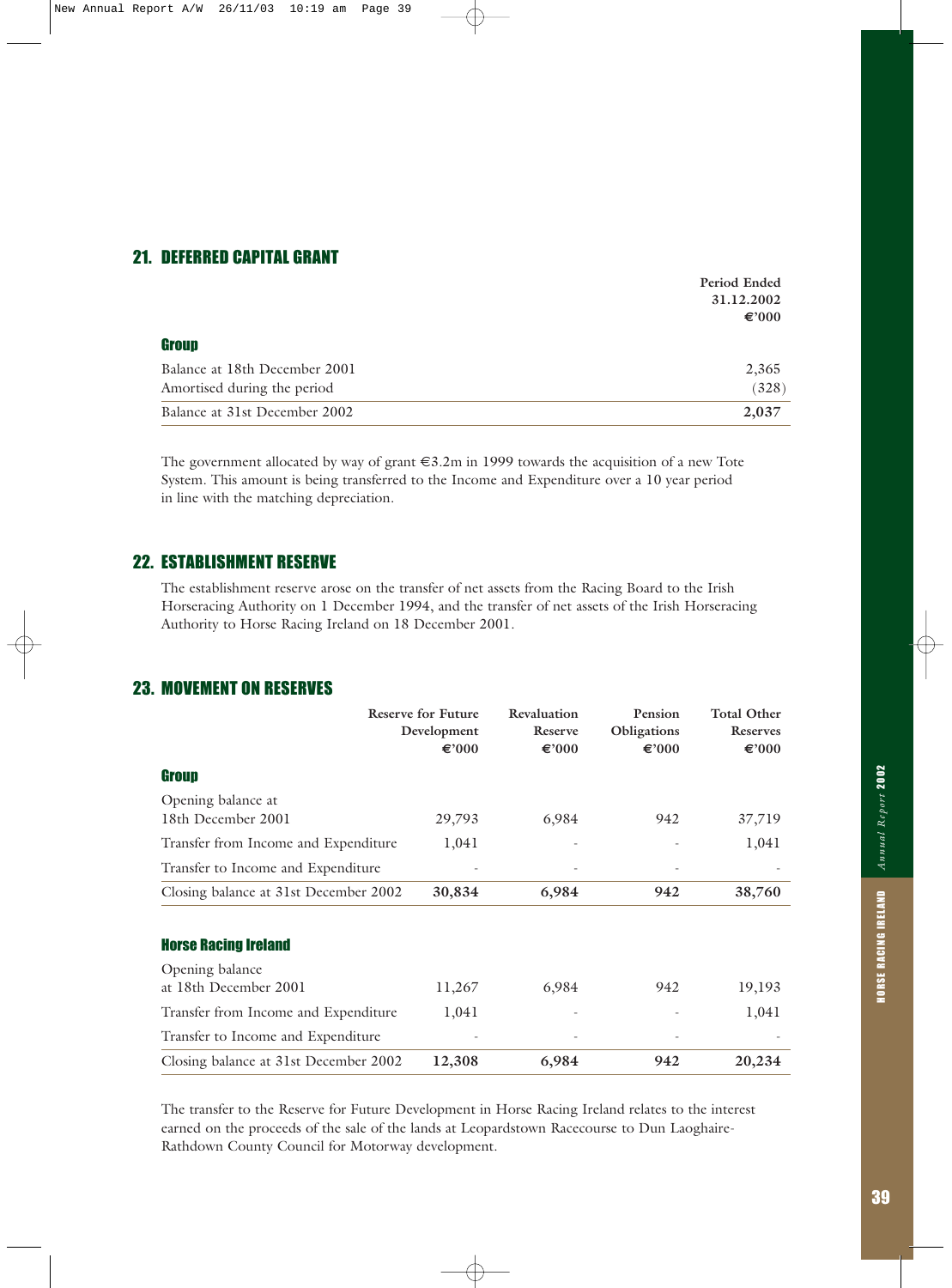## Notes to the Financial Statements

*continued*

### 24. PENSION COMMITMENTS

#### Defined Benefit Scheme (Racing Board Scheme)

- a) On 1st December 1994, the Irish Horseracing Authority took over the operation of the Racing Board's Defined Benefit Pension Scheme for permanent staff. This was subsequently transferred to Horse Racing Ireland.
- b) A full actuarial valuation was carried out on 1st April 2001 and at 31st December 2002, this valuation was updated for the purposes of FRS 17 by a qualified independent Actuary. The actuarial valuation carried out 1st April 2001 is available to members of this scheme.
- c) This is now a closed scheme and there were 14 active participants and 52 inactive participants at 31st December 2002.
- d) Contributions made for the period ended 31st December 2002 were €1,106,636. Future contributions will be made in accordance with advice from Horse Racing Ireland's actuaries.

The main financial assumptions used to calculate the retirement liabilities were as follows:

| <b>Valuation Method</b>                                                        |                        | Projected Unit   |
|--------------------------------------------------------------------------------|------------------------|------------------|
| Discount rate                                                                  |                        | 5.50%            |
| Inflation rate                                                                 |                        | 2.25%            |
| Salary increases                                                               |                        | 4.00%            |
| Pension increases                                                              |                        | 2.25%            |
| The market value of assets in the scheme and the expected rate of return were: |                        |                  |
|                                                                                | <b>Expected Return</b> | Market Value at  |
|                                                                                |                        | 31 December 2002 |
|                                                                                |                        | $\epsilon$ 000   |

|                                             |       | €'000  |
|---------------------------------------------|-------|--------|
| Equities                                    | 8.00% | 5,664  |
| Bonds                                       | 5.00% | 3,654  |
| Other                                       | 7.00% | 1,078  |
|                                             |       | 10,396 |
| Present value of pension scheme liabilities |       | 11,266 |
| Net deficit in pension scheme               |       | 870    |
| Net pension liability                       |       | 870    |
|                                             |       |        |

#### Analysis of the amount which would be charged to operating profit is as follows:

|                      | €'000 |
|----------------------|-------|
| Current service cost | 117   |
| Past service cost    | 77    |

#### Analysis of the amount which would be credited to other finance income is as follows:

|                                  | $\epsilon$ '000 |
|----------------------------------|-----------------|
| Interest on scheme liabilities   | 620             |
| Expected return on scheme assets | (728)           |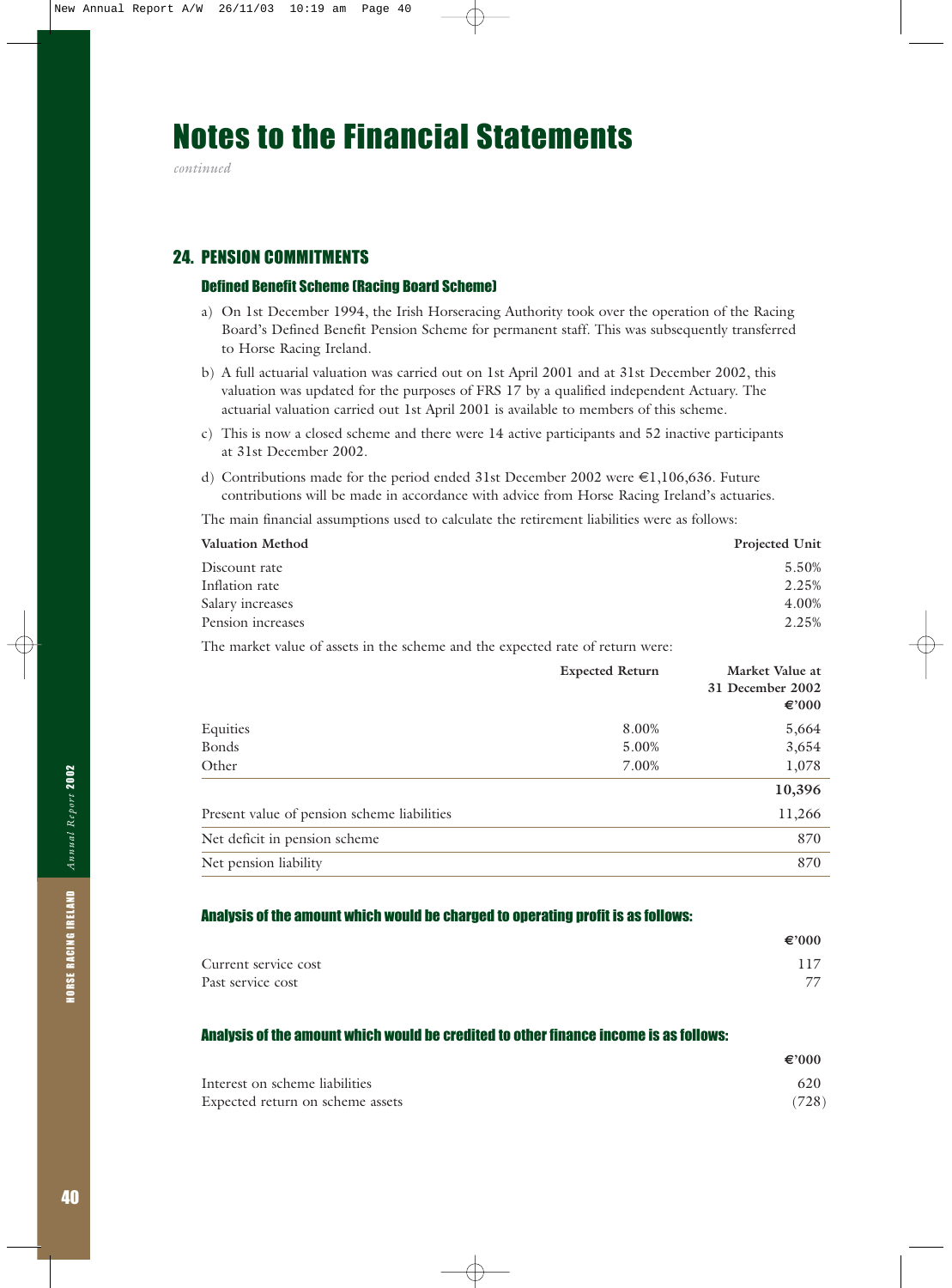## 24. PENSION COMMITMENTS continued

## Analysis of the amount which would be recognised in the statement of total recognised gains and losses (STRGL) is as follows:

|                                                     | $\epsilon$ '000 |
|-----------------------------------------------------|-----------------|
| Actual return less expected return on scheme assets | (3,402)         |
| Experience gains and losses                         | 2.104           |
| Changes in assumptions                              | (87)            |
|                                                     | (1,385)         |

#### Actuarial loss which would be recognised in the STRGL

#### Analysis of the movement in deficit during the year is as follows:

|                                      | €'000    |
|--------------------------------------|----------|
| Deficit at the beginning of the year | (508)    |
| Current service cost                 | (163)    |
| Contributions                        | 1,268    |
| Past service costs                   | (77)     |
| Other finance income                 | 1,100    |
| Actuarial gain/(loss)                | (2, 490) |
| Deficit at end of year               | (870)    |

The above calculations are included for information only. FRS 17 requires recognition of pension scheme assets/liabilities in the financial statements for periods ending on or after 1 January 2005.

#### Defined Benefit Scheme (The Turf Club of Ireland Pension Scheme)

- a) On 1st May 2002, at the point of transfer of employees from the Turf Club to Horse Racing Ireland, a deed of Adherence between Horse Racing Ireland, Stewards of the Turf Club and Coyle Hamilton Trustees Limited was put in place allowing Horse Racing Ireland to be an Adhering Body to participate in the Turf Club of Ireland Pension Scheme (the Principal Employer) from that point.
- b) "The Adhering Body covenants with the Principal Employer (The Turf Club) and the trustees to be bound by the provisions of the scheme set out by the declaration and the rules".
- c) There are 23 employees of Horse Racing Ireland in this scheme which is now a closed scheme.
- d) A full actuarial valuation was carried out on this scheme on 30th April 2001.
- e) Contributions made for the period ended 31st December 2002 for the 23 employees included in this scheme were €134,356.
- f) This scheme also covers the employees of Integrity Services who are directly funded by HRI. Employees of the Turf Club and the Curragh Racecourse are also included in the liabilities of the scheme.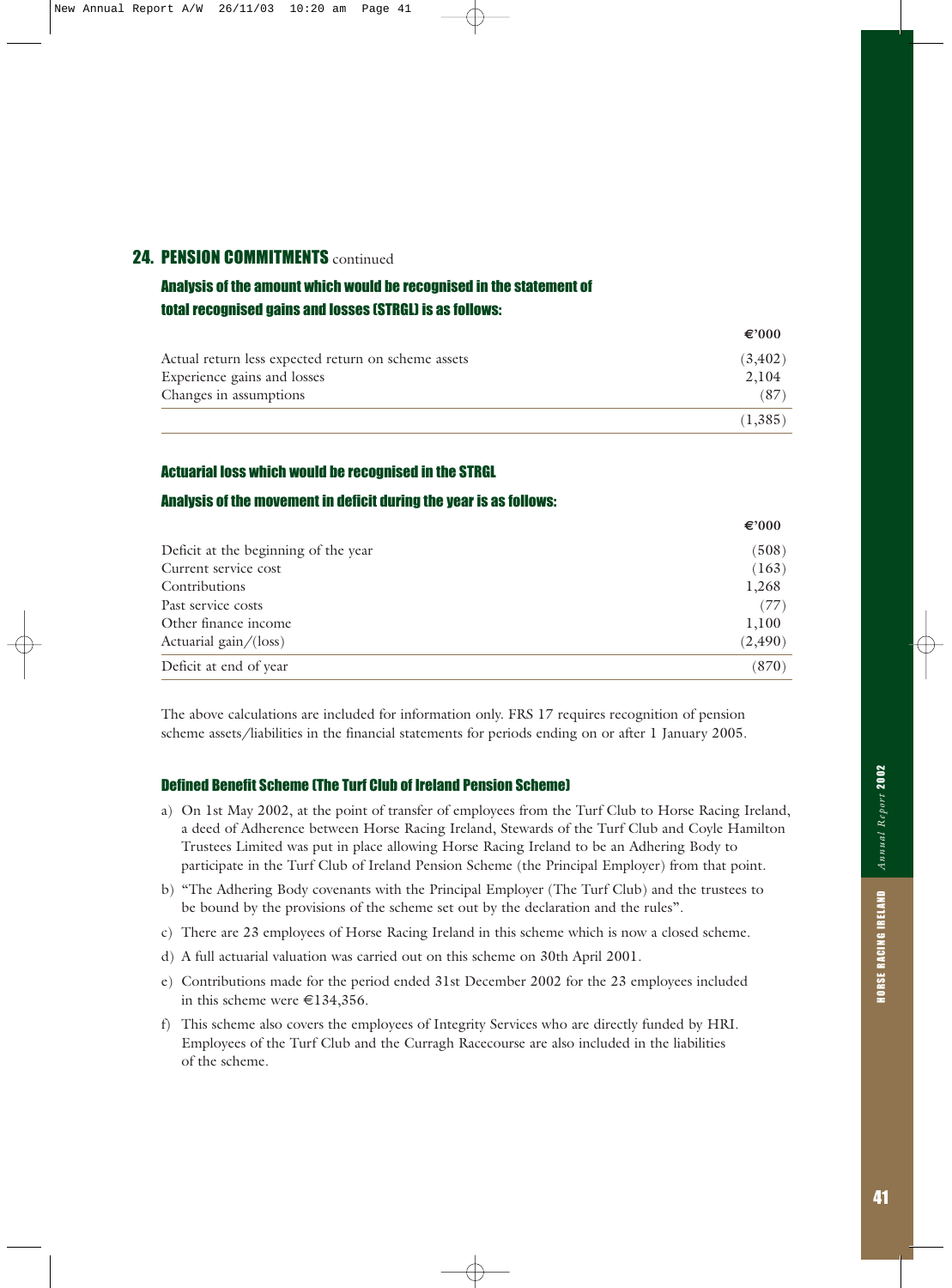## Notes to the Financial Statements

*continued*

## 24. PENSION COMMITMENTS continued

The main financial assumptions used to calculate the retirement liabilities under FRS 17 for the full scheme were as follows:

| <b>Valuation Method</b> | <b>Project Unit</b> |
|-------------------------|---------------------|
| Discount Rate           | 5.50%               |
| <b>Inflation Rate</b>   | 2.00%               |
| Salary increases        | 3.50%               |
| Pension increases       | 2.50%               |

The market value of assets in the scheme and the expected rate of return were :

|                                                                   | <b>Expected Return</b> | Market Value<br>At 31st Dec 2002 |
|-------------------------------------------------------------------|------------------------|----------------------------------|
|                                                                   | 7.50%                  | €'000                            |
| Equities<br>Bonds                                                 | 4.50%                  | 5,654<br>1,745                   |
| Other                                                             | 6.50%                  | 678                              |
|                                                                   |                        | 8,077                            |
| Present value of pensions scheme liabilities                      |                        | 11,960                           |
| Net deficit in pension scheme in relation to HRI direct employees |                        |                                  |

& HRI directly funded Integrity Services Employees 2,910

Net Pension Liability 2,910

#### Defined Contribution Scheme

- a) Horse Racing Ireland operates a Defined Contribution Scheme for all employees not in the Defined Benefit Scheme.
- b) The pension costs for the period ended 31st December 2002 was €203,914. There were no prepaid costs at the end of the period.

#### 25. MINORITY INTEREST

|                                             | Period Ended<br>31.12.2002 |
|---------------------------------------------|----------------------------|
|                                             | €'000                      |
| Opening balance                             | 1,009                      |
| Preference Shares and Related Share Premium | 226                        |
| Closing balance                             | 1,235                      |

Navan Golf Club plc has a nominal share capital of 1,000 Preference Shares at 6 cent each.

There were 461 shares issued and fully paid at the 31 December 2002. The balance of €1,235,021 represents the share premium on these issued shares of  $\in$ 1,198,021 and  $\in$ 37,000 minority interest in Tipperary Race Company plc.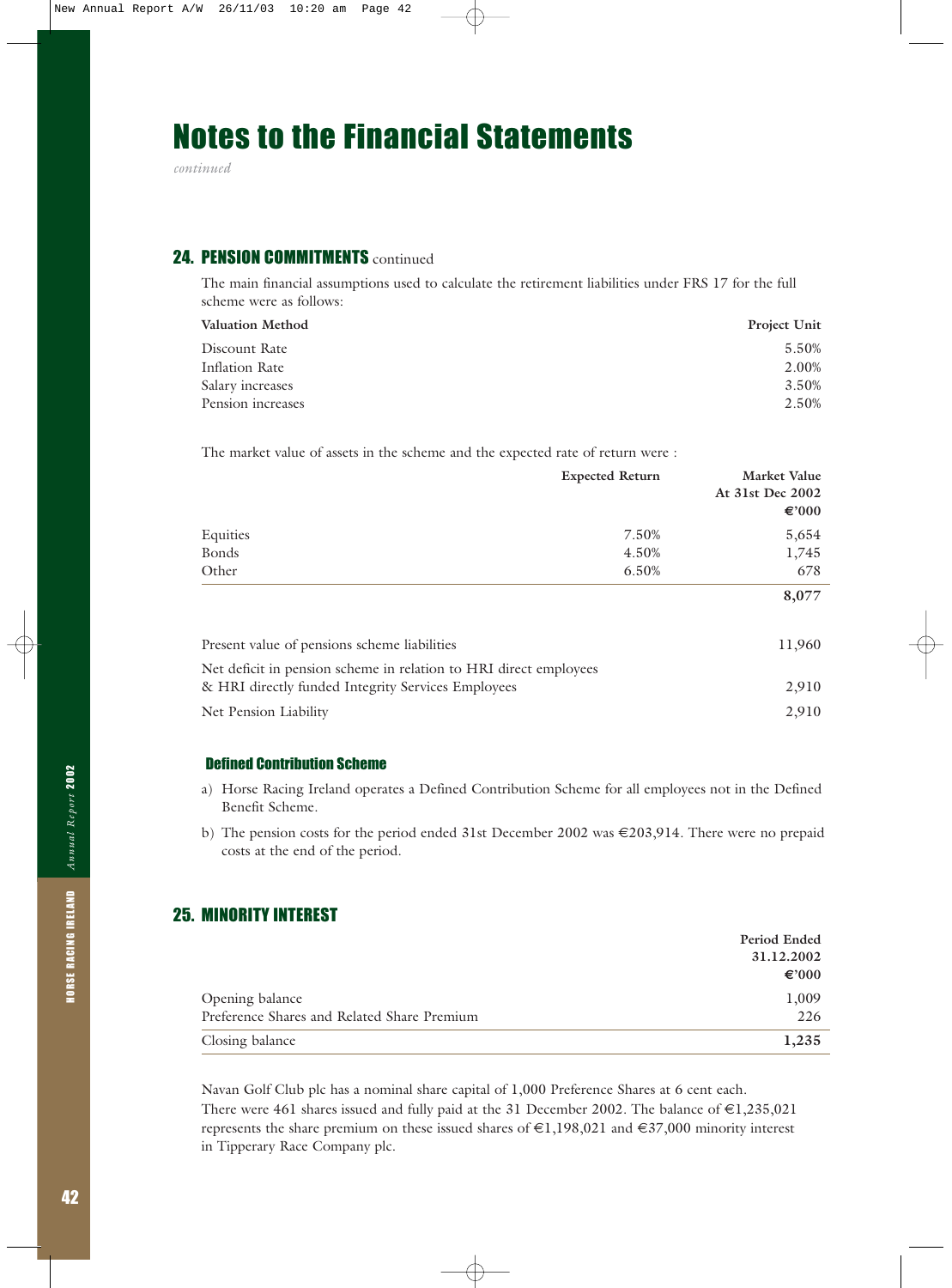## 26. (i) RECONCILIATION OF SURPLUS FOR THE YEAR TO NET CASH INFLOW/OUTFLOW FROM OPERATIONS

|                                                     | Period Ended |
|-----------------------------------------------------|--------------|
|                                                     | 31.12.2002   |
|                                                     | €'000        |
| Surplus/(Deficit) for the year                      | 8,525        |
| Interest receivable                                 | (1, 917)     |
| Interest payable                                    | 1,258        |
| Depreciation charges                                | 2,275        |
| Profit on sale of tangible assets                   | (304)        |
| Amortisation of Capital Development Fund grants     | 8,576        |
| Decrease/(Increase) in debtors                      | 47,771       |
| (Decrease)/Increase in creditors                    | 12,709       |
| Amortisation of deferred racecourse and Tote grants | (328)        |
| <b>NET CASH INFLOW FROM OPERATIONS</b>              | 78,565       |

 $\color{red} \bigoplus$ 

## 26. (ii) RECONCILIATION OF MOVEMENT IN NET DEBT

|                                | Period Ended |
|--------------------------------|--------------|
|                                | 31.12.2002   |
|                                | €'000        |
| Increase in Cash in the Period | 40,179       |
| Repayment of Bank loans        | 20,230       |
| Change in Net Debt             | 60,409       |
| Net Debt at 18.12.01           | (32,956)     |
| Net Funds at 31.12.02          | 27,453       |

## 26. (iii) ANALYSIS OF CHANGES IN NET DEBT

|                        | At 18.12.01<br>$\epsilon$ '000 | <b>Cash Flows</b><br>€'000 | <b>Other Changes</b><br>€'000 | At 31.12.2002<br>€'000 |
|------------------------|--------------------------------|----------------------------|-------------------------------|------------------------|
| Cash at bank           | 12,916                         | 40,179                     |                               | 53,095                 |
| Debt due within 1 year | (17,203)                       | 14,340                     | $\overline{\phantom{0}}$      | (2, 863)               |
| Debt due after 1 year  | (28, 669)                      | 5,890                      |                               | (22,779)               |
|                        | (32,956)                       | 60,409                     | ۰                             | 27,453                 |